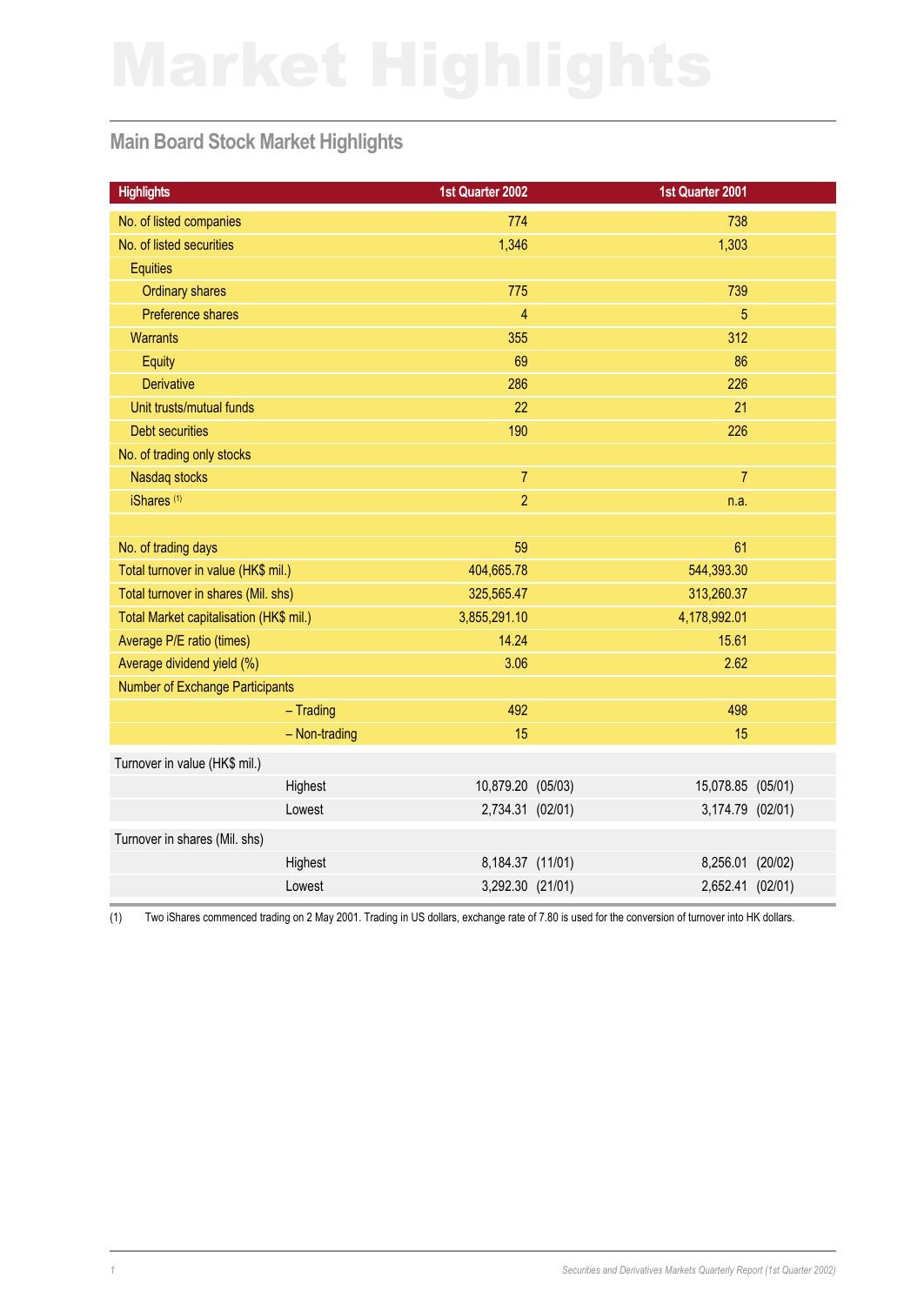# **Market Highlights – Growth Enterprise Market (GEM)**

| 1st Quarter 2002 | 1st Quarter 2001                                                    |               |
|------------------|---------------------------------------------------------------------|---------------|
| 127              | 65                                                                  |               |
| 131              | 67                                                                  |               |
| 127              | 65                                                                  |               |
| $\overline{4}$   | $\overline{2}$                                                      |               |
|                  |                                                                     |               |
| 59               | 61                                                                  |               |
| 14,953.58        | 7,416.49                                                            |               |
| 18,688.75        | 10,183.04                                                           |               |
| 69,082.23        | 60,919.82                                                           |               |
| 27.84            | 37.71                                                               |               |
| 0.70             | 0.61                                                                |               |
|                  |                                                                     |               |
|                  | 213.02 (19/01)                                                      |               |
|                  |                                                                     | 69.64 (29/03) |
|                  |                                                                     |               |
|                  | 808.40                                                              | (06/03)       |
|                  |                                                                     | 76.36 (19/03) |
|                  | 576.27 (13/03)<br>87.32 (15/02)<br>785.83 (04/01)<br>102.04 (15/02) |               |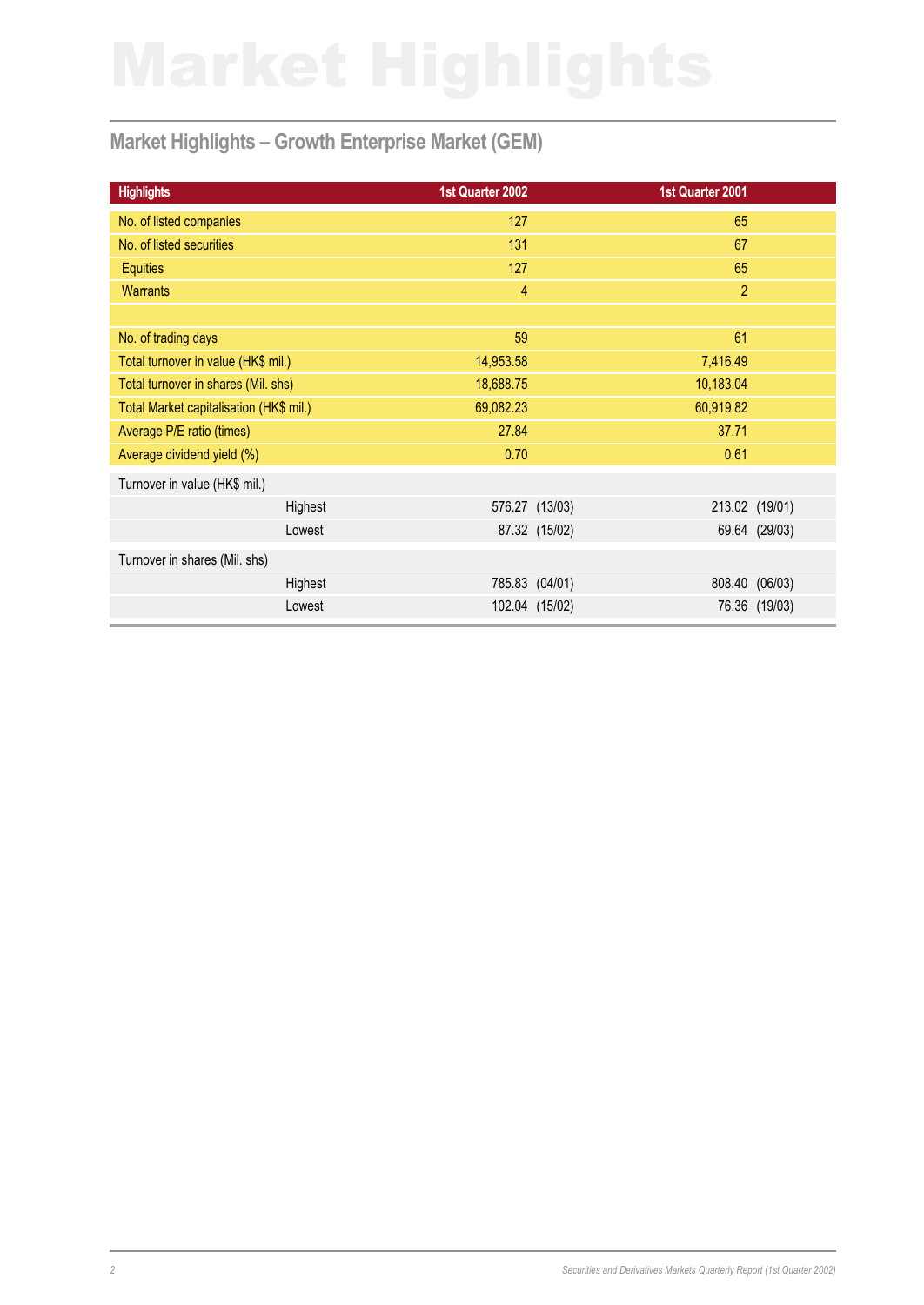## **Derivatives Market Highlights**

|                                                            | <b>1st Quarter</b> | <b>1st Quarter</b> |
|------------------------------------------------------------|--------------------|--------------------|
| <b>Highlights</b>                                          | 2002               | 2001               |
| All futures and options products (excluding stock options) |                    |                    |
| No. of trading days                                        | 58.5               | 60.5               |
| <b>Total contract volume</b>                               | 1,626,685          | 1,561,840          |
| Equity index products                                      | 1,492,151          | 1,377,630          |
| <b>Equity products</b>                                     | 5,770              | 484                |
| Interest rates products                                    | 126,865            | 182,659            |
| <b>Currency products</b>                                   | 1,899              | 1,067              |
| Average daily contract volume <sup>1</sup>                 | 27,807             | 25,816             |
| Total open interest as at the quarter end (contracts)      | 121,146            | 86,545             |
| Equity index products                                      | 72,096             | 52,736             |
| <b>Equity products</b>                                     | 1,180              | 13                 |
| Interest rates products                                    | 47,081             | 33,439             |
| <b>Currency products</b>                                   | 789                | 357                |
| <b>Stock options</b>                                       |                    |                    |
| No. of newly introduced stock options classes              | ÷                  | $\overline{2}$     |
| No. of stock options as at the quarter end                 |                    |                    |
| <b>Class</b>                                               | 31                 | 20                 |
| <b>Series</b>                                              | 2,184              | 1,768              |
| Total premium (HK\$ mil.)                                  | 958.46             | 3,648.02           |
| Call                                                       | 605.12             | 1,971.50           |
| Put                                                        | 353.34             | 1,676.52           |
| Average daily premium (HK\$ mil.)                          | 16.38              | 60.30              |
| <b>Total contract volume</b>                               | 794,898            | 1,305,991          |
| Call                                                       | 418,288            | 751,493            |
| Put                                                        | 376,610            | 554,498            |
| Average daily contract volume                              | 13,588             | 21,587             |
| Total open interest as at the quarter end (contracts)      | 338,142            | 393,072            |
| Call                                                       | 203,308            | 290,920            |
| Put                                                        | 134,834            | 102,152            |
| Total number of trades                                     | 18,498             | 24,675             |
| Average daily number of trades                             | 316                | 408                |
| <b>Total contracts exercised</b>                           | 121,135            | 134,938            |
| Average premium per contract (HK\$)                        | 1,206              | 2,793              |
| Average contract per trade (contracts)                     | 43                 | 53                 |
| Put volume/call volume                                     | 0.90               | 0.74               |
| Average daily contract volume/open interest                | 4.0%               | 5.5%               |
| Options volume (shares)/underlying stock volume            | 2.8%               | 7.5%               |
| All futures and options products                           |                    |                    |
| Total contract volume                                      | 2,421,583          | 2,867,831          |
| Total open interest as at the quarter end (contracts)      | 459,288            | 479,617            |

1 Average daily contract volume is calculated based on the number of trading days of the Hong Kong Market.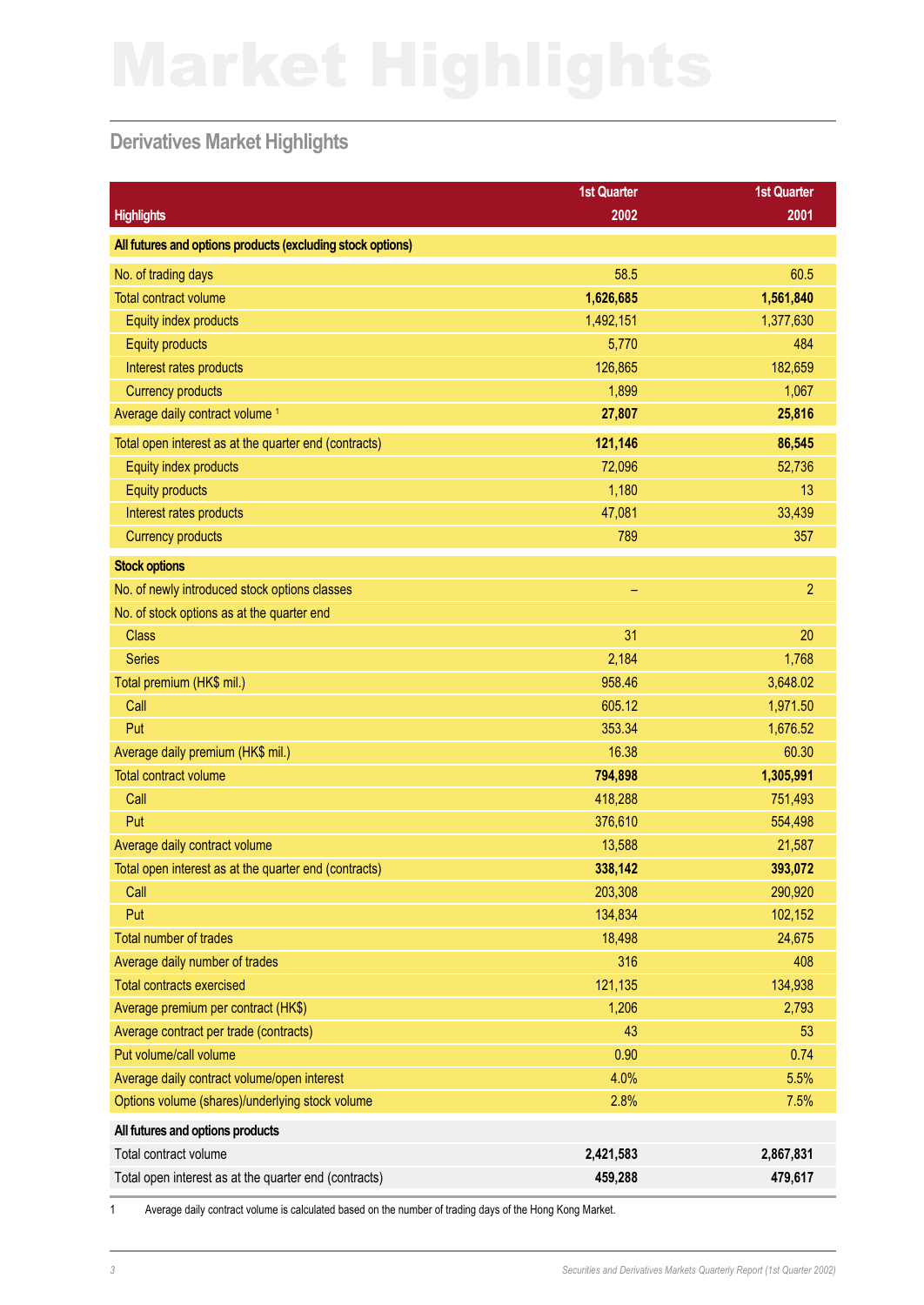# **Equity Turnover**

|      |                | Share (Mil. shs) | Value (HK\$ mil.) | No. of deals |
|------|----------------|------------------|-------------------|--------------|
| 2001 | Q1             | 188,169.79       | 492,581.90        | 4,598,070    |
|      | Q2             | 447,335.55       | 544,323.13        | 6,557,098    |
|      | Q <sub>3</sub> | 222,326.99       | 379,177.03        | 3,832,468    |
|      | Q4             | 290,363.15       | 404,930.07        | 4,630,916    |
| 2002 | Q1             | 268,156.70       | 382,384.11        | 4,211,895    |

**Equity Trading Statistics**

|      |    | No. of       | Average daily turnover | <b>Average value</b> |
|------|----|--------------|------------------------|----------------------|
|      |    | trading days | (HK\$ mil.)            | per deal             |
| 2001 | Q1 | 61           | 8,075.11               | 107,128              |
|      | Q2 | 59           | 9,225.82               | 83,013               |
|      | Q3 | 62           | 6,115.76               | 98,938               |
|      | Q4 | 61           | 6,638.20               | 87,441               |
| 2002 | Q1 | 59           | 6,481.09               | 90,787               |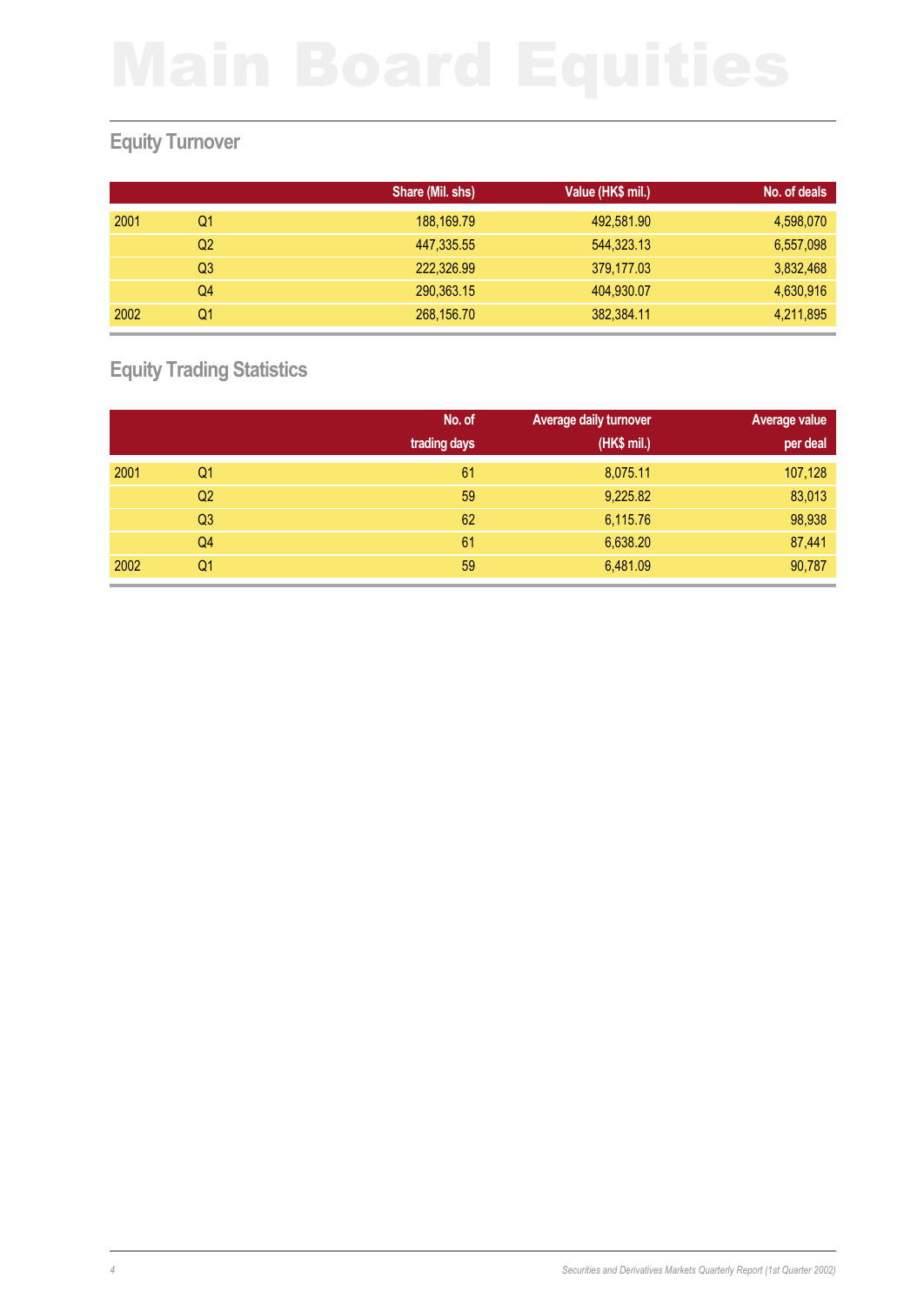### **20 Most Advanced Stocks**

for 1st quarter 2002

|                |       |                        | <b>Closing price</b> |                 |        |
|----------------|-------|------------------------|----------------------|-----------------|--------|
| Rank           | Code  | <b>Stock</b>           | End of Mar 2002      | End of Dec 2001 | % Up   |
| 1              | 00632 | <b>DRANSFIELD HOLD</b> | 0.240                | 0.040           | 500.00 |
| $\overline{2}$ | 00290 | <b>YEW SANG HONG</b>   | 3.025                | 0.840           | 260.12 |
| 3              | 00334 | <b>PROVIEW INT'L</b>   | 0.760                | 0.305           | 149.18 |
| 4              | 01173 | <b>VEEKO INT'L</b>     | 0.156                | 0.063           | 147.62 |
| 5              | 00491 | <b>WELBACK HOLD</b>    | 0.140                | 0.057           | 145.61 |
| 6              | 00540 | <b>THAI-ASIA F LTD</b> | 0.940                | 0.390           | 141.03 |
| $\overline{7}$ | 00526 | <b>MAGICIAN IND</b>    | 0.180                | 0.075           | 140.00 |
| 8              | 01050 | <b>KARRIE INT'L</b>    | 1.250                | 0.530           | 135.85 |
| 9              | 00735 | <b>QUALITY FOOD</b>    | 0.124                | 0.055           | 125.45 |
| 10             | 01139 | <b>VICTORY GROUP</b>   | 0.285                | 0.129           | 120.93 |
| 11             | 01192 | <b>GEMZBOH HOLD</b>    | 0.220                | 0.101           | 117.82 |
| 12             | 00755 | FOURSEAS.COM           | 0.255                | 0.121           | 110.74 |
| 13             | 00303 | <b>VTECH HOLDINGS</b>  | 10.950               | 5.400           | 102.78 |
| 14             | 00333 | <b>TOP FORM INT'L</b>  | 0.405                | 0.200           | 102.50 |
| 15             | 00220 | <b>OXFORD PPT</b>      | 24.300               | 12.100          | 100.83 |
| 16             | 00555 | <b>OSK ASIA CORP</b>   | 0.500                | 0.250           | 100.00 |
| 17             | 00851 | <b>MAE HOLDINGS</b>    | 0.170                | 0.090           | 88.89  |
| 18             | 00417 | <b>TSE SUI LUEN</b>    | 0.170                | 0.090           | 88.89  |
| 19             | 00597 | <b>STAR EAST PREF</b>  | 9.800                | 5.200           | 88.46  |
| 20             | 01051 | <b>STAR BIO-TECH</b>   | 0.218                | 0.120           | 81.67  |

## **20 Most Declined Stocks**

for 1st Quarter 2002

|                |       | <b>Closing price</b>      |                 |                         |          |
|----------------|-------|---------------------------|-----------------|-------------------------|----------|
| Rank           | Code  | <b>Stock</b>              | End of Mar 2002 | End of Dec 2001         | % Down   |
| 1              | 00943 | <b>EFORCE HOLDINGS</b>    | 0.180           | 1.220                   | $-85.25$ |
| $\overline{2}$ | 00655 | <b>HK CHINESE LTD</b>     | 0.710           | 2.150                   | $-66.98$ |
| 3              | 01104 | <b>YING WING HOLD</b>     | 0.430           | 1.100                   | $-60.91$ |
| 4              | 00673 | <b>TECHCAP HOLDING</b>    | 0.050           | 0.122                   | $-59.02$ |
| 5              | 00918 | <b>TAKSON HOLDINGS</b>    | 0.550           | 1.330                   | $-58.65$ |
| 6              | 00680 | <b>SOUTH SEA HOLD</b>     | 0.019           | 0.045                   | $-57.78$ |
| $\overline{7}$ | 00970 | <b>GLOBAL FOOD</b>        | 0.720           | 1.700<br>A              | $-57.65$ |
| 8              | 00090 | <b>GOLD WO INT'L</b>      | 0.121           | 0.275<br>A              | $-56.00$ |
| 9              | 00905 | <b>HAYWOOD INV</b>        | 0.385           | 0.860                   | $-55.23$ |
| 10             | 00412 | <b>B-TECH (HOLD)</b>      | 0.013           | 0.029                   | $-55.17$ |
| 11             | 00109 | <b>DIGITAL WORLD</b>      | 0.010           | 0.022<br>$\overline{A}$ | $-54.55$ |
| 12             | 00326 | <b>CHINA STAR ENT</b>     | 0.078           | 0.169                   | $-53.85$ |
| 13             | 00554 | <b>LEE &amp; MAN HOLD</b> | 0.445           | 0.960                   | $-53.65$ |
| 14             | 00007 | <b>KARL THOMSON</b>       | 0.510           | 1.050                   | $-51.43$ |
| 15             | 00516 | <b>KG NEXTVISION</b>      | 0.080           | 0.160                   | $-50.00$ |
| 16             | 00577 | <b>SKYNET(INTL GP)</b>    | 0.010           | 0.020                   | $-50.00$ |
| 17             | 00059 | <b>RENREN HOLDINGS</b>    | 0.014           | 0.027<br>A              | $-48.15$ |
| 18             | 00563 | <b>NEO-TECH GLOBAL</b>    | 0.083           | 0.160<br>$\mathsf{A}$   | $-48.13$ |
| 19             | 00723 | <b>ANEX INT'L</b>         | 0.058           | 0.110                   | $-47.27$ |
| 20             | 00835 | <b>EHEALTHCAREASIA</b>    | 0.135           | 0.250                   | $-46.00$ |

A Adjusted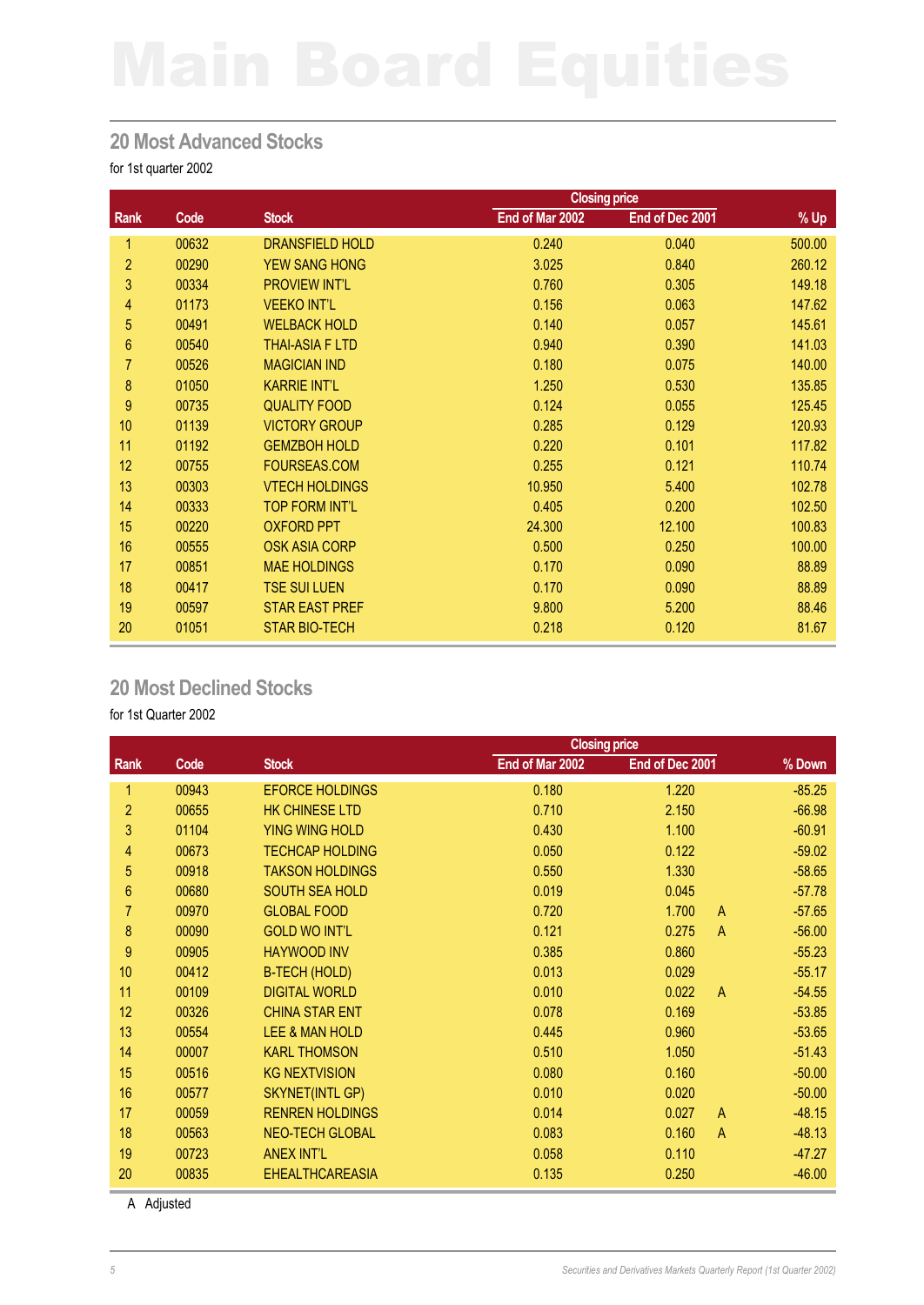### **20 Most Active Stocks by Value**

for 1st quarter 2002

| Rank            | Code  | <b>Stock</b>              | Turnover (HK\$ mil.) | % of Total |
|-----------------|-------|---------------------------|----------------------|------------|
| 1               | 00005 | <b>HSBC HOLDINGS</b>      | 35,990.84            | 9.41       |
| $\overline{2}$  | 00941 | <b>CHINA MOBILE</b>       | 33,784.64            | 8.84       |
| 3               | 00013 | <b>HUTCHISON</b>          | 30,513.42            | 7.98       |
| 4               | 00001 | <b>CHEUNG KONG</b>        | 21,857.17            | 5.72       |
| 5               | 00016 | <b>SHK PPT</b>            | 15,447.63            | 4.04       |
| $6\phantom{.}6$ | 00762 | <b>CHINA UNICOM</b>       | 10,493.97            | 2.74       |
| $\overline{7}$  | 00011 | <b>HANG SENG BANK</b>     | 9,062.10             | 2.37       |
| $\bf 8$         | 00008 | <b>PCCW</b>               | 8,880.03             | 2.32       |
| 9               | 00012 | <b>HENDERSON LAND</b>     | 7,460.83             | 1.95       |
| 10              | 00002 | <b>CLP HOLDINGS</b>       | 6,432.54             | 1.68       |
| 11              | 00883 | <b>CNOOC</b>              | 5,552.41             | 1.45       |
| 12              | 00494 | LI & FUNG                 | 5,239.65             | 1.37       |
| 13              | 00006 | <b>HK ELECTRIC</b>        | 4,983.49             | 1.30       |
| 14              | 00857 | PETROCHINA - H SHARES     | 4,914.59             | 1.29       |
| 15              | 00179 | <b>JOHNSON ELECH</b>      | 4,685.99             | 1.23       |
| 16              | 00267 | <b>CITIC PACIFIC</b>      | 4,589.79             | 1.20       |
| 17              | 00003 | <b>HK &amp; CHINA GAS</b> | 4,281.40             | 1.12       |
| 18              | 00293 | <b>CATHAY PAC AIR</b>     | 4,160.72             | 1.09       |
| 19              | 00019 | <b>SWIRE PACIFIC 'A'</b>  | 3,998.07             | 1.05       |
| 20              | 00992 | <b>LEGEND HOLD</b>        | 3,969.07             | 1.04       |
| <b>Total</b>    |       |                           | 226,298.34           | 59.18      |

## **20 Most Active Stock by Shares**

| Rank             | Code  | <b>Stock</b>           | <b>Turnover (Mil. shs)</b> | % of Total |
|------------------|-------|------------------------|----------------------------|------------|
| 1                | 01215 | <b>WAH LEE RES</b>     | 9,784.72                   | 3.65       |
| $\overline{2}$   | 01222 | <b>WANG ON GROUP</b>   | 8,949.93                   | 3.34       |
| 3                | 00491 | <b>WELBACK HOLD</b>    | 7,719.66                   | 2.88       |
| 4                | 00673 | <b>TECHCAP HOLDING</b> | 7,464.49                   | 2.78       |
| 5                | 00603 | <b>HIKARI TSUSHIN</b>  | 6,880.59                   | 2.57       |
| 6                | 00092 | <b>CHAMPION TECH</b>   | 5,926.62                   | 2.21       |
| $\overline{7}$   | 00689 | <b>GREATWALL CYBER</b> | 5,252.62                   | 1.96       |
| 8                | 00307 | <b>SUN TEL CYBER</b>   | 5,067.99                   | 1.89       |
| $\boldsymbol{9}$ | 00155 | <b>HINET HOLDINGS</b>  | 4,693.58                   | 1.75       |
| 10               | 00008 | <b>PCCW</b>            | 4,312.64                   | 1.61       |
| 11               | 00524 | <b>E-KONG GROUP</b>    | 3,881.08                   | 1.45       |
| 12               | 00476 | <b>CHINA ELEGANCE</b>  | 3,742.85                   | 1.40       |
| 13               | 00059 | <b>RENREN HOLDINGS</b> | 3,741.52                   | 1.40       |
| 14               | 00501 | <b>RNA HOLDINGS</b>    | 3,524.24                   | 1.31       |
| 15               | 00070 | <b>MASSIVE RES</b>     | 3,519.43                   | 1.31       |
| 16               | 00343 | <b>CULTURECOM HOLD</b> | 3,504.54                   | 1.31       |
| 17               | 00412 | <b>B-TECH (HOLD)</b>   | 3,364.82                   | 1.25       |
| 18               | 01169 | <b>HAIER-CCT</b>       | 3,351.95                   | 1.25       |
| 19               | 00857 | PETROCHINA - H SHARES  | 3,330.17                   | 1.24       |
| 20               | 00431 | <b>G CHI SCI-TECH</b>  | 3,179.33                   | 1.19       |
| <b>Total</b>     |       |                        | 101,192.76                 | 37.74      |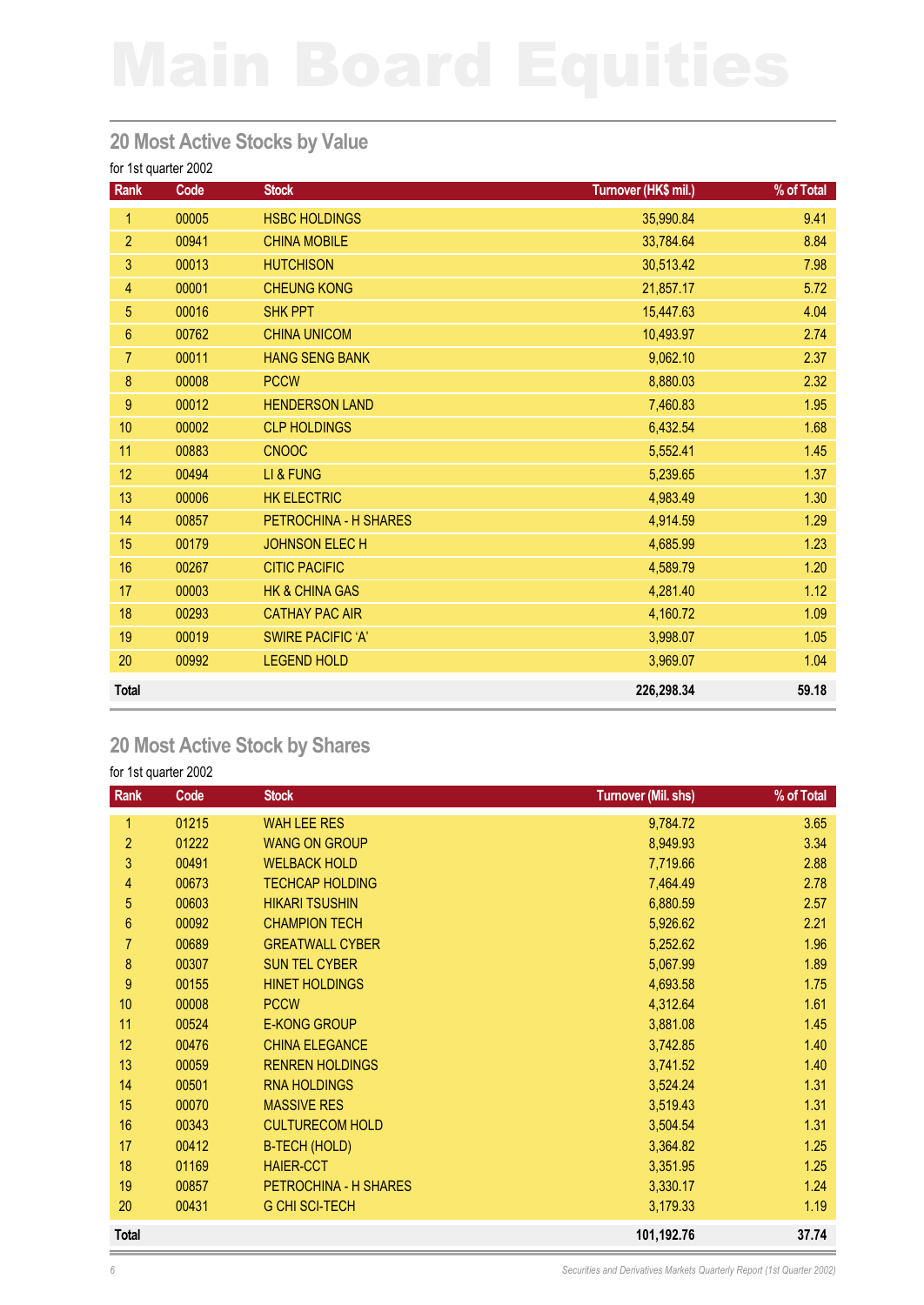## **Market Capitalisation of Domestic Companies**

|      |                | HK\$ mil.    |
|------|----------------|--------------|
| 2001 | Q1             | 4,178,992.01 |
|      | Q2             | 4,450,267.33 |
|      | Q <sub>3</sub> | 3,373,477.56 |
|      | Q4             | 3,885,342.08 |
| 2002 | Q1             | 3,855,291.10 |

### **Market Capitalisation by Classifications**

### Quarter-end figures

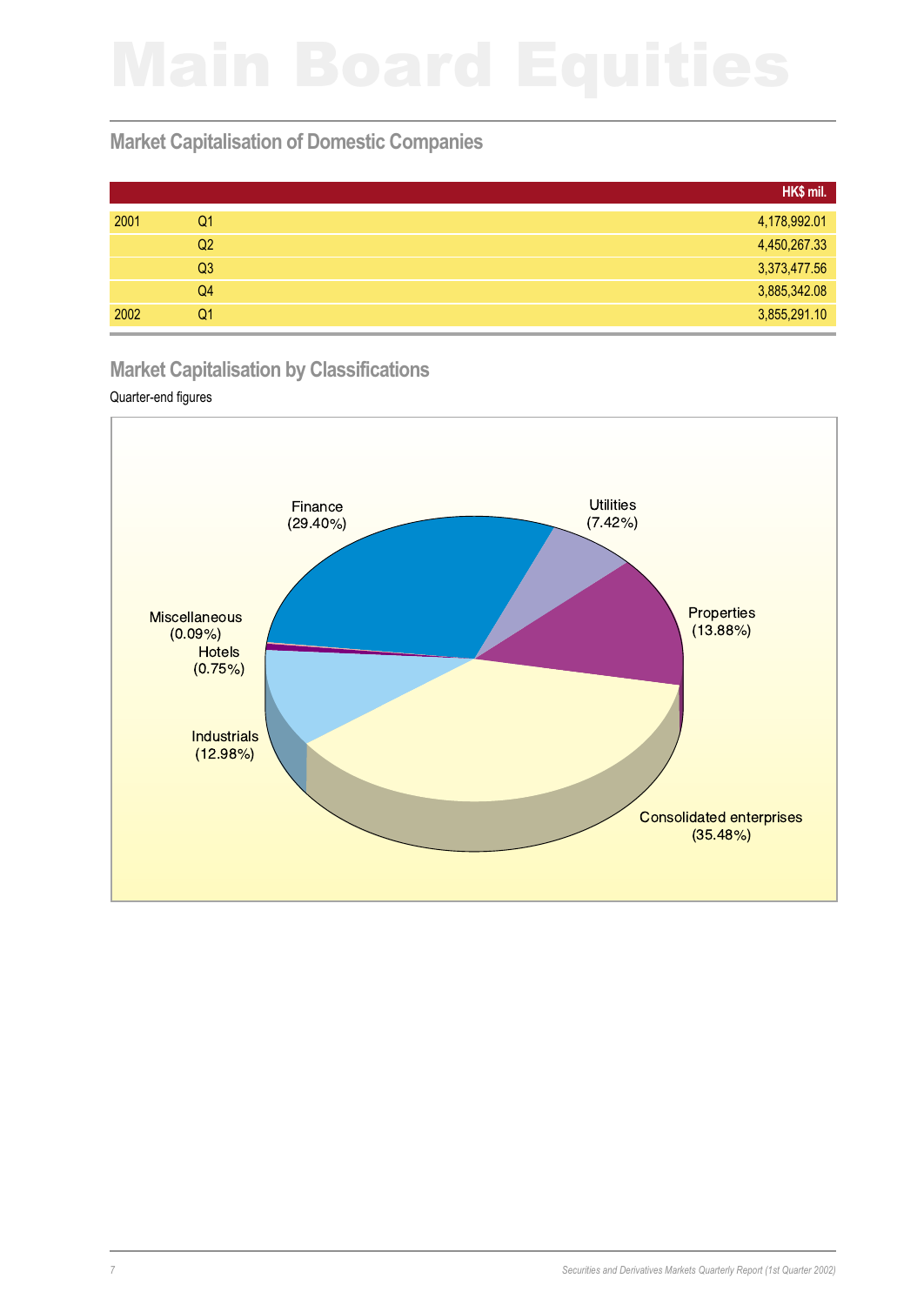### **50 Leading Companies in Market Capitalisation**

as at the end of 1st quarter 2002

| <b>Rank</b>         | <b>Company</b>                                                 | Market capitalisation (HK\$ mil.) | % of market total |
|---------------------|----------------------------------------------------------------|-----------------------------------|-------------------|
| 1                   | <b>HSBC Holdings plc</b>                                       | 841,966.83                        | 21.84             |
| $\overline{c}$      | China Mobile (Hong Kong) Ltd.                                  | 448,390.27                        | 11.63             |
| 3                   | Hutchison Whampoa Ltd.                                         | 293,106.74                        | 7.60              |
| 4                   | Hang Seng Bank Ltd.                                            | 166,808.28                        | 4.33              |
| 5                   | Cheung Kong (Holdings) Ltd.                                    | 161,552.46                        | 4.19              |
| $\boldsymbol{6}$    | Sun Hung Kai Properties Ltd.                                   | 142,253.76                        | 3.69              |
| $\overline{7}$      | China Unicom Ltd.                                              | 95,402.77                         | 2.47              |
| 8                   | CNOOC Ltd.                                                     | 79,677.41                         | 2.07              |
| $\boldsymbol{9}$    | <b>CLP Holdings Ltd.</b>                                       | 77,063.87                         | 2.00              |
| 10                  | Hongkong Electric Holdings Ltd.                                | 62,960.72                         | 1.63              |
| 11                  | <b>MTR Corporation Ltd.</b>                                    | 57,129.54                         | 1.48              |
| 12                  | Swire Pacific Ltd. 'A'                                         | 57,110.74                         | 1.48              |
| 13                  | Hong Kong and China Gas Co. Ltd., The                          | 56,132.53                         | 1.46              |
| 14                  | Henderson Land Development Co. Ltd.                            | 55,969.55                         | 1.45              |
| 15                  | Pacific Century CyberWorks Ltd.                                | 46,308.41                         | 1.20              |
| 16                  | Wharf (Holdings) Ltd., The                                     | 45,388.41                         | 1.18              |
| 17                  | Johnson Electric Holdings Ltd.                                 | 40,227.99                         | 1.04              |
| 18                  | Cathay Pacific Airways Ltd.                                    | 39,461.10                         | 1.02              |
| 19                  | Li & Fung Ltd.                                                 | 35,857.47                         | 0.93              |
| 20                  | CITIC Pacific Ltd.                                             | 35,474.44                         | 0.92              |
| 21                  | PetroChina Co. Ltd. - H Shares                                 | 28,307.69                         | 0.73              |
| 22                  | Cheung Kong Infrastructure Holdings Ltd.                       | 28,290.33                         | 0.73              |
| 23                  | Legend Holdings Ltd.                                           | 25,339.32                         | 0.66              |
| 24                  | Bank of East Asia, Ltd., The                                   | 22,297.66                         | 0.58              |
| 25                  | China Petroleum & Chemical Corporation - H Shares              | 21,143.41                         | 0.55              |
| 26                  | Hang Lung Properties Ltd.                                      | 21,092.14                         | 0.55              |
| 27                  | Henderson Investment Ltd.                                      | 17,749.16                         | 0.46              |
| 28                  | <b>Television Broadcasts Ltd.</b>                              | 15,899.40                         | 0.41              |
| 29                  | Esprit Holdings Ltd.                                           | 15,475.84                         | 0.40              |
| 30                  | Kowloon Motor Bus Holdings Ltd., The                           | 15,136.48                         | 0.39              |
| 31                  | China Resources Enterprise, Ltd.                               | 15,130.05                         | 0.39              |
| 32                  | Yue Yuen Industrial (Holdings) Ltd.                            | 14,953.22                         | 0.39              |
| 33                  | Shangri-La Asia Ltd.                                           | 14,365.96                         | 0.37              |
| 34<br>35            | Guoco Group Ltd.                                               | 14,291.99                         | 0.37              |
| 36                  | Shanghai Industrial Holdings Ltd.                              | 14,162.95                         | 0.37              |
|                     | New World Development Co. Ltd.                                 | 13,754.33                         | 0.36              |
| 37<br>38            | China Merchants Holdings (International) Co. Ltd               | 12,633.81<br>12,592.04            | 0.33<br>0.33      |
| 39                  | Hong Kong Exchanges and Clearing Ltd.<br>Wheelock and Co. Ltd. | 12,392.19                         | 0.32              |
| 40                  | Sino Land Co. Ltd.                                             | 11,379.88                         | 0.30              |
| 41                  | COSCO Pacific Ltd.                                             | 11,366.67                         | 0.29              |
| 42                  | i-CABLE Communications Ltd.                                    | 10,472.80                         | 0.27              |
| 43                  | Tsim Sha Tsui Properties Ltd.                                  | 9,712.13                          | 0.25              |
| 44                  | Dah Sing Financial Holdings Ltd.                               | 8,876.84                          | 0.23              |
| 45                  | Hang Lung Group Ltd.                                           | 8,801.65                          | 0.23              |
| 46                  | Kerry Properties Ltd.                                          | 8,379.02                          | 0.22              |
| 47                  | Wing Hang Bank, Ltd.                                           | 8,260.01                          | 0.21              |
| 48                  | Hysan Development Co. Ltd.                                     | 8,198.86                          | 0.21              |
| 49                  | Wing Lung Bank Ltd.                                            | 8,010.56                          | 0.21              |
| 50                  | Tingyi (Cayman Islands) Holdings Corp.                         | 7,935.96                          | 0.21              |
| <b>Total</b>        |                                                                | 3,274,645.66                      | 84.94             |
| <b>Market total</b> |                                                                | 3,855,291.10                      | 100.00            |
|                     |                                                                |                                   |                   |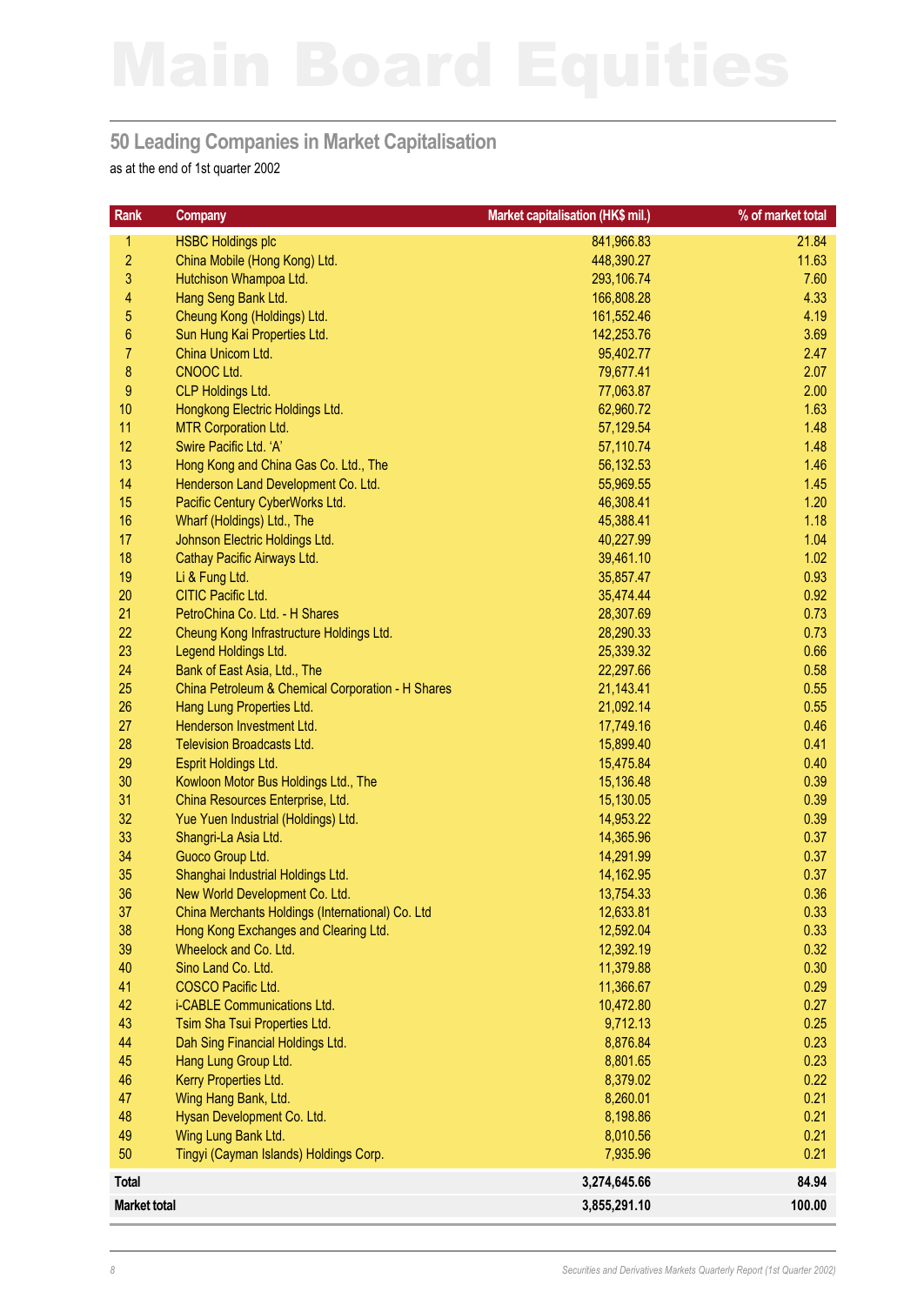# **Short Selling (value)**

|      |                | Short selling turnover (HK\$ mil.) | Equity turnover (HK\$ mil.) | % of equity total |
|------|----------------|------------------------------------|-----------------------------|-------------------|
| 2001 | Q1             | 17,201.78                          | 492,581.90                  | 3.49              |
|      | Q <sub>2</sub> | 15,965.87                          | 544,323.13                  | 2.93              |
|      | Q3             | 15,247.90                          | 379,177.03                  | 4.02              |
|      | Q4             | 17,211.80                          | 404,930.07                  | 4.25              |
| 2002 | Q1             | 15,978,00                          | 382,384.11                  | 4.18              |

## **Short Selling (share)**

|      |    | Short selling turnover (Mil. shs) | Equity turnover (Mil. shs) | % of equity total |
|------|----|-----------------------------------|----------------------------|-------------------|
| 2001 | Q1 | 1,158.49                          | 188,169.79                 | 0.62              |
|      | Q2 | 1,949.89                          | 447,335.55                 | 0.44              |
|      | Q3 | 1,379.22                          | 222,326.99                 | 0.62              |
|      | Q4 | 1.740.80                          | 290,363.15                 | 0.60              |
| 2002 | Q1 | 1.504.47                          | 268,156.70                 | 0.56              |

## **New Listing Companies Statistics**

|      |                | No. of newly listed companies | Funds raised (HK\$ mil.) |
|------|----------------|-------------------------------|--------------------------|
| 2001 | Q1             | 5                             | 12,752.61                |
|      | Q2             | 10                            | 2,027.08                 |
|      | Q <sub>3</sub> | 5                             | 1,024.00                 |
|      | Q4             | 11                            | 5,794.86                 |
| 2002 | Q1             | 18                            | 1,447.59                 |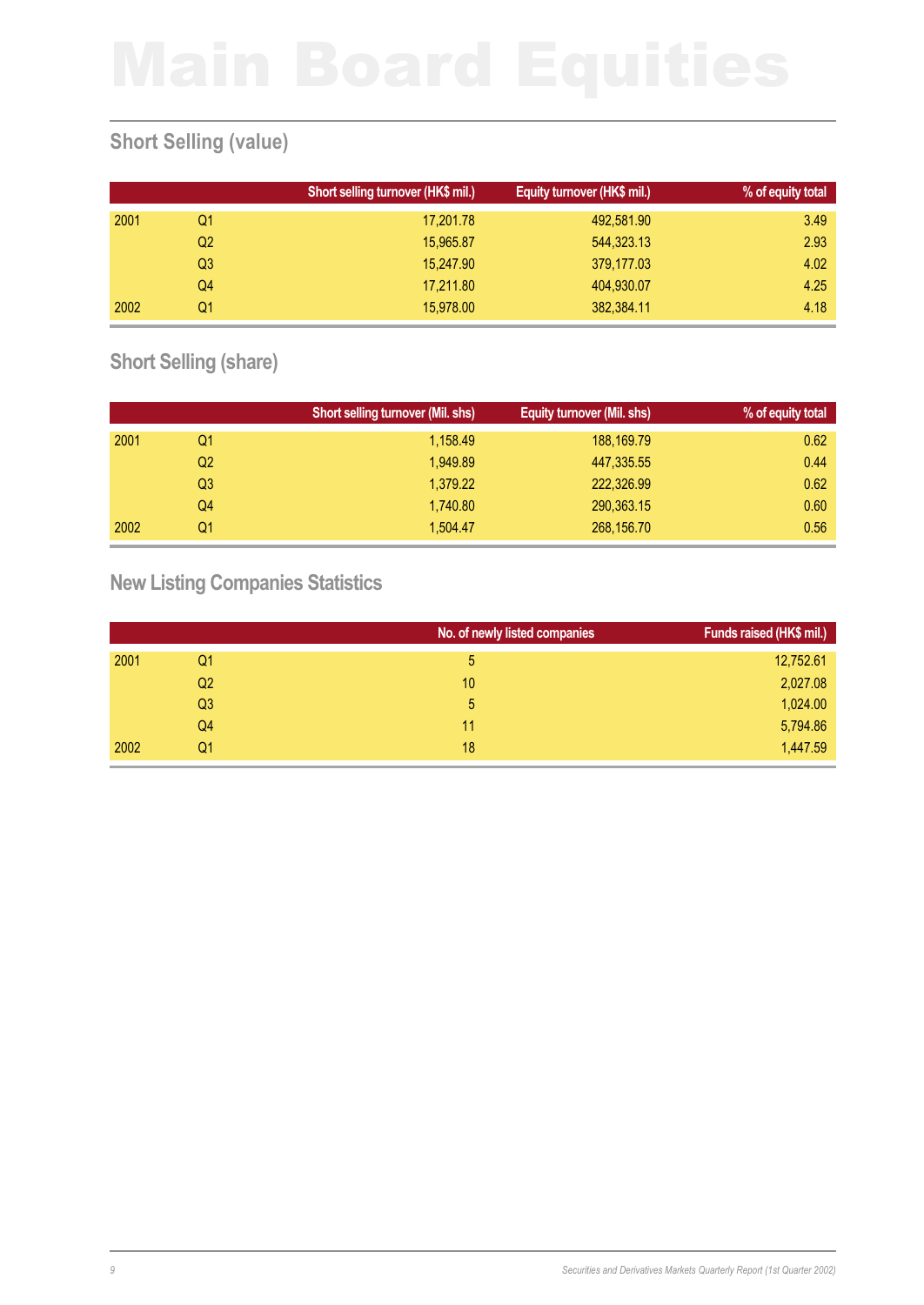## **Newly Listed Companies**

| Code  | <b>Company name</b>                            | <b>Listing date</b> | No. of issued shares | Funds raised (HK\$ mil.) |
|-------|------------------------------------------------|---------------------|----------------------|--------------------------|
| 00612 | China Investment Fund Co Ltd                   | 2002/01/02          | 80,000,000           | 30.00                    |
| 00896 | <b>Hanison Construction Holdings Ltd</b>       | 2002/01/10          | 283,671,086          |                          |
| 01073 | <b>China Agrotech Holdings Ltd</b>             | 2002/01/14          | 270,434,782          |                          |
| 00746 | Lee & Man Handbag International Ltd            | 2002/01/16          | 825,000,000          |                          |
| 01129 | Sky Hawk Computer Group Holdings Ltd           | 2002/01/17          | 415,000,000          | 57.50                    |
| 00812 | <b>Tanrich Financial Holdings Ltd</b>          | 2002/01/30          | 200,000,000          | 50.00                    |
| 01126 | <b>Dream International Ltd</b>                 | 2002/02/07          | 650,000,000          | 195.00                   |
| 01002 | V.S. International Group Ltd                   | 2002/02/08          | 820,000,000          | 94.60                    |
| 00130 | Moiselle International Holdings Ltd            | 2002/02/11          | 280,000,000          | 70.00                    |
| 01076 | <b>First Natural Foods Holdings Ltd</b>        | 2002/02/11          | 800,000,000          | 146.00                   |
| 00228 | Hon Po Group (Lobster King) Ltd                | 2002/02/18          | 630,000,000          | 50.00                    |
| 00810 | China Treasure (Greater China) Investments Ltd | 2002/02/28          | 103,000,000          | 100.00                   |
| 00901 | Radford Capital Investment Ltd                 | 2002/02/28          | 1,000,000,000        | 126.36                   |
| 00209 | Sewco International Holdings Ltd               | 2002/03/06          | 400,000,000          | 55.00                    |
| 01161 | <b>Water Oasis Group Ltd</b>                   | 2002/03/11          | 326,400,000          | 88.13                    |
| 00916 | Fu Cheong International Holdings Ltd           | 2002/03/27          | 1,200,000,000        | 60.00                    |
| 00157 | Natural Beauty Bio-Technology Ltd              | 2002/03/28          | 2,000,000,000        | 275.00                   |
| 00646 | <b>Yardway Group Ltd</b>                       | 2002/03/28          | 280,000,000          | 50.00                    |
| Total |                                                |                     |                      | 1,447.59                 |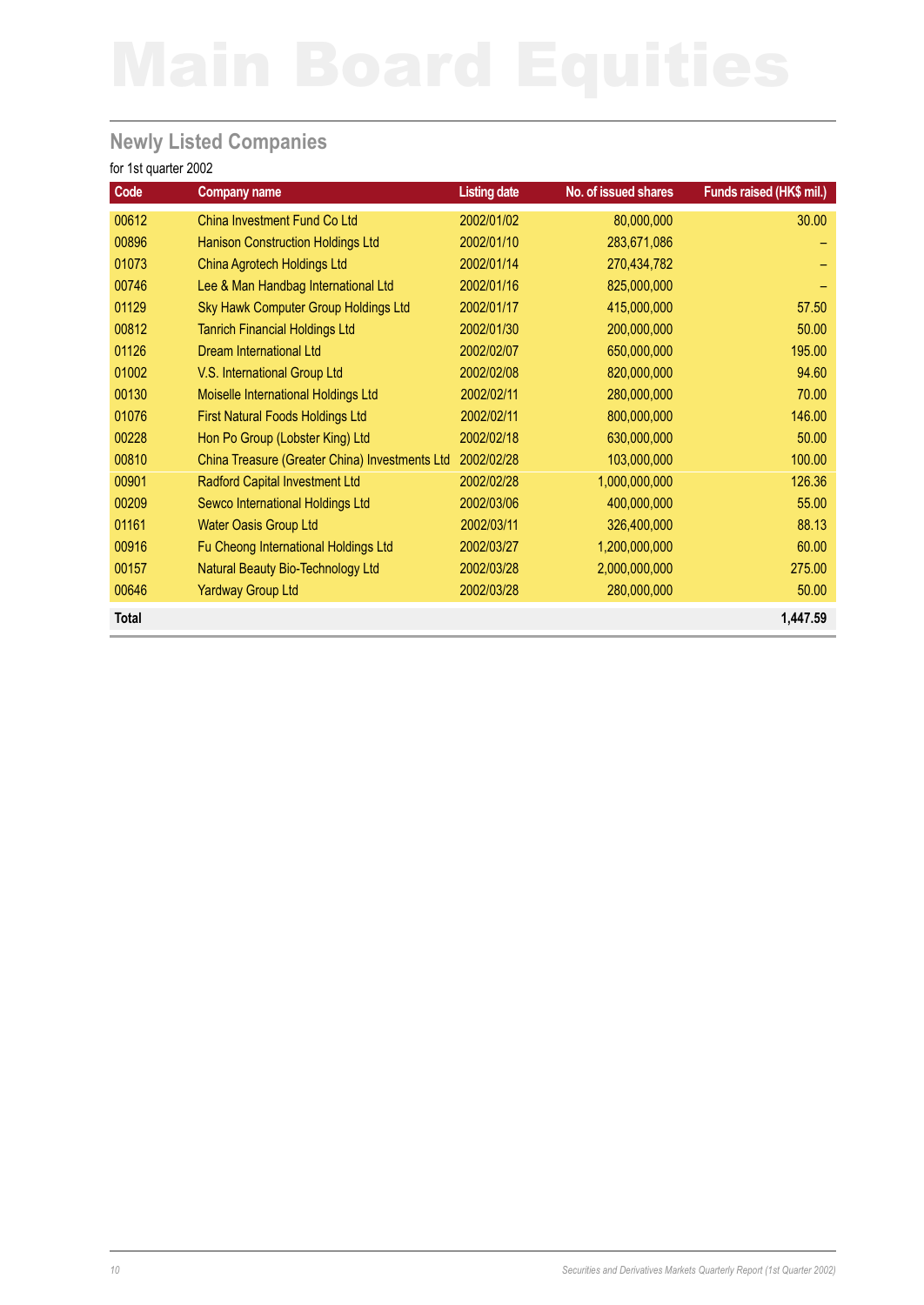### **Company Name Changes**

for 1st quarter 2002

| Code  | Old name                                  | New name                               | <b>Effective date</b> | <b>Adoption date</b> |
|-------|-------------------------------------------|----------------------------------------|-----------------------|----------------------|
| 00010 | Hang Lung Development Co Ltd              | Hang Lung Group Ltd                    | 2001/12/27            | 2002/01/02           |
| 00101 | <b>Amoy Properties Ltd</b>                | <b>Hang Lung Properties Ltd</b>        | 2001/12/27            | 2002/01/02           |
| 00649 | Dong Jian Tech.Com Holdings Ltd           | Shimao China Holdings Ltd              | 2001/12/05            | 2002/01/10           |
| 00563 | vLink Global Ltd                          | Neo-Tech Global Ltd                    | 2002/01/02            | 2002/01/14           |
| 00285 | Heshun Holdings Co Ltd                    | <b>Heshun Specialised Fibre</b>        | 2001/12/12            | 2002/01/15           |
|       |                                           | <b>Holdings Ltd</b>                    |                       |                      |
| 01169 | <b>CCT Multimedia Holdings Ltd</b>        | Haier-CCT Holdings Ltd                 | 2002/01/23            | 2002/01/23           |
| 00298 | China Cyberworld Ltd                      | Chuang's China Investments Ltd         | 2002/01/17            | 2002/01/24           |
| 01109 | China Resources Beijing Land Ltd          | <b>China Resources Land Ltd</b>        | 2002/01/14            | 2002/01/25           |
| 01207 | Trans-Ocean Investment & Technology Ltd   | Shanghai Real Estate Ltd               | 2002/01/18            | 2002/02/01           |
| 00070 | <b>Mandarin Resources Corporation Ltd</b> | <b>Massive Resources International</b> | 2002/01/30            | 2002/02/07           |
|       |                                           | <b>Corporation Ltd</b>                 |                       |                      |
| 00875 | Corasia Group Ltd                         | <b>First Dragoncom Agro-Strategy</b>   | 2002/01/28            | 2002/02/15           |
|       |                                           | <b>Holdings Ltd</b>                    |                       |                      |
| 00102 | i-Onyx Ltd                                | <b>Arnhold Holdings Ltd</b>            | 2002/01/16            | 2002/02/18           |
| 00655 | <b>HKCB Bank Holding Co Ltd</b>           | Hongkong Chinese Ltd                   | 2002/02/08            | 2002/02/22           |
| 00164 | Premium Land Ltd #                        | <b>Premium Land Ltd</b>                | 2002/03/20            | 2002/03/22           |

# Change of Chinese name only

### **Bonus Issues / Bonus Warrants**

| Code  | Company                                 | <b>Particulars</b>                       | Ex-date    |
|-------|-----------------------------------------|------------------------------------------|------------|
| 00498 | Paul Y. - ITC Construction Holdings Ltd | <b>Bonus 1 2003 wt for 5</b>             | 2002/02/04 |
| 00059 | renren Holdings Ltd                     | Bonus 1 2003 wt for 5 rts shs subscribed | 2002/02/06 |
| 01169 | Haier-CCT Holdings Ltd                  | Bonus 1 2003 wt for 10                   | 2002/02/07 |
| 01222 | Wang On Group Ltd                       | Bonus 1 for 4 rts shs subscribed         | 2002/02/21 |
| 00115 | <b>Grand Field Group Holdings Ltd</b>   | Bonus 1 2005 wt for 5                    | 2002/03/04 |
| 00720 | Wo Kee Hong (Holdings) Ltd              | Bonus 3 for 1 rts sh subscribed          | 2002/03/08 |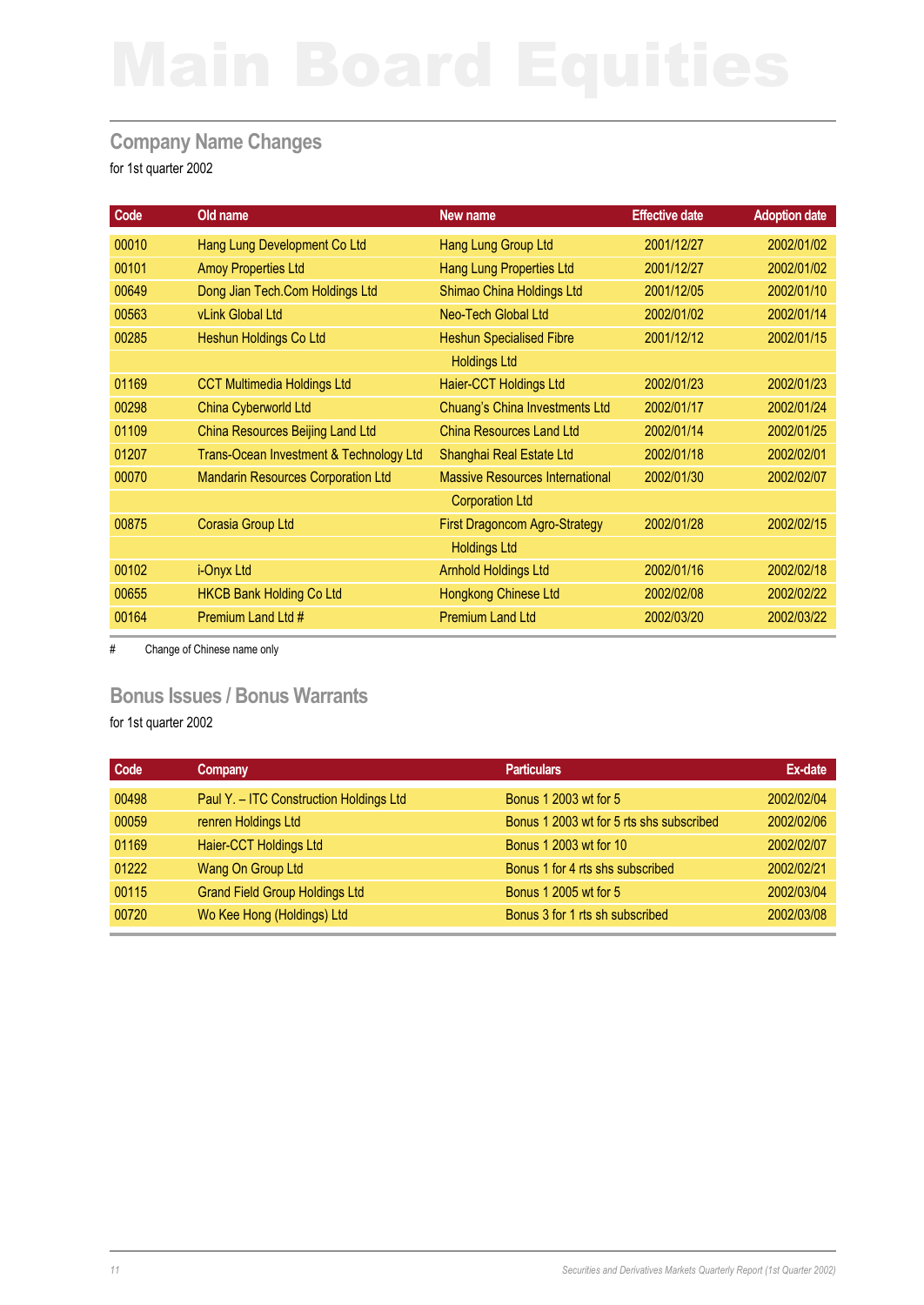## **Share Split / Consolidation**

### for 1st quarter 2002

| Code  | Company                               | <b>Particulars</b>      | <b>Effective date</b> |
|-------|---------------------------------------|-------------------------|-----------------------|
| 00563 | Neo-Tech Global Ltd.                  | Consolidation 10 into 1 | 2002/01/02            |
| 00304 | Peace Mark (Holdings) Ltd.            | Consolidation 20 into 1 | 2002/01/25            |
| 00059 | renren Holdings Ltd.                  | Consolidated 25 into 2  | 2002/02/05            |
| 00090 | Gold Wo International Holdings Ltd.   | Split 1 into 10         | 2002/02/18            |
| 00970 | Global Food Culture Group Ltd.        | Consolidation 20 into 1 | 2002/02/25            |
| 00993 | Simsen International Corporation Ltd. | Consolidation 10 into 1 | 2002/03/05            |
| 00720 | Wo Kee Hong (Holdings) Ltd.           | Consolidation 10 into 1 | 2002/03/18            |

## **Rights Issues & Open Offers**

| <b>Month</b> | Code  | <b>Company</b>                                  | <b>Ratio</b>                              | Funds raised (HK\$ mil.) |
|--------------|-------|-------------------------------------------------|-------------------------------------------|--------------------------|
| Jan          | 00131 | <b>Cheuk Nang (Holdings) Ltd</b>                | Rts 1 for 2 @\$0.02                       | 32.33                    |
|              |       |                                                 |                                           |                          |
|              | 00183 | <b>CITIC Ka Wah Bank Ltd</b>                    | Rts 1 for 6 @\$1.68                       | 726.74                   |
|              |       |                                                 |                                           |                          |
|              | 00649 | Shimao China Holdings Ltd                       | Rts 1 for 2 @\$0.65                       | 101.83                   |
|              |       |                                                 |                                           |                          |
|              | 00835 | ehealthcareasia Ltd                             | Rts 1 for 2 consolidated shares @\$0.25   | 36.86                    |
|              | 01139 | <b>Victory Group Ltd</b>                        | Rts 1 for 2 @\$0.10                       | 7.35                     |
|              |       |                                                 |                                           |                          |
|              | 00563 | Neo-Tech Global Ltd                             | Rts 1 for 2 consolidated shares @\$0.13   | 37.96                    |
|              |       |                                                 |                                           |                          |
| Feb          | 00689 | <b>Great Wall Cybertech Ltd</b>                 | Open Offer 4 for 1 @\$0.01                | 64.61                    |
|              |       |                                                 |                                           |                          |
|              | 01131 | Kwong Hing International Holdings (Bermuda) Ltd | Rts 1 for 1 @\$0.04                       | 77.33                    |
|              |       |                                                 |                                           |                          |
| Mar          | 00592 | <b>Bossini International Holdings Ltd</b>       | Rts 1 for 2 @\$0.46                       | 63.09                    |
|              | 00109 | <b>Digital World Holdings Ltd</b>               | Rts 11 for 1 @\$0.015                     | 108.68                   |
|              |       |                                                 |                                           |                          |
|              | 01218 | Easyknit International Holdings Ltd             | Rts 1 for 1 @\$0.08                       | 88.24                    |
|              |       |                                                 |                                           |                          |
|              | 00059 | renren Holdings Ltd                             | Rts 17 for 2 consolidated shares @\$0.016 | 109.13                   |
|              |       |                                                 | (with bonus 1 2003 wt for 5 rts shs)      |                          |
|              |       |                                                 |                                           |                          |
|              | 01222 | Wang On Group Ltd                               | Rts 4 for 1 @\$0.03                       | 197.29                   |
|              |       |                                                 | (with bonus 1 for 4 rts shs)              |                          |
|              | 00876 |                                                 |                                           | 28.00                    |
|              |       | Wing Lee Holdings Ltd                           | Rts 1 for 1 @\$0.50                       |                          |
| Total        |       |                                                 |                                           | 1,679.44                 |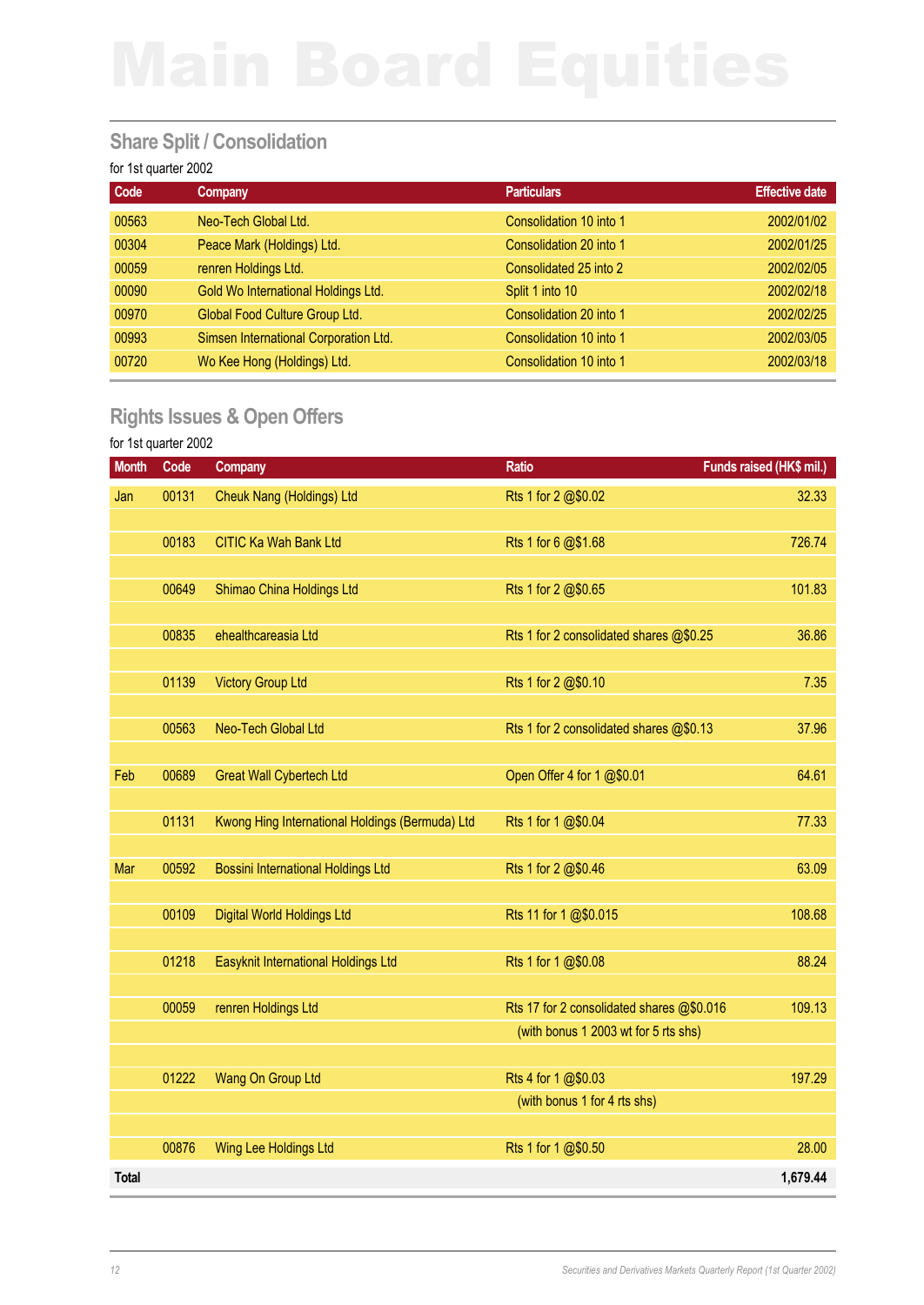# **Placing\***

|              |       |                        | No. of            | <b>Placing price</b> | <b>Funds raised</b> |
|--------------|-------|------------------------|-------------------|----------------------|---------------------|
| <b>Month</b> | Code  | <b>Company</b>         | new shares placed | (HKS)                | (HK\$ mil.)         |
| 2001         |       |                        |                   |                      |                     |
| Oct **       | 00855 | <b>CEDAR BASE ELEC</b> | 180,000,000       | 0.100                | 18.00               |
| Dec**        | 00412 | <b>B-TECH (HOLD)</b>   | 513,180,000       | 0.018                | 9.24                |
|              | 00966 | <b>CHINA INSURANCE</b> | 101,789,808       | 3.767                | 383.42              |
|              | 00858 | <b>EXTRAWELL PHAR</b>  | 120,000,000       | 0.250                | 30.00               |
|              | 00399 | FE PHARMA TECH         | 20,000,000        | 1.360                | 27.20               |
|              | 00286 | G-PROP (HOLD)          | 28,200,000        | 0.110                | 3.10                |
|              | 00818 | <b>HI SUN GROUP</b>    | 16,800,000        | 1.140                | 19.15               |
|              | 00371 | <b>IFTA PACIFIC</b>    | 128,745,000       | 0.150                | 19.31               |
|              | 00340 | <b>INNOMAXX BIOTEC</b> | 70,000,000        | 0.110                | 7.70                |
|              | 01180 | <b>LIFETEC GROUP</b>   | 200,000,000       | 0.235                | 47.00               |
|              | 01220 | <b>OCEAN GRAND</b>     | 210,623,202       | 0.125                | 26.33               |
|              | 01220 | <b>OCEAN GRAND</b>     | 70,207,734        | 0.125                | 8.78                |
|              | 00979 | PROSPER EVISION        | 249,700,000       | 0.128                | 31.96               |
|              | 00604 | <b>SHENZHEN INVEST</b> | 50,000,000        | 1.975                | 98.75               |
|              | 00648 | <b>SOFTBANK INV</b>    | 80,000,000        | 0.300                | 24.00               |
|              | 00648 | <b>SOFTBANK INV</b>    | 20,000,000        | 0.300                | 6.00                |
|              | 00307 | <b>SUN TEL CYBER</b>   | 673,000,000       | 0.100                | 67.30               |
|              | 00362 | <b>SUNLORD CHEM GP</b> | 60,000,000        | 0.360                | 21.60               |
|              | 01013 | <b>TELECOM PLUS</b>    | 80,000,000        | 0.450                | 36.00               |
|              | 00539 | <b>VICTORY CITY</b>    | 28,000,000        | 0.275                | 7.70                |
|              | 01215 | <b>WAH LEE RES</b>     | 5,500,000,000     | 0.010                | 55.00               |
|              | 01222 | <b>WANG ON GROUP</b>   | 129,600,000       | 0.090                | 11.66               |
|              | 01222 | <b>WANG ON GROUP</b>   | 144,400,000       | 0.090                | 13.00               |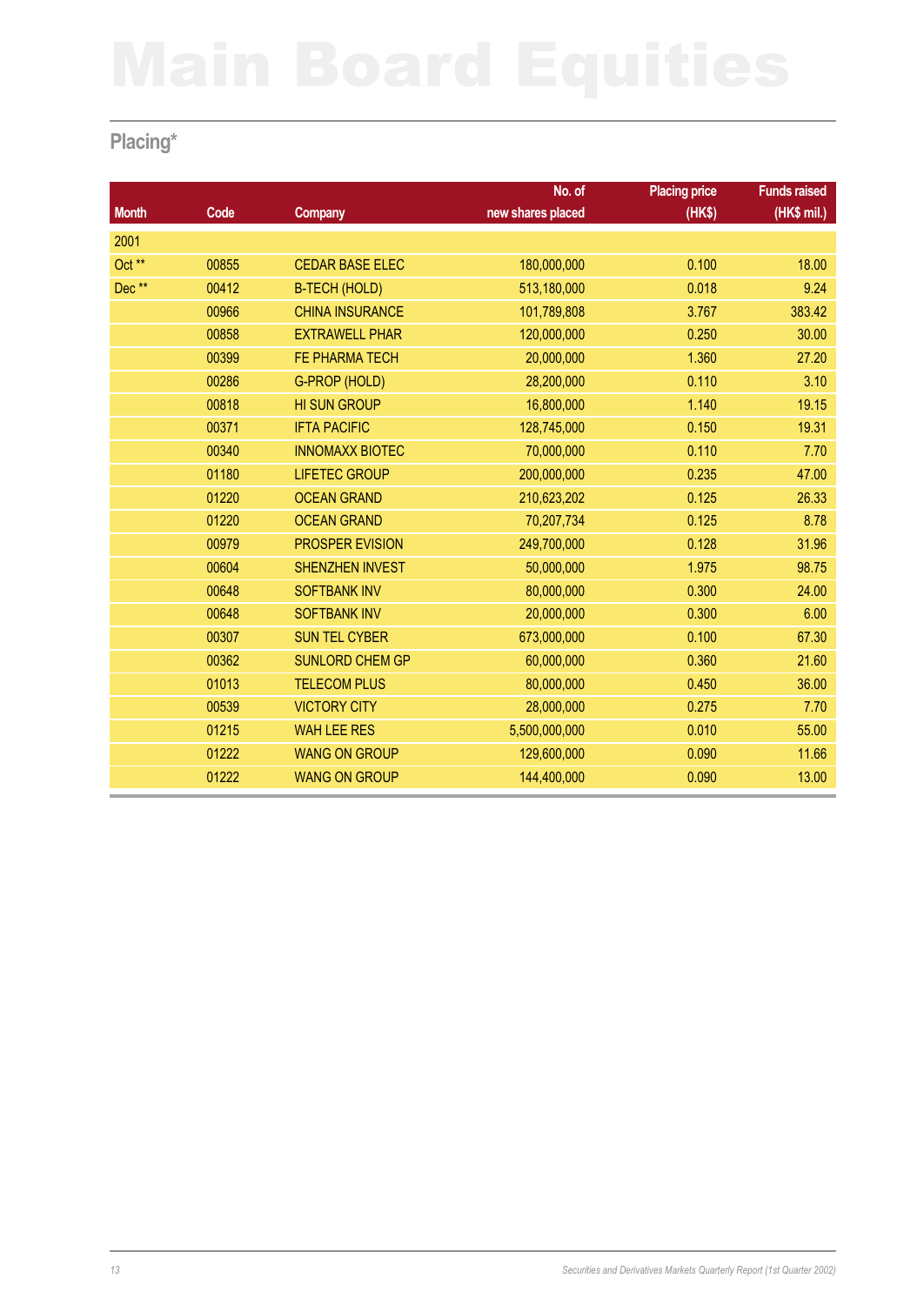## **Placing\***

|              |       |                        | No. of            | <b>Placing price</b> | <b>Funds raised</b> |
|--------------|-------|------------------------|-------------------|----------------------|---------------------|
| <b>Month</b> | Code  | <b>Company</b>         | new shares placed | (HKS)                | (HK\$ mil.)         |
| 2002         |       |                        |                   |                      |                     |
| Jan          | 01120 | <b>ARTS OPTICAL</b>    | 18,500,000        | 1.700                | 31.45               |
|              | 00412 | <b>B-TECH (HOLD)</b>   | 1,000,000,000     | 0.018                | 18.00               |
|              | 00855 | <b>CEDAR BASE ELEC</b> | 218,754,000       | 0.100                | 21.88               |
|              | 00385 | <b>CHINNEY ALLI</b>    | 550,000,000       | 0.025                | 13.75               |
|              | 00399 | FE PHARMA TECH         | 4,740,000         | 1.645                | 7.80                |
|              | 00286 | G-PROP (HOLD)          | 53,900,000        | 0.125                | 6.74                |
|              | 01169 | <b>HAIER-CCT</b>       | 1,120,000,000     | 0.300                | 336.00              |
|              | 01169 | <b>HAIER-CCT</b>       | 368,000,000       | 0.300                | 110.40              |
|              | 00148 | <b>KINGBOARD CHEM</b>  | 60,000,000        | 5.350                | 321.00              |
|              | 00070 | <b>MASSIVE RES</b>     | 254,000,000       | 0.066                | 16.76               |
|              | 00094 | <b>O2NEW TECH</b>      | 280,000,000       | 0.065                | 18.20               |
|              | 01182 | <b>ORIENTAL UNION</b>  | 208,800,000       | 0.477                | 99.60               |
|              | 00925 | PEAKTOP INT'L          | 66,710,000        | 0.330                | 22.01               |
|              | 00648 | <b>SOFTBANK INV</b>    | 40,000,000        | 0.300                | 12.00               |
|              | 00648 | <b>SOFTBANK INV</b>    | 20,000,000        | 0.300                | 6.00                |
|              | 00648 | <b>SOFTBANK INV</b>    | 20,000,000        | 0.300                | 6.00                |
|              | 00297 | <b>WAH TAK FUNG</b>    | 50,000,000        | 0.400                | 20.00               |
|              | 00063 | <b>WINFOONG INT'L</b>  | 63,000,000        | 0.175                | 11.03               |
| Feb          | 00885 | <b>FOREFRONT INT'L</b> | 40,000,000        | 2.950                | 118.00              |
|              | 00340 | <b>INNOMAXX BIOTEC</b> | 70,000,000        | 0.100                | 7.00                |
|              | 00681 | <b>KEL HOLDINGS</b>    | 143,081,399       | 0.100                | 14.31               |
|              | 00070 | <b>MASSIVE RES</b>     | 305,000,000       | 0.080                | 24.40               |
|              | 00094 | <b>O2NEW TECH</b>      | 270,000,000       | 0.050                | 13.50               |
|              | 00164 | <b>PREMIUM LAND</b>    | 74,980,000        | 0.600                | 44.99               |
|              | 00922 | <b>VISION TECH</b>     | 40,000,000        | 0.100                | 4.00                |
| <b>Total</b> |       |                        |                   |                      | 2,277.01            |

\* Due to the reporting time-lag, placing figures for the quarter are provisional.

\*\* Supplementary information update for previous quarters.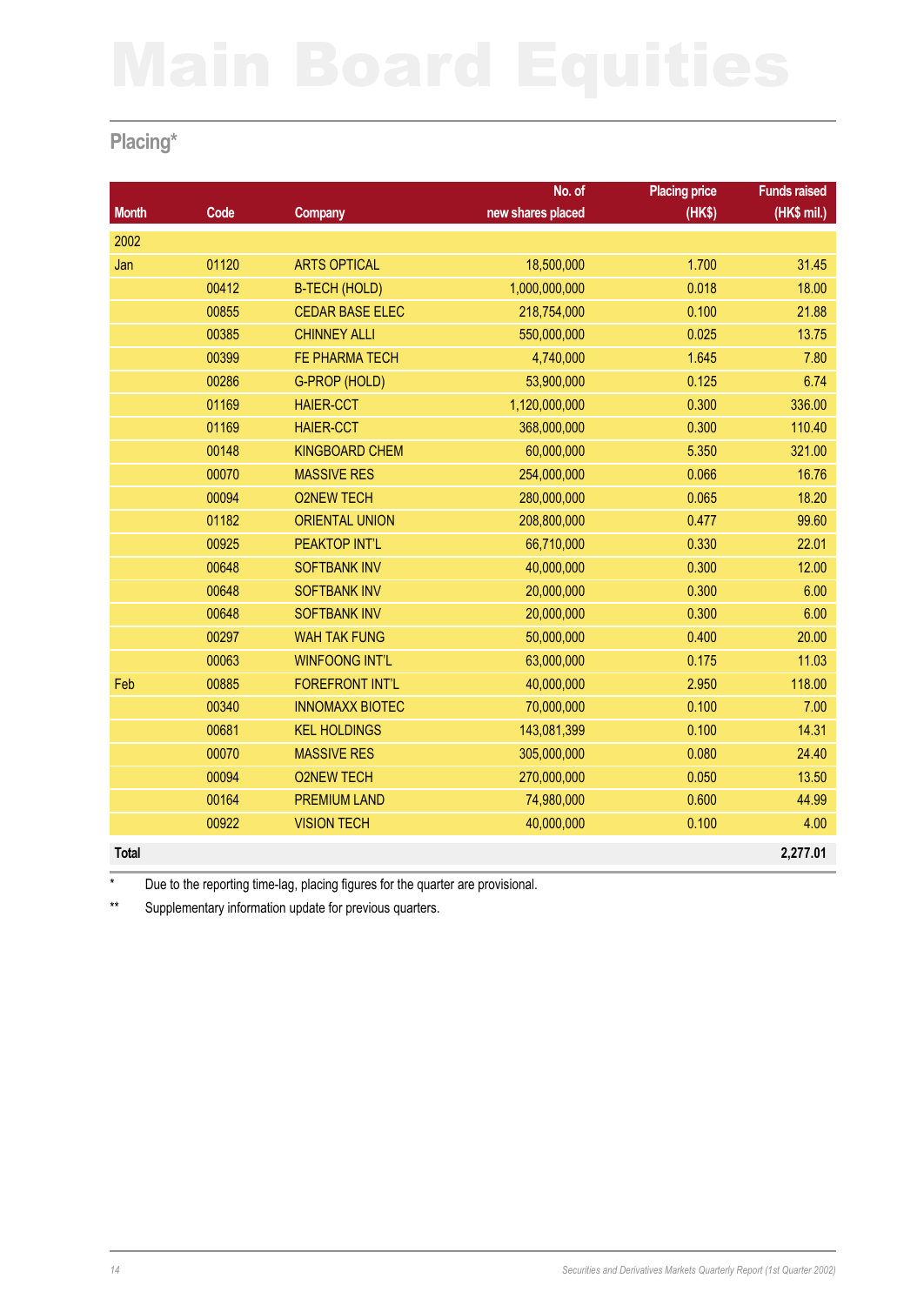## **Warrant Trading Statistics**

|      |                |                   |                | <b>Total</b> |
|------|----------------|-------------------|----------------|--------------|
|      |                | <b>Equity wts</b> | Derivative wts | (HK\$ mil.)  |
| 2001 | Q1             | 1,761.59          | 40,918.39      | 42,679.98    |
|      | Q <sub>2</sub> | 394.70            | 23,785.04      | 24,179.75    |
|      | Q <sub>3</sub> | 381.01            | 27,619.83      | 28,000.83    |
|      | Q4             | 682.29            | 12,679.05      | 13,361.33    |
| 2002 | Q1             | 728.23            | 18,370.19      | 19,098.42    |

## **Warrant Market Value**

|      |                |               |                   |               |                       |           | <b>Total</b> |
|------|----------------|---------------|-------------------|---------------|-----------------------|-----------|--------------|
|      |                | <b>Number</b> | <b>Equity wts</b> | <b>Number</b> | <b>Derivative wts</b> | Total no. | (HK\$ mil.)  |
| 2001 | Q1             | 86            | 1,638.14          | 226           | 10,028.45             | 312       | 11,666.59    |
|      | Q2             | 84            | 1,867.19          | 206           | 9,324.38              | 290       | 11,191.57    |
|      | Q <sub>3</sub> | 82            | 1,373.20          | 142           | 6,667.65              | 224       | 8,040.86     |
|      | Q4             | 74            | 2,357.12          | 22            | 543.75                | 96        | 2,900.86     |
| 2002 | Q1             | 69            | 2,723.24          | 286           | 21,532.65             | 355       | 24,255.89    |

# **New Listing Statistics – Warrants**

|      |                | No. of newly listed<br>equity wts | No. of newly listed<br>derivative wts | <b>Amount raised</b><br>(HK\$ mil.) |
|------|----------------|-----------------------------------|---------------------------------------|-------------------------------------|
| 2001 | Q1             |                                   | 104                                   | 9,589.49                            |
|      | Q <sub>2</sub> |                                   | 77                                    | 6,371.44                            |
|      | Q <sub>3</sub> | 9                                 | -                                     | 26.25                               |
|      | Q4             | 8                                 | -                                     | 85.91                               |
| 2002 | Q1             | 6                                 | 281                                   | 26,179.39                           |

### **Newly Listed Equity Warrants**

|              |                                                      | <b>Initial issued</b> |                     |               | <b>Amount raised</b> |
|--------------|------------------------------------------------------|-----------------------|---------------------|---------------|----------------------|
| Code         | <b>Equity warrants</b>                               | amount (HK\$)         | <b>Listing date</b> | <b>Expiry</b> | (HK\$ mil.)          |
| 01084        | Champion Technology Holdings Ltd Warrants 2003       | 335,494,451           | 2002/01/08          | 2003/01/06    |                      |
| 00873        | Haier-CCT Holdings Ltd Warrants 2003                 | 464,815,832           | 2002/02/26          | 2004/02/26    |                      |
| 01117        | Paul Y - ITC Construction Holdings Ltd Warrants 2003 | 81,968,139            | 2002/03/05          | 2003/08/29    |                      |
| 00153        | renren Holdings Ltd Warrants 2003                    | 13,641,005            | 2002/03/11          | 2003/03/11    |                      |
| 00134        | Sewco International Holdings Ltd Warrants 2006       | 56,000,000            | 2002/03/14          | 2006/12/31    |                      |
| 01035        | Grand Field Group Holdings Ltd Warrants 2005         | 150,653,550           | 2002/03/19          | 2005/03/13    |                      |
| <b>Total</b> |                                                      |                       |                     |               |                      |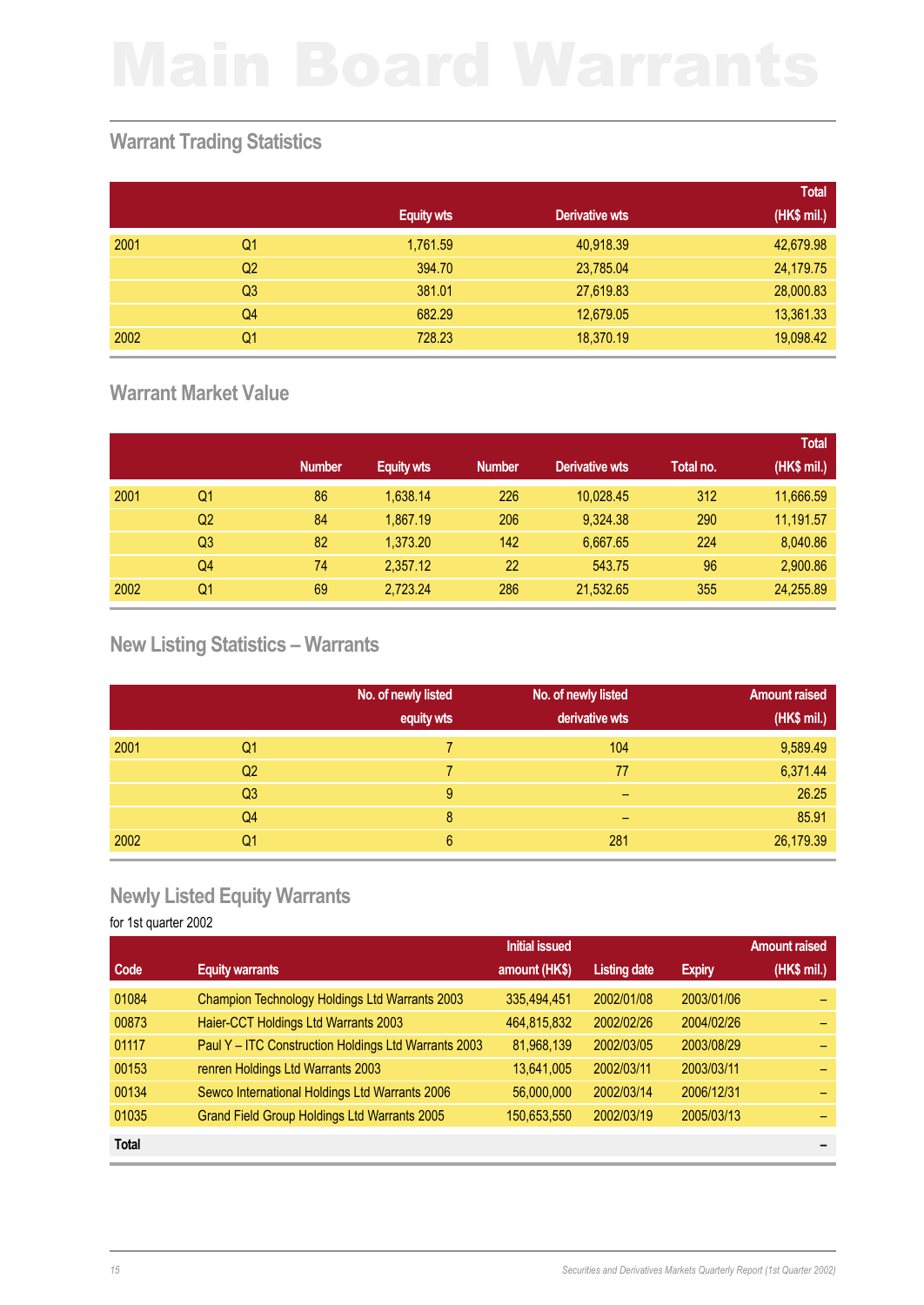### **Newly Listed Derivative Warrants**

|       |                                                                          | <b>Initial issued</b> |                            |            | <b>Amount raised</b> |
|-------|--------------------------------------------------------------------------|-----------------------|----------------------------|------------|----------------------|
| Code  | <b>Derivative warrants</b>                                               | units                 | <b>Listing date Expiry</b> |            | (HK\$ mil.)          |
| 09002 | ABN AMRO Bank N.V. - HSBC European Warrants Sep 2002                     | 154,000,000           | 2002/01/28                 | 2002/09/19 | 99.95                |
| 09006 | ABN AMRO Bank N.V. - HSBC European Put Warrants Sep 2002                 | 119,000,000           | 2002/01/28                 | 2002/09/18 | 99.96                |
| 09003 | ABN AMRO Bank N.V. - Hutchison European Warrants Sep 2002                | 133,000,000           | 2002/01/28                 | 2002/09/11 | 99.75                |
| 09007 | ABN AMRO Bank N.V. - Hutchison European Put Warrants Sep 2002            | 135,000,000           | 2002/01/28                 | 2002/09/10 | 99.90                |
| 09001 | ABN AMRO Bank N.V. - Cheung Kong European Warrants Sep 2002              | 129,000,000           | 2002/01/28                 | 2002/09/02 | 99.33                |
| 09005 | Barclays Capital (Cayman) Ltd - HSBC European Warrants 17 Sep 2002       | 45,000,000            | 2002/01/28                 | 2002/09/17 | 38.93                |
| 09008 | Barclays Capital (Cayman) Ltd - HSBC European Warrants 20 Sep 2002       | 90,000,000            | 2002/01/28                 | 2002/09/20 | 50.15                |
| 09004 | Barclays Capital (Cayman) Ltd - HSBC European Warrants 16 Sep 2002       | 30,000,000            | 2002/01/28                 | 2002/09/16 | 38.62                |
| 09010 | Barclays Capital (Cayman) Ltd - SHK Ppt European Warrants Aug 2002       | 30,000,000            | 2002/01/28                 | 2002/08/23 | 42.95                |
| 09009 | Barclays Capital (Cayman) Ltd - PCCW European Warrants Jan 2003          | 90,000,000            | 2002/01/28                 | 2003/01/24 | 32.40                |
| 09012 | BNP Paribas CMG Ltd - China Mobile European Warrants Jul 2002            | 330,000,000           | 2002/01/28                 | 2002/07/31 | 98.67                |
| 09016 | BNP Paribas CMG Ltd - China Mobile European Put Warrants Aug 2002        | 390,000,000           | 2002/01/28                 | 2002/08/01 | 98.94                |
| 09017 | BNP Paribas CMG Ltd - HSBC European Warrants Aug 2002                    | 235,000,000           | 2002/01/28                 | 2002/08/01 | 98.77                |
| 09021 | BNP Paribas CMG Ltd - HSBC European Put Warrants Aug 2002                | 213,000,000           | 2002/01/28                 | 2002/08/07 | 98.87                |
| 09011 | BNP Paribas CMG Ltd - Cheung Kong European Warrants Jul 2002             | 200,000,000           | 2002/01/28                 | 2002/07/30 | 99.98                |
| 09014 | BNP Paribas CMG Ltd - China Unicom European Warrants Jul 2002            | 100,000,000           | 2002/01/28                 | 2002/07/30 | 97.73                |
| 09018 | BNP Paribas CMG Ltd - China Unicom European Put Warrants Aug 2002        | 119,000,000           | 2002/01/28                 | 2002/08/01 | 99.02                |
| 09013 | BNP Paribas CMG Ltd - China Res Ent European Warrants Jul 2002           | 118,000,000           | 2002/01/28                 | 2002/07/30 | 87.52                |
| 09015 | BNP Paribas CMG Ltd - Li & Fung European Warrants Jul 2002               | 85,000,000            | 2002/01/28                 | 2002/07/30 | 99.45                |
| 09019 | Credit Lyonnais F P (G) Ltd - China Mobile European Warrants Jul 2002    | 270,000,000           | 2002/01/28                 | 2002/07/30 | 98.04                |
| 09020 | Credit Lyonnais F P (G) Ltd - HSBC European Warrants Jul 2002            | 107,000,000           | 2002/01/28                 | 2002/07/30 | 92.01                |
| 09022 | Credit Suisse First Boston - China Unicom European Warrants Jan 2003     | 330,000,000           | 2002/01/28                 | 2003/01/24 | 82.50                |
| 09026 | Credit Suisse First Boston - China Unicom European Put Warrants Jan 2003 | 350,000,000           | 2002/01/28                 | 2003/01/08 | 88.20                |
| 09023 | J P Morgan Int'l Der. Ltd - HSBC European Warrants Aug 2002              | 160,000,000           | 2002/01/28                 | 2002/08/09 | 98.56                |
| 09027 | J P Morgan Int'l Der. Ltd - HSBC European Put Warrants Aug 2002          | 137,500,000           | 2002/01/28                 | 2002/08/08 | 99.17                |
| 09024 | J P Morgan Int'l Der. Ltd - Hutchison European Warrants Sep 2002         | 125,000,000           | 2002/01/28                 | 2002/09/25 | 96.41                |
| 09028 | J P Morgan Int'l Der. Ltd - Hutchison European Put Warrants Sep 2002     | 125,000,000           | 2002/01/28                 | 2002/09/23 | 95.75                |
| 09025 | J P Morgan Int'l Der. Ltd - PCCW European Warrants Jul 2002              | 400,000,000           | 2002/01/28                 | 2002/07/29 | 100.00               |
| 09029 | KBC Fin Product Int'l Ltd - China Mobile European Warrants Aug 2002      | 250,000,000           | 2002/01/28                 | 2002/08/09 | 95.00                |
| 09030 | KBC Fin Product Int'l Ltd - HSBC European Warrants Aug 2002              | 110,000,000           | 2002/01/28                 | 2002/08/05 | 98.01                |
| 09033 | KBC Fin Product Int'l Ltd - China Mobile European Put Warrants Aug 2002  | 250,000,000           | 2002/01/28                 | 2002/08/02 | 87.75                |
| 09034 | KBC Fin Product Int'l Ltd - HSBC European Put Warrants Aug 2002          | 110,000,000           | 2002/01/28                 | 2002/08/02 | 96.03                |
| 09031 | Macquarie Bank Ltd - Cheung Kong European Put Warrants Aug 2002          | 190,000,000           | 2002/01/28                 | 2002/08/23 | 95.19                |
| 09032 | Macquarie Bank Ltd - China Mobile European Warrants Aug 2002             | 210,000,000           | 2002/01/28                 | 2002/08/23 | 85.68                |
| 09035 | Macquarie Bank Ltd - China Unicom European Warrants Nov 2002             | 390,000,000           | 2002/01/28                 | 2002/11/22 | 99.06                |
| 09036 | Macquarie Bank Ltd - China Mobile European Put Warrants Aug 2002         | 250,000,000           | 2002/01/28                 | 2002/08/06 | 95.00                |
| 09037 | Macquarie Bank Ltd - CITIC Pac European Warrants Nov 2002                | 400,000,000           | 2002/01/28                 | 2002/11/18 | 101.20               |
| 09038 | Macquarie Bank Ltd - Hang Seng Bank European Warrants Sep 2002           | 250,000,000           | 2002/01/28                 | 2002/09/05 | 95.50                |
| 09039 | Macquarie Bank Ltd - HKEx European Warrants Aug 2002                     | 360,000,000           | 2002/01/28                 | 2002/08/02 | 97.92                |
| 09040 | Macquarie Bank Ltd - HSBC European Warrants Aug 2002                     | 200,000,000           | 2002/01/28                 | 2002/08/29 | 87.60                |
| 09041 | Macquarie Bank Ltd - Hutchison European Warrants Aug 2002                | 180,000,000           | 2002/01/28                 | 2002/08/02 | 99.90                |
| 09042 | Macquarie Bank Ltd - SHK Ppt European Warrants Aug 2002                  | 140,000,000           | 2002/01/28                 | 2002/08/29 | 84.42                |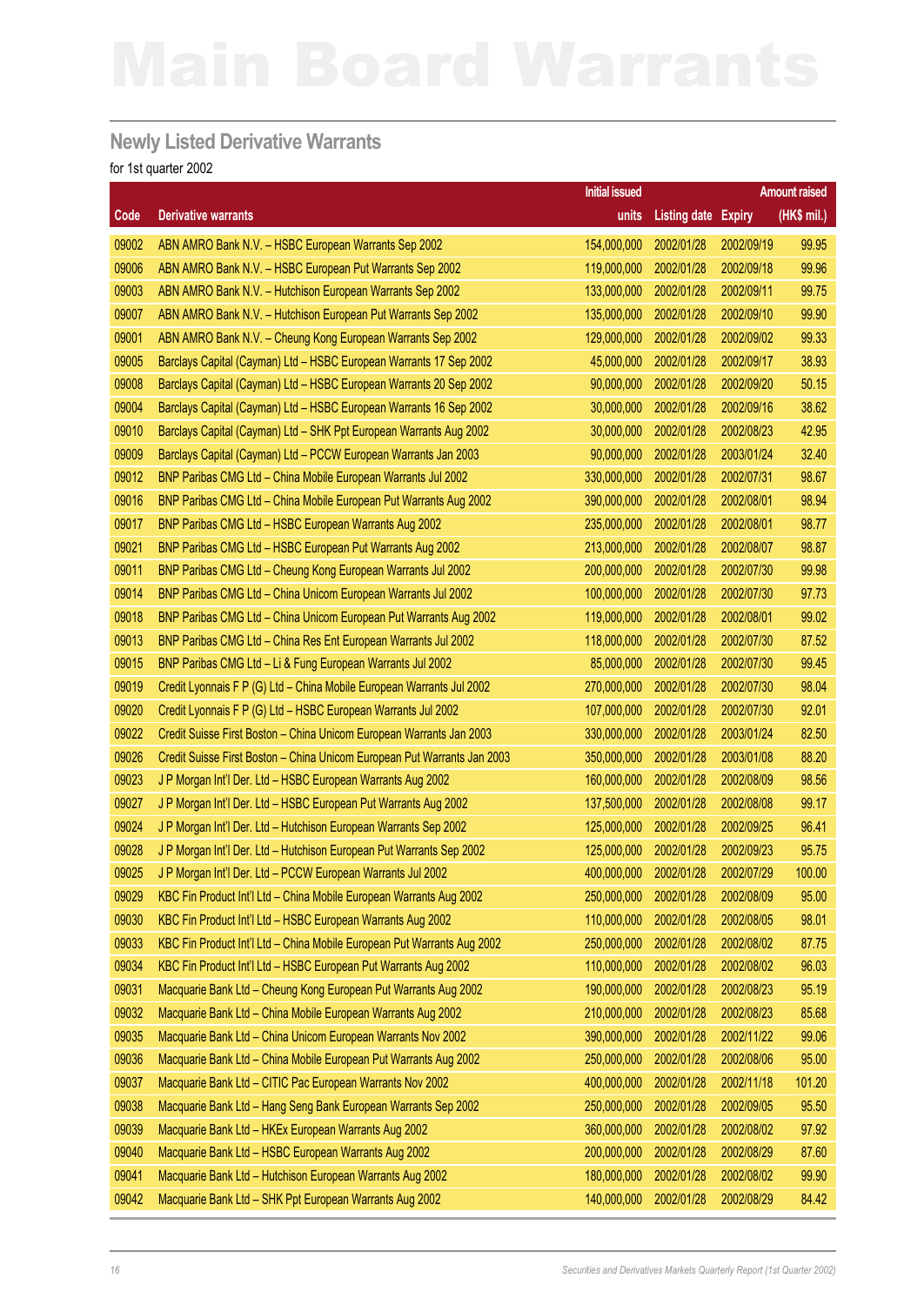|       |                                                                                    | <b>Initial issued</b> |                     |               | <b>Amount raised</b> |
|-------|------------------------------------------------------------------------------------|-----------------------|---------------------|---------------|----------------------|
| Code  | <b>Derivative warrants</b>                                                         | units                 | <b>Listing date</b> | <b>Expiry</b> | (HK\$ mil.)          |
| 09043 | SGA Societe Generale Acceptance N.V. - Cheung Kong European Warrants Aug 2002      | 110,000,000           | 2002/01/28          | 2002/08/05    | 105.60               |
| 09044 | SGA Societe Generale Acceptance N.V. - China Mobile European Warrants Aug 2002     | 235,000,000           | 2002/01/28          | 2002/08/05    | 99.64                |
| 09045 | SGA Societe Generale Acceptance N.V. - HSI European Warrants Jul 2002              | 380,000,000           | 2002/01/28          | 2002/07/30    | 97.28                |
| 09046 | SGA Societe Generale Acceptance N.V. - Cheung Kong European Put Warrants Jul 2002  | 100,000,000           | 2002/01/28          | 2002/07/29    | 106.10               |
| 09047 | SGA Societe Generale Acceptance N.V. - HSBC European Warrants Aug 2002             | 110,000,000           | 2002/01/28          | 2002/08/06    | 98.89                |
| 09048 | SGA Societe Generale Acceptance N.V. - China Mobile European Put Warrants Jul 2002 | 240,000,000           | 2002/01/28          | 2002/07/29    | 99.84                |
| 09049 | SGA Societe Generale Acceptance N.V. - HSI European Put Warrants Jul 2002          | 380,000,000           | 2002/01/28          | 2002/07/30    | 98.04                |
| 09050 | SGA Societe Generale Acceptance N.V. - Hutchison European Warrants Aug 2002        | 110,000,000           | 2002/01/28          | 2002/08/05    | 100.76               |
| 09051 | SGA Societe Generale Acceptance N.V. - HSBC European Put Warrants Jul 2002         | 100,000,000           | 2002/01/28          | 2002/07/29    | 108.30               |
| 09054 | SGA Societe Generale Acceptance N.V. - Hutchison European Put Warrants Jul 2002    | 100,000,000           | 2002/01/28          | 2002/07/29    | 102.10               |
| 09052 | UBS AG - Cheung Kong European Warrants Jul 2002                                    | 168,000,000           | 2002/01/28          | 2002/07/31    | 99.62                |
| 09053 | UBS AG - China Mobile European Warrants Aug 2002                                   | 308,000,000           | 2002/01/28          | 2002/08/07    | 99.76                |
| 09055 | UBS AG - HSBC European Warrants Jul 2002                                           | 205,000,000           | 2002/01/28          | 2002/07/31    | 99.14                |
| 09056 | UBS AG - Hutchison European Warrants Jul 2002                                      | 176,000,000           | 2002/01/28          | 2002/07/30    | 99.62                |
| 09057 | UBS AG - PCCWL European Warrants Oct 2002                                          | 360,000,000           | 2002/01/28          | 2002/10/21    | 99.90                |
| 09058 | UBS AG - SHK Ppt European Warrants Jul 2002                                        | 167,000,000           | 2002/01/28          | 2002/07/30    | 99.82                |
| 09060 | Credit Lyonnais F P (G) Ltd - HKEx European Warrants Jul 2002                      | 316,500,000           | 2002/01/29          | 2002/07/30    | 99.98                |
| 09059 | Credit Lyonnais F P (G) Ltd - China Res Ent European Warrants Jul 2002             | 61,500,000            | 2002/01/29          | 2002/07/31    | 99.80                |
| 09062 | Credit Suisse First Boston - Sinopec European Warrants Jan 2003                    | 350,000,000           | 2002/01/29          | 2003/01/27    | 91.00                |
| 09061 | Credit Suisse First Boston - China Mobile European Warrants Aug 2002               | 150,000,000           | 2002/01/29          | 2002/08/28    | 53.10                |
| 09065 | Credit Suisse First Boston - China Mobile European Put Warrants Aug 2002           | 150,000,000           | 2002/01/29          | 2002/08/08    | 52.35                |
| 09063 | KBC Fin Product Int'l Ltd - Cheung Kong European Warrants Aug 2002                 | 100,000,000           | 2002/01/29          | 2002/08/06    | 96.70                |
| 09064 | KBC Fin Product Int'l Ltd - China Unicom European Warrants Feb 2003                | 380,000,000           | 2002/01/29          | 2003/02/25    | 95.00                |
| 09066 | KBC Fin Product Int'l Ltd - HSI European Put Warrants Jul 2002                     | 388,000,000           | 2002/01/29          | 2002/07/30    | 98.55                |
| 09068 | KBC Fin Product Int'l Ltd - China Unicom European Put Warrants Dec 2002            | 380,000,000           | 2002/01/29          | 2002/12/20    | 95.38                |
| 09067 | ABN AMRO Bank N.V. - China Mobile European Warrants Sep 2002                       | 232,000,000           | 2002/01/30          | 2002/09/27    | 99.76                |
| 09070 | Credit Suisse First Boston - PetroChina European Warrants Jan 2003                 | 380,000,000           | 2002/01/30          | 2003/01/28    | 98.80                |
| 09069 | Credit Suisse First Boston - Legend European Warrants Sep 2002                     | 100,000,000           | 2002/01/30          | 2002/09/03    | 73.00                |
| 09073 | Credit Suisse First Boston - Legend European Put Warrants Sep 2002                 | 100,000,000           | 2002/01/30          | 2002/09/10    | 60.40                |
| 09082 | Citibank Aktiengesellschaft - HSBC European Warrants Oct 2002                      | 130,000,000           | 2002/01/31          | 2002/10/04    | 89.70                |
| 09077 | Citibank Aktiengesellschaft - China Mobile European Warrants Nov 2002              | 250,000,000           | 2002/01/31          | 2002/11/05    | 95.00                |
| 09079 | Citibank Aktiengesellschaft - Cheung Kong European Warrants Nov 2002               | 105,000,000           | 2002/01/31          | 2002/11/05    | 84.00                |
| 09083 | Citibank Aktiengesellschaft - Hutchison European Warrants Dec 2002                 | 130,000,000           | 2002/01/31          | 2002/12/03    | 99.97                |
| 09078 | Citibank Aktiengesellschaft - China Unicom European Warrants Dec 2002              | 400,000,000           | 2002/01/31          | 2002/12/03    | 100.00               |
| 09086 | Citibank Aktiengesellschaft - HSBC European Put Warrants Oct 2002                  | 100,000,000           | 2002/01/31          | 2002/10/03    | 99.50                |
| 09081 | Citibank Aktiengesellschaft - China Mobile European Put Warrants Nov 2002          | 222,000,000           | 2002/01/31          | 2002/11/04    | 99.90                |
| 09080 | Citibank Aktiengesellschaft - DJIA European Put Warrants Dec 2002                  | 312,500,000           | 2002/01/31          | 2002/12/19    | 100.00               |
| 09087 | Credit Lyonnais F P (G) Ltd - PCCW European Warrants Jul 2002                      | 205,000,000           | 2002/01/31          | 2002/07/31    | 99.63                |
| 09084 | Credit Lyonnais F P (G) Ltd - Cheung Kong European Warrants Aug 2002               | 66,000,000            | 2002/01/31          | 2002/08/15    | 99.79                |
| 09085 | Credit Lyonnais F P (G) Ltd - China Mobile European Put Warrants Aug 2002          | 154,000,000           | 2002/01/31          | 2002/08/13    | 99.79                |
| 09088 | Credit Suisse First Boston - Hutchison European Warrants Sep 2002                  | 100,000,000           | 2002/01/31          | 2002/09/03    | 62.80                |
| 09089 | KBC Fin Product Int'l Ltd - HKEx European Warrants Aug 2002                        | 300,000,000           | 2002/01/31          | 2002/08/05    | 84.60                |
| 09090 | KBC Fin Product Int'l Ltd - Shanghai Ind European Warrants Jan 2003                | 250,000,000           | 2002/01/31          | 2003/01/27    | 64.50                |
| 09071 | Morgan Stanley Dean Witter & Co - Cheung Kong European Warrants Nov 2002           | 120,000,000           | 2002/01/31          | 2002/11/04    | 98.76                |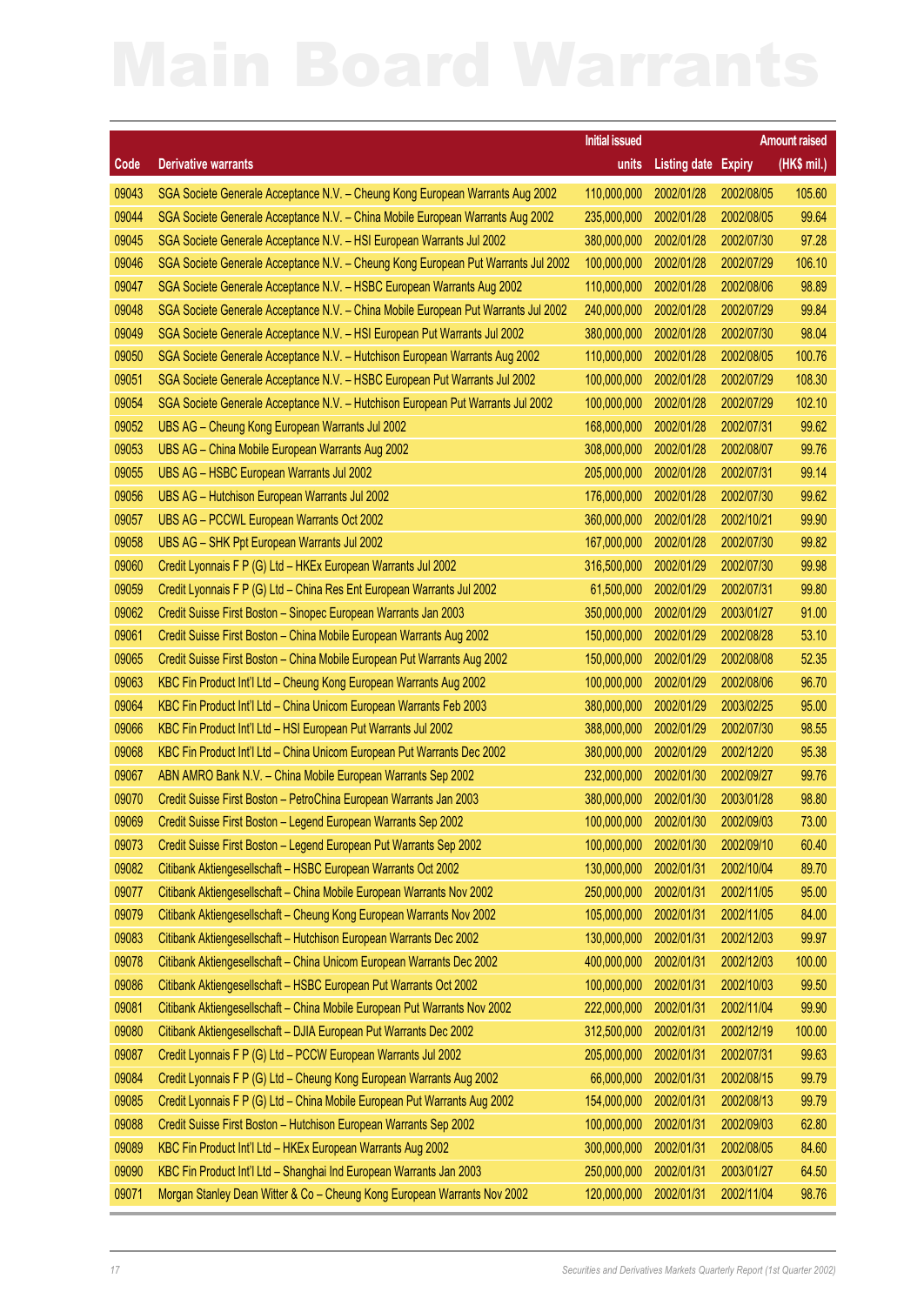|       |                                                                               | <b>Initial issued</b> |                            |            | <b>Amount raised</b> |
|-------|-------------------------------------------------------------------------------|-----------------------|----------------------------|------------|----------------------|
| Code  | <b>Derivative warrants</b>                                                    | units                 | <b>Listing date Expiry</b> |            | (HK\$ mil.)          |
| 09072 | Morgan Stanley Dean Witter & Co - HSBC European Warrants Sep 2002             | 125,000,000           | 2002/01/31                 | 2002/09/09 | 99.25                |
| 09074 | Morgan Stanley Dean Witter & Co - Henderson Land European Warrants Aug 2002   | 200,000,000           | 2002/01/31                 | 2002/08/19 | 90.80                |
| 09075 | Morgan Stanley Dean Witter & Co - Hutchison European Warrants Aug 2002        | 105,000,000           | 2002/01/31                 | 2002/08/06 | 98.49                |
| 09076 | Morgan Stanley Dean Witter & Co - HSBC European Put Warrants Aug 2002         | 150,000,000           | 2002/01/31                 | 2002/08/12 | 95.55                |
| 09091 | Morgan Stanley Dean Witter & Co - China Mobile European Warrants Sep 2002     | 200,000,000           | 2002/01/31                 | 2002/09/03 | 98.60                |
| 09092 | Morgan Stanley Dean Witter & Co - Shanghai Ind European Warrants Aug 2002     | 300,000,000           | 2002/01/31                 | 2002/08/26 | 78.90                |
| 09095 | Morgan Stanley Dean Witter & Co - China Mobile European Put Warrants Aug 2002 | 300,000,000           | 2002/01/31                 | 2002/08/12 | 85.50                |
| 09093 | ABN AMRO Bank N.V. - PCCW European Warrants Oct 2002                          | 278,000,000           | 2002/02/01                 | 2002/10/08 | 100.00               |
| 09094 | Credit Lyonnais F P (G) Ltd - China Unicom European Warrants Nov 2002         | 400,000,000           | 2002/02/01                 | 2002/11/01 | 100.00               |
| 09097 | Credit Lyonnais F P (G) Ltd - Hutchison European Warrants Aug 2002            | 67,000,000            | 2002/02/01                 | 2002/08/16 | 99.76                |
| 09096 | Credit Lyonnais F P (G) Ltd - HSBC European Put Warrants Aug 2002             | 49,000,000            | 2002/02/01                 | 2002/08/26 | 99.91                |
| 09098 | Morgan Stanley Dean Witter & Co - Sinopec European Warrants Jun 2003          | 387,000,000           | 2002/02/01                 | 2003/06/02 | 99.85                |
| 09099 | Morgan Stanley Dean Witter & Co - China Unicom European Warrants Mar 2003     | 393,000,000           | 2002/02/01                 | 2003/03/03 | 99.82                |
| 09103 | Credit Suisse First Boston - Cheung Kong European Warrants Sep 2002           | 90,000,000            | 2002/02/04                 | 2002/09/09 | 71.46                |
| 09104 | Credit Suisse First Boston - HKEx European Warrants Dec 2002                  | 350,000,000           | 2002/02/04                 | 2002/12/10 | 87.85                |
| 09107 | Credit Suisse First Boston - Huaneng Power European Warrants Aug 2002         | 100,000,000           | 2002/02/04                 | 2002/08/05 | 48.40                |
| 09101 | ABN AMRO Bank N.V. - HSBC European Warrants Oct 2002                          | 100,000,000           | 2002/02/04                 | 2002/10/08 | 100.00               |
| 09105 | ABN AMRO Bank N.V. - HSBC European Put Warrants Oct 2002                      | 75,000,000            | 2002/02/04                 | 2002/10/07 | 99.75                |
| 09102 | ABN AMRO Bank N.V. - Hutchison European Warrants Oct 2002                     | 100,000,000           | 2002/02/04                 | 2002/10/17 | 100.00               |
| 09106 | ABN AMRO Bank N.V. - Hutchison European Put Warrants Oct 2002                 | 90,000,000            | 2002/02/04                 | 2002/10/16 | 99.90                |
| 09100 | ABN AMRO Bank N.V. - Cheung Kong European Put Warrants Aug 2002               | 95,000,000            | 2002/02/04                 | 2002/08/30 | 99.75                |
| 09108 | KBC Fin Product Int'l Ltd - Cheung Kong European Put Warrants Aug 2002        | 88,000,000            | 2002/02/04                 | 2002/08/13 | 99.88                |
| 09109 | KBC Fin Product Int'l Ltd - HSBC European Warrants Aug 2002                   | 128,000,000           | 2002/02/04                 | 2002/08/20 | 99.07                |
| 09110 | KBC Fin Product Int'l Ltd - Hutchison European Warrants Aug 2002              | 108,000,000           | 2002/02/04                 | 2002/08/15 | 99.36                |
| 09111 | KBC Fin Product Int'l Ltd - PCCW European Warrants Aug 2002                   | 250,000,000           | 2002/02/04                 | 2002/08/05 | 87.75                |
| 09112 | KBC Fin Product Int'l Ltd - PetroChina European Warrants Dec 2002             | 318,000,000           | 2002/02/04                 | 2002/12/16 | 99.53                |
| 09113 | KBC Fin Product Int'l Ltd - HSBC European Put Warrants Aug 2002               | 100,000,000           | 2002/02/04                 | 2002/08/13 | 98.80                |
| 09114 | KBC Fin Product Int'l Ltd - Hutchison European Put Warrants Aug 2002          |                       | 90,000,000 2002/02/04      | 2002/08/07 | 97.65                |
| 09115 | KBC Fin Product Int'l Ltd - SHK Ppt European Warrants Aug 2002                | 130,000,000           | 2002/02/04                 | 2002/08/15 | 90.09                |
| 09119 | KBC Fin Product Int'l Ltd - SHK Ppt European Put Warrants Aug 2002            | 110,000,000           | 2002/02/04                 | 2002/08/08 | 93.94                |
| 09116 | Macquarie Bank Ltd - Bank of East Asia European Warrants Dec 2002             | 370,000,000           | 2002/02/04                 | 2002/12/18 | 99.16                |
| 09117 | Macquarie Bank Ltd - Cathay Pacific European Put Warrants Nov 2002            | 370,000,000           | 2002/02/04                 | 2002/11/18 | 99.16                |
| 09118 | Macquarie Bank Ltd - Cheung Kong European Warrants Aug 2002                   | 150,000,000           | 2002/02/04                 | 2002/08/28 | 95.70                |
| 09120 | Macquarie Bank Ltd - China Merchants European Warrants Dec 2002               | 120,000,000           | 2002/02/04                 | 2002/12/12 | 99.36                |
| 09121 | Macquarie Bank Ltd - China Res Ent European Warrants Jan 2003                 | 110,000,000           | 2002/02/04                 | 2003/01/06 | 97.68                |
| 09122 | Macquarie Bank Ltd - CNOOC European Put Warrants Dec 2002                     | 110,000,000           | 2002/02/04                 | 2002/12/30 | 98.78                |
| 09123 | Macquarie Bank Ltd - HSBC European Put Warrants Oct 2002                      | 130,000,000           | 2002/02/04                 | 2002/10/28 | 99.84                |
| 09124 | Macquarie Bank Ltd - Hutchison European Put Warrants Sep 2002                 | 140,000,000           | 2002/02/04                 | 2002/09/09 | 95.62                |
| 09125 | Macquarie Bank Ltd - Legend European Warrants Sep 2002                        | 200,000,000           | 2002/02/04                 | 2002/09/09 | 96.00                |
| 09126 | Macquarie Bank Ltd - Shanghai Ind European Warrants Jan 2003                  | 350,000,000           | 2002/02/04                 | 2003/01/28 | 90.30                |
| 09127 | Macquarie Bank Ltd - SHK Ppt European Put Warrants Aug 2002                   | 180,000,000           | 2002/02/04                 | 2002/08/28 | 84.24                |
| 09128 | Macquarie Bank Ltd - Tracker Fund European Warrants Jan 2003                  | 370,000,000           | 2002/02/04                 | 2003/01/28 | 99.16                |
| 09129 | ABN AMRO Bank N.V. - China Unicom European Warrants Oct 2002                  | 400,000,000           | 2002/02/05                 | 2002/10/24 | 100.00               |
| 09130 | ABN AMRO Bank N.V. - H S Bank European Warrants Aug 2002                      | 110,000,000           | 2002/02/05                 | 2002/08/13 | 99.00                |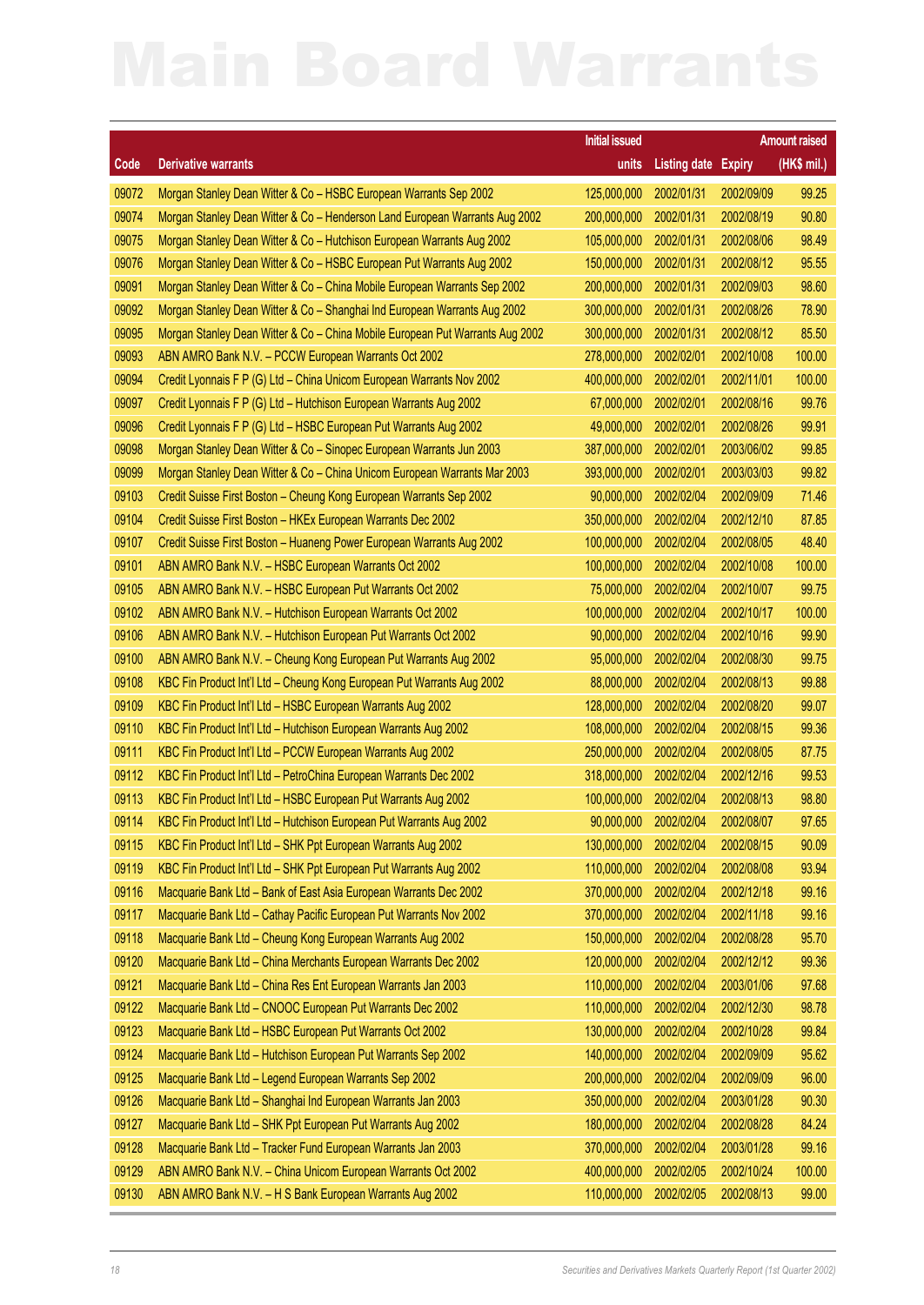|       |                                                                                    | <b>Initial issued</b>  |                     |               | <b>Amount raised</b> |
|-------|------------------------------------------------------------------------------------|------------------------|---------------------|---------------|----------------------|
| Code  | <b>Derivative warrants</b>                                                         | units                  | <b>Listing date</b> | <b>Expiry</b> | (HK\$ mil.)          |
| 09134 | ABN AMRO Bank N.V. - H S Bank European Put Warrants Aug 2002                       | 86,000,000             | 2002/02/05          | 2002/08/09    | 98.90                |
| 09131 | Credit Suisse First Boston - China Merchants European Warrants Sep 2002            | 100,000,000            | 2002/02/05          | 2002/09/26    | 78.30                |
| 09132 | Credit Suisse First Boston - PCCW European Warrants Nov 2002                       | 270,000,000            | 2002/02/05          | 2002/11/28    | 97.74                |
| 09136 | Credit Suisse First Boston - PCCW European Put Warrants Dec 2002                   | 280,000,000            | 2002/02/05          | 2002/12/09    | 86.80                |
| 09138 | J P Morgan Int'l Der. Ltd - Legend European Warrants Sep 2002                      | 129,000,000            | 2002/02/05          | 2002/09/02    | 99.46                |
| 09133 | J P Morgan Int'l Der. Ltd - Cheung Kong European Warrants Oct 2002                 | 102,500,000            | 2002/02/05          | 2002/10/15    | 99.32                |
| 09137 | J P Morgan Int'l Der. Ltd - HKEx European Warrants Sep 2002                        | 46,000,000             | 2002/02/05          | 2002/09/09    | 99.82                |
| 09135 | J P Morgan Int'l Der. Ltd - China Mobile European Warrants Oct 2002                | 215,000,000            | 2002/02/05          | 2002/10/28    | 99.12                |
| 09139 | J P Morgan Int'l Der. Ltd - China Mobile European Put Warrants Oct 2002            | 230,000,000            | 2002/02/05          | 2002/10/25    | 98.44                |
| 09140 | SGA Societe Generale Acceptance N.V. - Cathay Pacific European Warrants Dec 2002   | 380,000,000            | 2002/02/05          | 2002/12/02    | 98.04                |
| 09141 | SGA Societe Generale Acceptance N.V. - China Unicom European Warrants Feb 2003     | 380,000,000            | 2002/02/05          | 2003/02/04    | 99.56                |
| 09142 | SGA Societe Generale Acceptance N.V. - CITIC Pac European Warrants Sep 2002        | 350,000,000            | 2002/02/05          | 2002/09/02    | 98.70                |
| 09143 | SGA Societe Generale Acceptance N.V. - Hang Seng Bank European Warrants Aug 2002   | 100,000,000            | 2002/02/05          | 2002/08/12    | 91.40                |
| 09144 | SGA Societe Generale Acceptance N.V. - Legend European Warrants Aug 2002           | 130,000,000            | 2002/02/05          | 2002/08/12    | 93.73                |
| 09145 | SGA Societe Generale Acceptance N.V. - China Unicom European Put Warrants Jan 2003 | 380,000,000            | 2002/02/05          | 2003/01/07    | 99.18                |
| 09146 | SGA Societe Generale Acceptance N.V. - MTRC European Warrants Aug 2002             | 80,000,000             | 2002/02/05          | 2002/08/12    | 99.52                |
| 09147 | SGA Societe Generale Acceptance N.V. - New World Dev European Warrants Aug 2002    | 85,000,000             | 2002/02/05          | 2002/08/12    | 99.88                |
| 09148 | SGA Societe Generale Acceptance N.V. - PCCW European Warrants Aug 2002             | 280,000,000            | 2002/02/05          | 2002/08/19    | 92.96                |
| 09149 | SGA Societe Generale Acceptance N.V. - Wharf European Warrants Aug 2002            | 360,000,000            | 2002/02/05          | 2002/08/12    | 92.88                |
| 09150 | SGA Societe Generale Acceptance N.V. - USD/JPY European Warrants Nov 2002          | 380,000,000            | 2002/02/05          | 2002/11/29    | 96.52                |
| 09152 | SGA Societe Generale Acceptance N.V. - PCCW European Put Warrants Aug 2002         | 280,000,000            | 2002/02/05          | 2002/08/12    | 89.88                |
| 09153 | Credit Suisse First Boston - CITIC Pac European Warrants Nov 2002                  | 300,000,000            | 2002/02/06          | 2002/11/25    | 81.00                |
| 09157 | Credit Suisse First Boston - CITIC Pac European Put Warrants Oct 2002              | 300,000,000            | 2002/02/06          | 2002/10/18    | 75.90                |
| 09154 | Credit Suisse First Boston - New World Dev European Warrants Sep 2002              | 55,000,000             | 2002/02/06          | 2002/09/18    | 45.27                |
| 09158 | Credit Suisse First Boston - New World Dev European Put Warrants Oct 2002          | 55,000,000             | 2002/02/06          | 2002/10/07    | 41.47                |
| 09151 | BNP Paribas CMG Ltd - Hutchison European Warrants 16 Sep 2002                      | 100,000,000            | 2002/02/06          | 2002/09/16    | 97.63                |
| 09156 | Credit Lyonnais F P (G) Ltd - Shanghai Ind European Warrants Aug 2002              | 350,000,000            | 2002/02/07          | 2002/08/08    | 99.75                |
| 09155 | Credit Lyonnais F P (G) Ltd - Legend European Warrants Aug 2002                    | 122,000,000 2002/02/07 |                     | 2002/08/08    | 99.67                |
| 09159 | Credit Suisse First Boston - HSBC European Warrants Nov 2002                       | 80,000,000             | 2002/02/07          | 2002/11/25    | 58.08                |
| 09163 | Credit Suisse First Boston - HSBC European Put Warrants Nov 2002                   | 80,000,000             | 2002/02/07          | 2002/11/18    | 47.68                |
| 09160 | KBC Fin Product Int'l Ltd - CITIC Pac European Warrants Sep 2002                   | 350,000,000            | 2002/02/07          | 2002/09/23    | 87.85                |
| 09161 | KBC Fin Product Int'l Ltd - PCCW European Warrants Jan 2003                        | 200,000,000            | 2002/02/07          | 2003/01/30    | 72.80                |
| 09162 | KBC Fin Product Int'l Ltd - S&P 500 Index European Put Warrants Oct 2002           | 363,000,000            | 2002/02/07          | 2002/10/24    | 99.46                |
| 09164 | Morgan Stanley Dean Witter & Co - Bank of East Asia European Warrants Aug 2002     | 300,000,000            | 2002/02/07          | 2002/08/14    | 75.30                |
| 09165 | Morgan Stanley Dean Witter & Co - CITIC Pac European Warrants Nov 2002             | 350,000,000            | 2002/02/07          | 2002/11/29    | 94.50                |
| 09166 | Morgan Stanley Dean Witter & Co - New World Dev European Warrants Apr 2003         | 400,000,000            | 2002/02/07          | 2003/04/04    | 100.00               |
| 09167 | Morgan Stanley Dean Witter & Co - PetroChina European Warrants Oct 2002            | 389,000,000            | 2002/02/07          | 2002/10/08    | 99.97                |
| 09168 | BNP Paribas CMG Ltd - HSBC European Warrants Oct 2002                              | 132,000,000            | 2002/02/08          | 2002/10/30    | 99.90                |
| 09169 | Credit Lyonnais F P (G) Ltd - Hang Seng Bank European Warrants Aug 2002            | 85,000,000             | 2002/02/08          | 2002/08/08    | 62.14                |
| 09171 | ABN AMRO Bank N.V. - CLP European Warrants Sep 2002                                | 255,000,000            | 2002/02/11          | 2002/09/20    | 63.75                |
| 09170 | ABN AMRO Bank N.V. - China Mobile European Put Warrants Sep 2002                   | 232,000,000            | 2002/02/11          | 2002/09/26    | 99.76                |
| 09172 | ABN AMRO Bank N.V. - New World Dev European Warrants Oct 2002                      | 400,000,000            | 2002/02/11          | 2002/10/31    | 100.00               |
| 09176 | J P Morgan Int'l Der. Ltd - HSBC European Warrants Feb 2003                        | 112,000,000            | 2002/02/11          | 2003/02/04    | 99.90                |
| 09179 | J P Morgan Int'l Der. Ltd - SHK Ppt European Warrants Oct 2002                     | 127,000,000            | 2002/02/11          | 2002/10/21    | 99.82                |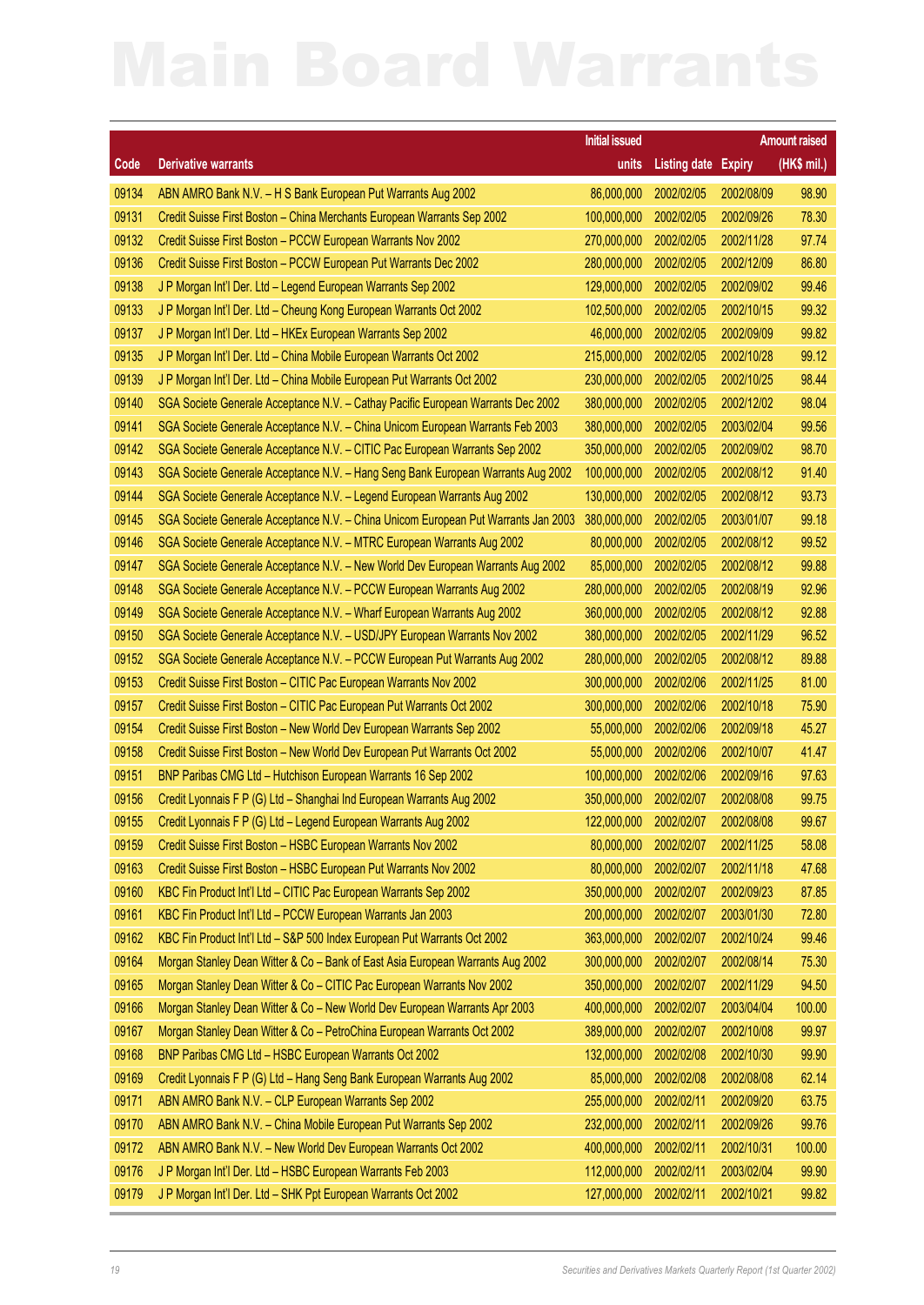|         |                                                                                      | <b>Initial issued</b> |                            |            | <b>Amount raised</b> |
|---------|--------------------------------------------------------------------------------------|-----------------------|----------------------------|------------|----------------------|
| Code    | <b>Derivative warrants</b>                                                           | units                 | <b>Listing date Expiry</b> |            | (HK\$ mil.)          |
| 09178   | J P Morgan Int'l Der. Ltd - PCCW European Warrants Feb 2003                          | 310,000,000           | 2002/02/11                 | 2003/02/04 | 99.82                |
| 09175   | J P Morgan Int'l Der. Ltd - CNOOC European Warrants Nov 2002                         | 95,000,000            | 2002/02/11                 | 2002/11/04 | 98.33                |
| 09180   | J P Morgan Int'l Der. Ltd - Tracker Fund European Warrants Nov 2002                  | 87,000,000            | 2002/02/11                 | 2002/11/11 | 77.95                |
| 09173   | KBC Fin Product Int'l Ltd - China Mobile European Warrants Aug 2002                  | 250,000,000           | 2002/02/11                 | 2002/08/22 | 96.50                |
| 09174   | KBC Fin Product Int'l Ltd - HSI European Warrants Aug 2002                           | 400,000,000           | 2002/02/11                 | 2002/08/29 | 100.00               |
| 09177   | KBC Fin Product Int'l Ltd - China Mobile European Put Warrants Aug 2002              | 250,000,000           | 2002/02/11                 | 2002/08/15 | 82.00                |
| 09181   | Macquarie Bank Ltd - Cheung Kong Infra European Warrants Aug 2002                    | 160,000,000           | 2002/02/11                 | 2002/08/20 | 90.56                |
| 09182   | Macquarie Bank Ltd - CITIC Pac European Put Warrants Sep 2002                        | 350,000,000           | 2002/02/11                 | 2002/09/03 | 99.75                |
| 09183   | Macquarie Bank Ltd - CLP European Warrants Nov 2002                                  | 350,000,000           | 2002/02/11                 | 2002/11/08 | 98.00                |
| 09184   | Macquarie Bank Ltd - HSBC European Warrants Aug 2002                                 | 120,000,000           | 2002/02/11                 | 2002/08/28 | 93.24                |
| 09185   | Macquarie Bank Ltd - Johnson Elec European Warrants Aug 2002                         | 90,000,000            | 2002/02/11                 | 2002/08/12 | 71.19                |
| 09186   | Macquarie Bank Ltd - Li & Fung European Warrants Aug 2002                            | 400,000,000           | 2002/02/11                 | 2002/08/19 | 100.00               |
| 09187   | Macquarie Bank Ltd - New World Dev European Put Warrants Oct 2002                    | 390,000,000           | 2002/02/11                 | 2002/10/08 | 98.28                |
| 09188   | Macquarie Bank Ltd - Swire Pacific European Warrants Aug 2002                        | 210,000,000           | 2002/02/11                 | 2002/08/19 | 80.01                |
| 09189   | Macquarie Bank Ltd - Tracker Fund European Put Warrants Nov 2002                     | 390,000,000           | 2002/02/11                 | 2002/11/25 | 99.84                |
| 09190   | Macquarie Bank Ltd - Wharf European Warrants Nov 2002                                | 330,000,000           | 2002/02/11                 | 2002/11/25 | 85.47                |
| 09191   | SGA Societe Generale Acceptance N.V. - Bank of East Asia European Warrants Feb 2003  | 380,000,000           | 2002/02/11                 | 2003/02/04 | 98.04                |
| 09192   | SGA Societe Generale Acceptance N.V. - Cathay Pacific European Put Warrants Dec 2002 | 370,000,000           | 2002/02/11                 | 2002/12/16 | 93.24                |
| 09193   | SGA Societe Generale Acceptance N.V. - Cheung Kong European Warrants Aug 2002        | 175,000,000           | 2002/02/11                 | 2002/08/12 | 81.38                |
| 09194   | SGA Societe Generale Acceptance N.V. - China Mobile European Warrants Sep 2002       | 330,000,000           | 2002/02/11                 | 2002/09/02 | 93.06                |
| 09195   | SGA Societe Generale Acceptance N.V. - CNOOC European Warrants Aug 2002              | 78,000,000            | 2002/02/11                 | 2002/08/12 | 51.48                |
| 09196   | SGA Societe Generale Acceptance N.V. - Giordano European Warrants Aug 2002           | 140,000,000           | 2002/02/11                 | 2002/08/12 | 65.94                |
| 09197   | SGA Societe Generale Acceptance N.V. - Hong Kong Gas European Warrants Aug 2002      | 110,000,000           | 2002/02/11                 | 2002/08/12 | 70.18                |
| 09198   | SGA Societe Generale Acceptance N.V. - HSBC European Warrants Sep 2002               | 210,000,000           | 2002/02/11                 | 2002/09/02 | 98.70                |
| 09199   | SGA Societe Generale Acceptance N.V. - Huaneng European Warrants Aug 2002            | 118,000,000           | 2002/02/11                 | 2002/08/12 | 63.72                |
| 09200   | SGA Societe Generale Acceptance N.V. - HWL European Warrants Aug 2002                | 210,000,000           | 2002/02/11                 | 2002/08/12 | 95.97                |
| 09201   | SGA Societe Generale Acceptance N.V. - HSI European Warrants Sep 2002                | 390,000,000           | 2002/02/11                 | 2002/09/27 | 99.06                |
| 09202   | SGA Societe Generale Acceptance N.V. - DJIA European Warrants Sep 2002               |                       | 390,000,000 2002/02/11     | 2002/09/19 | 99.45                |
| 09205   | SGA Societe Generale Acceptance N.V. - HSI European Put Warrants Sep 2002            | 380,000,000           | 2002/02/11                 | 2002/09/27 | 98.80                |
| 09206   | SGA Societe Generale Acceptance N.V. - DJIA European Put Warrants Sep 2002           | 390,000,000           | 2002/02/11                 | 2002/09/19 | 99.45                |
| 09220   | KBC Fin Product Int'l Ltd - Hutchison European Warrants Aug 2002                     | 200,000,000           | 2002/02/18                 | 2002/08/20 | 76.60                |
| 09211   | Lehman Brothers Holdings Inc. - Cheung Kong European Warrants Aug 2002               | 150,000,000           | 2002/02/18                 | 2002/08/26 | 84.90                |
| 09212   | Lehman Brothers Holdings Inc. - China Mobile European Warrants Sep 2002              | 360,000,000           | 2002/02/18                 | 2002/09/09 | 90.00                |
| 09215   | Lehman Brothers Holdings Inc. - Hutchison European Warrants Aug 2002                 | 190,000,000           | 2002/02/18                 | 2002/08/19 | 82.08                |
| 09216   | Lehman Brothers Holdings Inc. - HSBC European Warrants Sep 2002                      | 260,000,000           | 2002/02/18                 | 2002/09/03 | 85.80                |
| 09217   | HSBC Investment Bank plc - Esprit European Warrants Nov 2002                         | 68,800,000            | 2002/02/19                 | 2002/11/05 | 98.38                |
| 09204   | Credit Suisse First Boston - Guoco European Warrants Sep 2002                        | 150,000,000           | 2002/02/19                 | 2002/09/18 | 96.90                |
| 09208   | Credit Suisse First Boston - Wharf European Warrants Dec 2002                        | 300,000,000           | 2002/02/19                 | 2002/12/19 | 92.40                |
| 09207   | Credit Suisse First Boston - MTR European Warrants Apr 2003                          | 350,000,000           | 2002/02/19                 | 2002/04/22 | 87.85                |
| 09203   | Credit Suisse First Boston - China Unicom European Warrants Aug 2002                 | 90,000,000            | 2002/02/19                 | 2002/08/20 | 81.90                |
| 09050 # | SGA Societe Generale Acceptance N.V. - Hutchison European Warrants Aug 2002          | 88,000,000            | 2002/02/20                 | 2002/08/05 | 49.28                |
| 09209   | Credit Suisse First Boston - DJIA European Warrants Mar 2003                         | 280,000,000           | 2002/02/20                 | 2003/03/10 | 98.28                |
| 09213   | Credit Suisse First Boston - DJIA European Put Warrants Jun 2003                     | 350,000,000           | 2002/02/20                 | 2003/06/20 | 87.50                |
| 09210   | Credit Suisse First Boston - Nasdaq-100 Index European Warrants Dec 2002             | 300,000,000           | 2002/02/20                 | 2002/12/20 | 90.60                |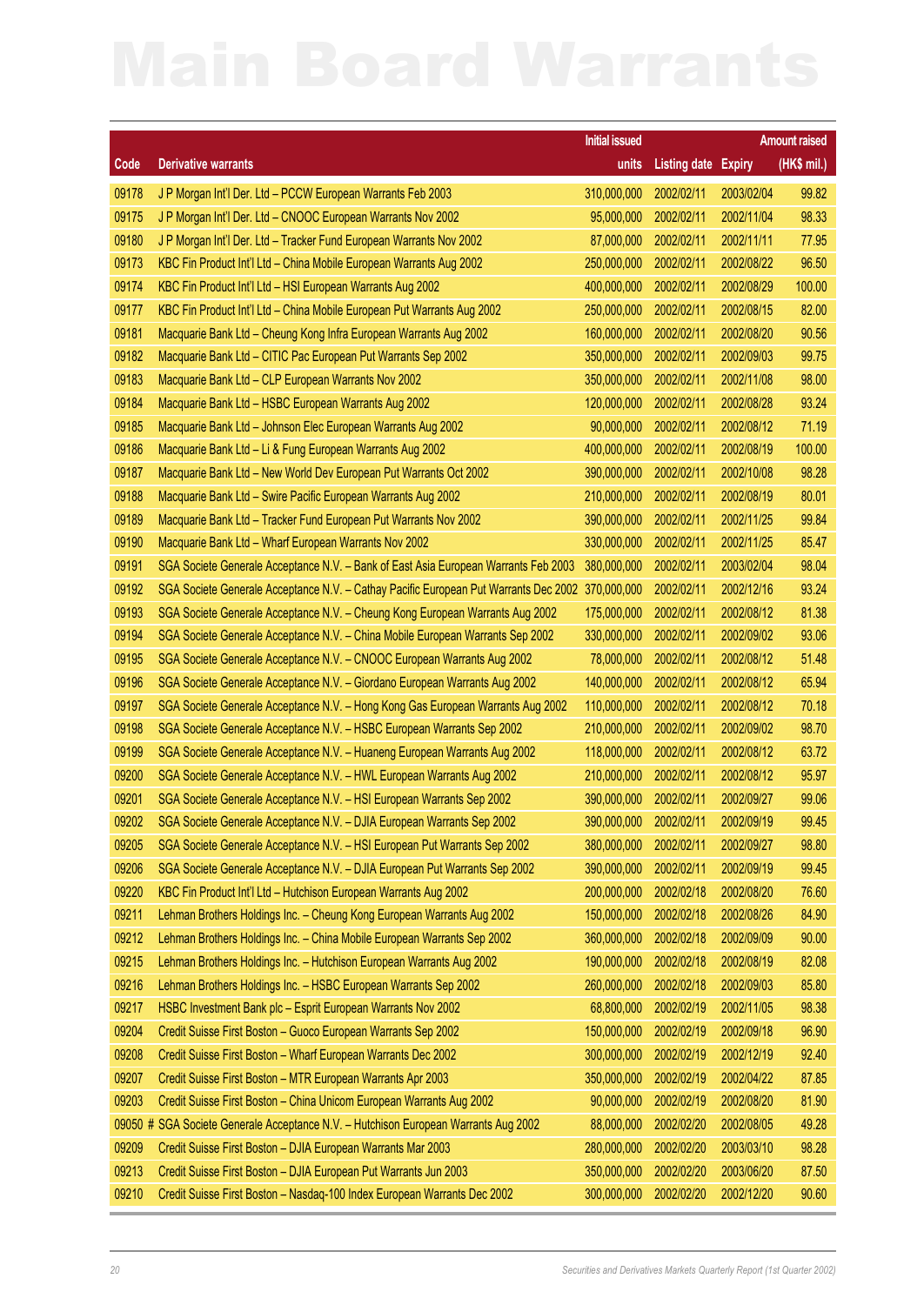|         |                                                                                     | <b>Initial issued</b> |                                   |               | <b>Amount raised</b> |
|---------|-------------------------------------------------------------------------------------|-----------------------|-----------------------------------|---------------|----------------------|
| Code    | <b>Derivative warrants</b>                                                          | units                 | <b>Listing date</b>               | <b>Expiry</b> | (HK\$ mil.)          |
| 09214   | Credit Suisse First Boston - Nasdaq-100 Index European Put Warrants Mar 2003        | 350,000,000           | 2002/02/20                        | 2003/03/10    | 87.85                |
| 09218   | Credit Suisse First Boston - MSCI Taiwan Index European Warrants Mar 2003           | 320,000,000           | 2002/02/21                        | 2003/03/28    | 94.08                |
| 09219   | Credit Suisse First Boston - Nikkei-225 Stock Avg European Warrants Mar 2003        | 320,000,000           | 2002/02/21                        | 2003/03/18    | 93.12                |
| 09222   | Credit Lyonnais F P (G) Ltd - CITIC Pac European Warrants Aug 2002                  | 400,000,000           | 2002/02/21                        | 2002/08/28    | 100.00               |
| 09223   | Credit Lyonnais F P (G) Ltd - SHK Ppt European Warrants Aug 2002                    | 120,000,000           | 2002/02/21                        | 2002/08/21    | 99.60                |
| 09225   | ABN AMRO Bank N.V. - HSBC European Warrants Nov 2002                                | 88,000,000            | 2002/02/22                        | 2002/11/08    | 99.44                |
| 09229   | ABN AMRO Bank N.V. - HSBC European Put Warrants Nov 2002                            | 81,000,000            | 2002/02/22                        | 2002/11/07    | 99.63                |
| 09226   | ABN AMRO Bank N.V. - Hutchison European Warrants Nov 2002                           | 91,000,000            | 2002/02/22                        | 2002/11/08    | 99.19                |
| 09230   | ABN AMRO Bank N.V. - Hutchison European Put Warrants Nov 2002                       | 115,000,000           | 2002/02/22                        | 2002/11/07    | 95.45                |
| 09224   | ABN AMRO Bank N.V. - Cheung Kong European Warrants Oct 2002                         | 90,900,000            | 2002/02/22                        | 2002/10/21    | 99.99                |
| 09228   | ABN AMRO Bank N.V. - Cheung Kong European Put Warrants Oct 2002                     | 98,000,000            | 2002/02/22                        | 2002/10/18    | 99.96                |
| 09221   | Credit Suisse First Boston - Power Basket European Warrants Sep 2002                | 150,000,000           | 2002/02/22                        | 2002/09/09    | 93.30                |
| 09231   | Credit Suisse First Boston - Huaneng Power European Warrants Dec 2003               | 350,000,000           | 2002/02/25                        | 2003/12/18    | 87.50                |
| 09227   | Credit Suisse First Boston - Sinopec European Warrants Dec 2003                     | 350,000,000           | 2002/02/25                        | 2003/12/08    | 88.20                |
| 09232   | Credit Suisse First Boston - PetroChina European Warrants Nov 2003                  | 350,000,000           | 2002/02/25                        | 2003/11/28    | 87.50                |
| 09233   | SGA Societe Generale Acceptance N.V. - Cheung Kong European Put Warrants Oct 2002   | 190,000,000           | 2002/02/25                        | 2002/10/28    | 99.18                |
| 09234   | SGA Societe Generale Acceptance N.V. - HSBC European Put Warrants Oct 2002          | 215,000,000           | 2002/02/25                        | 2002/10/21    | 98.90                |
| 09235   | SGA Societe Generale Acceptance N.V. - Hutchison European Put Warrants Oct 2002     | 190,000,000           | 2002/02/25                        | 2002/10/21    | 98.61                |
| 09236   | Credit Suisse First Boston - Shipping Basket European Warrants Nov 2003             | 380,000,000           | 2002/02/26                        | 2003/11/19    | 95.76                |
| 09237   | KBC Fin Product Int'l Ltd - Shipping Basket European Warrants Feb 2003              | 350,000,000           | 2002/02/27                        | 2003/02/20    | 87.50                |
| 09238   | Credit Suisse First Boston - Guoco European Warrants Jan 2003                       | 160,000,000           | 2002/02/28                        | 2003/01/22    | 93.76                |
| 09030 # | KBC Fin Product Int'l Ltd - HSBC European Warrants Aug 2002                         | 138,000,000           | 2002/02/28                        | 2002/08/05    | 86.94                |
| 09241   | Macquarie Bank Ltd - Power Basket European Warrants Dec 2002                        | 170,000,000           | 2002/03/01                        | 2002/12/13    | 43.61                |
| 09243   | Credit Suisse First Boston - HSCEI European Warrants Feb 2003                       | 230,000,000           | 2002/03/04                        | 2003/02/18    | 97.75                |
| 09244   | Credit Suisse First Boston - HSCEI European Warrants Mar 2003                       | 380,000,000           | 2002/03/04                        | 2003/03/18    | 95.00                |
| 09242   | Credit Suisse First Boston - Petrochemical Basket European Warrants Jan 2003        | 300,000,000           | 2002/03/04                        | 2003/01/20    | 89.10                |
| 09245   | KBC Fin Product Int'l Ltd - Hutchison European Warrants Sep 2002                    | 100,000,000           | 2002/03/04                        | 2002/09/05    | 90.20                |
| 09249   | KBC Fin Product Int'l Ltd - Hutchison European Put Warrants Sep 2002                |                       | 180,000,000 2002/03/04 2002/09/04 |               | 93.96                |
| 09246   | Macquarie Bank Ltd - Transport Basket European Warrants May 2003                    | 300,000,000           | 2002/03/04                        | 2003/05/14    | 85.77                |
| 09250   | J P Morgan Int'l Der. Ltd - Property Basket European Warrants Sep 2002              | 70,000,000            | 2002/03/05                        | 2002/09/30    | 99.26                |
| 09247   | J P Morgan Int'l Der. Ltd - Cathay Pac European Warrants Feb 2003                   | 399,000,000           | 2002/03/05                        | 2003/02/26    | 99.75                |
| 09248   | J P Morgan Int'l Der. Ltd - CITIC Pac European Warrants Dec 2002                    | 355,000,000           | 2002/03/05                        | 2002/12/23    | 99.40                |
|         | 09063 # KBC Fin Product Int'l Ltd - Cheung Kong European Warrants Aug 2002          | 168,000,000           | 2002/03/05                        | 2002/08/06    | 66.36                |
| 09251   | Credit Suisse First Boston - Bank Basket European Warrants Jan 2003                 | 230,000,000           | 2002/03/06                        | 2003/01/28    | 93.61                |
| 09252   | KBC Fin Product Int'l Ltd - Cheung Kong European Warrants Sep 2002                  | 100,000,000           | 2002/03/06                        | 2002/09/06    | 94.60                |
| 09253   | KBC Fin Product Int'l Ltd - SHK Ppt European Warrants Sep 2002                      | 120,000,000           | 2002/03/07                        | 2002/09/09    | 92.40                |
|         | 09050 # SGA Societe Generale Acceptance N.V. - Hutchison European Warrants Aug 2002 | 270,000,000           | 2002/03/07                        | 2002/08/05    | 98.55                |
| 09254   | BNP Paribas CMG Ltd - Cheung Kong European Warrants Sep 2002                        | 155,000,000           | 2002/03/08                        | 2002/09/27    | 98.22                |
| 09255   | BNP Paribas CMG Ltd - Hutchison European Warrants 27 Sep 2002                       | 150,000,000           | 2002/03/08                        | 2002/09/27    | 99.83                |
| 09257   | J P Morgan Int'l Der. Ltd - Transport Basket European Warrants Nov 2002             | 277,000,000           | 2002/03/08                        | 2002/11/29    | 99.44                |
| 09256   | J P Morgan Int'l Der. Ltd - Consumer Basket European Warrants Dec 2002              | 344,000,000           | 2002/03/08                        | 2002/12/20    | 99.76                |
| 09258   | Macquarie Bank Ltd - Hutchison European Warrants Oct 2002                           | 120,000,000           | 2002/03/12                        | 2002/10/30    | 98.88                |
| 09259   | Macquarie Bank Ltd - SHK Ppt European Warrants Nov 2002                             | 100,000,000           | 2002/03/12                        | 2002/11/28    | 97.80                |
| 09260   | SGA Societe Generale Acceptance N.V. - SHK Ppt European Warrants Oct 2002           | 210,000,000           | 2002/03/14                        | 2002/10/07    | 99.75                |
| 09263   | Macquarie Bank Ltd - Cheung Kong European (Div) Warrants Jun 2003                   | 3,000,000             | 2002/03/18                        | 2003/06/19    | 89.91                |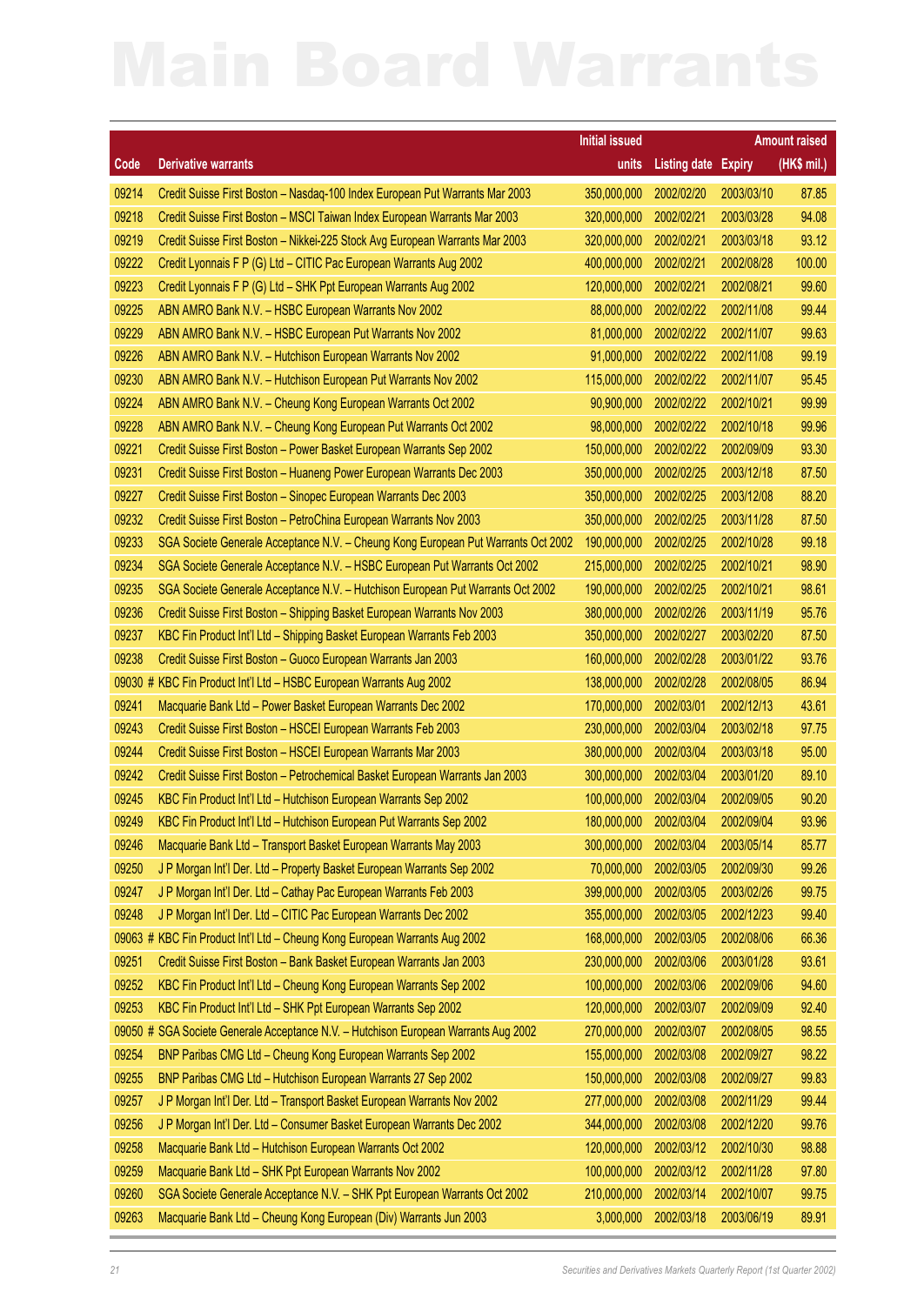|       |                                                                                       | <b>Initial issued</b> |                            |            | <b>Amount raised</b> |
|-------|---------------------------------------------------------------------------------------|-----------------------|----------------------------|------------|----------------------|
| Code  | <b>Derivative warrants</b>                                                            | units                 | <b>Listing date Expiry</b> |            | (HK\$ mil.)          |
| 09264 | Macquarie Bank Ltd - Henderson European Warrants Oct 2002                             | 330,000,000           | 2002/03/18                 | 2002/10/17 | 99.66                |
| 09265 | Macquarie Bank Ltd - HK Electric European (Div) Warrants May 2003                     | 8,000,000             | 2002/03/18                 | 2003/05/28 | 94.79                |
| 09266 | Macquarie Bank Ltd - HSBC European (Div) Warrants Apr 2003                            | 2,750,000             | 2002/03/18                 | 2003/04/28 | 98.46                |
| 09267 | Macquarie Bank Ltd - Huaneng Power European Warrants Nov 2002                         | 160,000,000           | 2002/03/18                 | 2002/11/14 | 99.36                |
| 09268 | Macquarie Bank Ltd - Hutchison European (Div) Warrants Jun 2003                       | 3,000,000             | 2002/03/18                 | 2003/06/26 | 83.50                |
| 09269 | Macquarie Bank Ltd - Tracker Fund European (Div) Warrants May 2003                    | 20,000,000            | 2002/03/18                 | 2003/05/21 | 84.26                |
| 09261 | KBC Fin Product Int'l Ltd - Cheung Kong European Put Warrants Sep 2002                | 168,000,000           | 2002/03/18                 | 2002/09/18 | 88.87                |
| 09262 | KBC Fin Product Int'l Ltd - HSBC European Warrants Sep 2002                           | 188,000,000           | 2002/03/18                 | 2002/09/23 | 98.70                |
| 09271 | Credit Suisse First Boston - CNOOC European Warrants Nov 2003                         | 380,000,000           | 2002/03/19                 | 2003/11/18 | 95.38                |
| 09272 | Credit Suisse First Boston - Henderson Inv European Warrants Jan 2003                 | 200,000,000           | 2002/03/19                 | 2003/01/08 | 98.60                |
| 09270 | Credit Suisse First Boston - China Res European Warrants Sep 2003                     | 380,000,000           | 2002/03/19                 | 2003/09/18 | 95.00                |
| 09273 | Credit Suisse First Boston - Shanghai Ind European Warrants Apr 2003                  | 320,000,000           | 2002/03/19                 | 2003/04/17 | 92.80                |
| 09274 | Macquarie Bank Ltd - Johnson Electric European Warrants Sep 2002                      | 100,000,000           | 2002/03/19                 | 2002/09/25 | 95.20                |
| 09278 | J P Morgan Int'l Der. Ltd - Esprit European Warrants Jan 2003                         | 315,000,000           | 2002/03/21                 | 2003/01/08 | 99.86                |
| 09279 | J P Morgan Int'l Der. Ltd - Johnson Electric European Warrants Feb 2003               | 363,000,000           | 2002/03/21                 | 2003/02/04 | 99.83                |
| 09277 | J P Morgan Int'l Der. Ltd - China Merchants European Warrants Oct 2002                | 135,000,000           | 2002/03/21                 | 2002/10/15 | 99.36                |
| 09275 | Macquarie Bank Ltd - CNOOC European Warrants Dec 2002                                 | 135,000,000           | 2002/03/21                 | 2002/12/05 | 99.63                |
| 09276 | Macquarie Bank Ltd - HSBC European Warrants Oct 2002                                  | 250,000,000           | 2002/03/21                 | 2002/10/10 | 98.25                |
| 09280 | Macquarie Bank Ltd - China Mobile European Put Warrants Nov 2002                      | 200,000,000           | 2002/03/26                 | 2002/11/12 | 99.80                |
| 09281 | Lehman Brothers Holdings Inc. - China Mobile European Put Warrants Oct 2002           | 360,000,000           | 2002/03/27                 | 2002/10/31 | 96.84                |
| 09282 | Lehman Brothers Holdings Inc. - Hutchison European Put Warrants Nov 2002              | 160,000,000           | 2002/03/27                 | 2002/11/01 | 91.68                |
| 09283 | KBC Fin Product Int'l Ltd - USD/JPY European Warrants Oct 2002                        | 400,000,000           | 2002/03/28                 | 2002/10/24 | 100.00               |
|       | 09043 # SGA Societe Generale Acceptance N.V. - Cheung Kong European Warrants Aug 2002 | 100,000,000           | 2002/03/28                 | 2002/08/05 | 38.00                |
| Total |                                                                                       |                       |                            |            | 26,179.39            |

# Further issue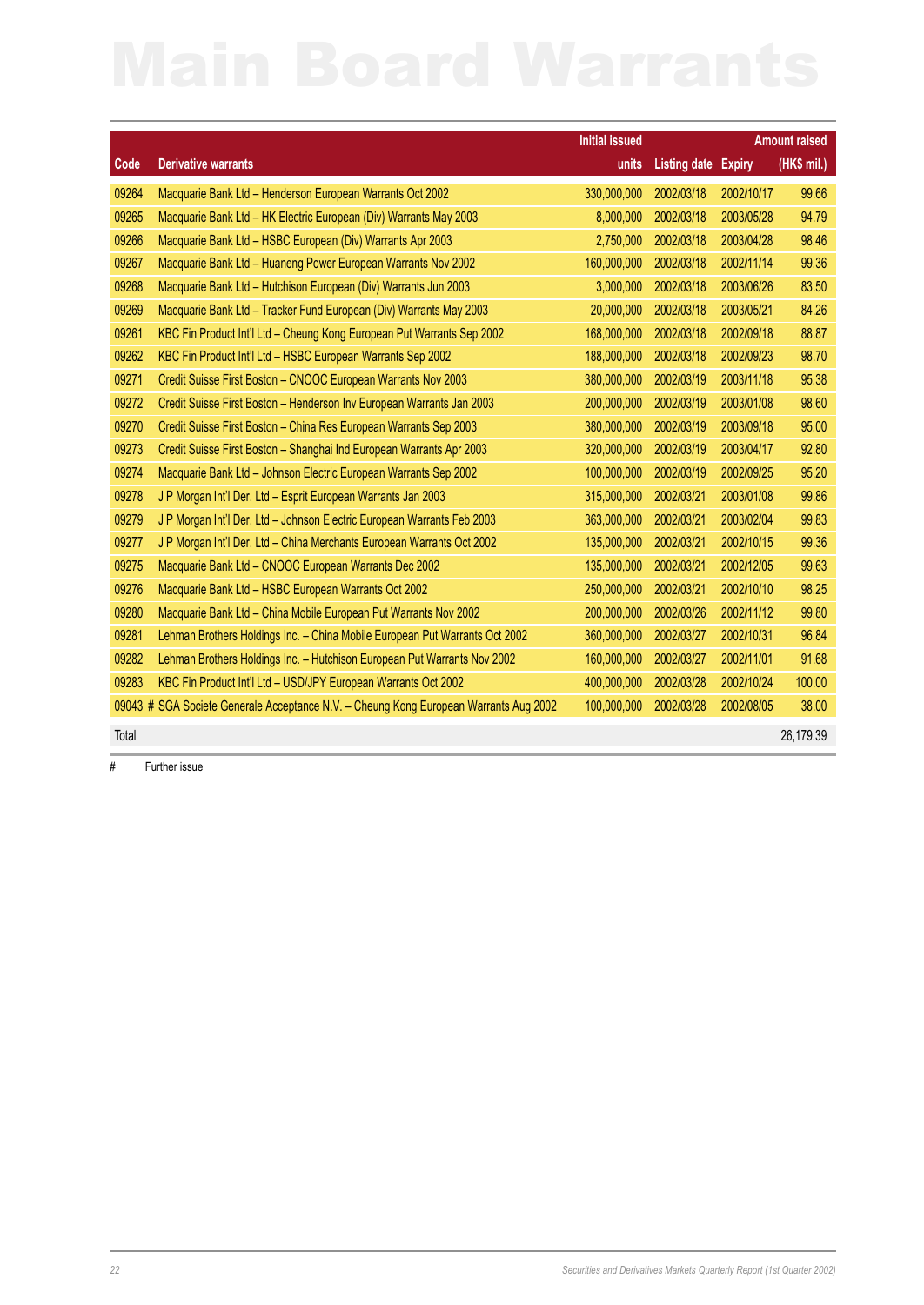## **Debt Securities Trading Statistics**

|      |                |                                 | <b>Turnover value</b>    |  |  |
|------|----------------|---------------------------------|--------------------------|--|--|
|      |                | Exchange fund notes (HK\$ mil.) | Market total (HK\$ mil.) |  |  |
| 2001 | Q <sub>1</sub> | 0.05                            | 2.16                     |  |  |
|      | Q <sub>2</sub> | 0.70                            | 3.46                     |  |  |
|      | Q <sub>3</sub> | 0.99                            | 21.09                    |  |  |
|      | Q <sub>4</sub> | 2.49                            | 11.34                    |  |  |
| 2002 | Q1             | 0.60                            | 9.80                     |  |  |

## **Debt Securities Nominal Value**

|      |                | No. of issues | Nominal value (HK\$ mil.) |
|------|----------------|---------------|---------------------------|
| 2001 | Q1             | 227           | 691,117.05                |
|      | Q <sub>2</sub> | 215           | 657,849.13                |
|      | Q <sub>3</sub> | 208           | 626,553.51                |
|      | Q4             | 195           | 607,961.98                |
| 2002 | Q1             | 190           | 577,932.94                |

## **New Listing Statistics – Debt Securities**

|      |                | No. of newly listed debt securities | Amount raised (HK\$ mil.) |
|------|----------------|-------------------------------------|---------------------------|
| 2001 | Q1             | 3                                   | 5,350.32                  |
|      | Q <sub>2</sub> |                                     | 15,030.53                 |
|      | Q <sub>3</sub> | 4                                   | 3,515.09                  |
|      | Q4             |                                     | 4,699.34                  |
| 2002 | Q1             | 6                                   | 6,284.59                  |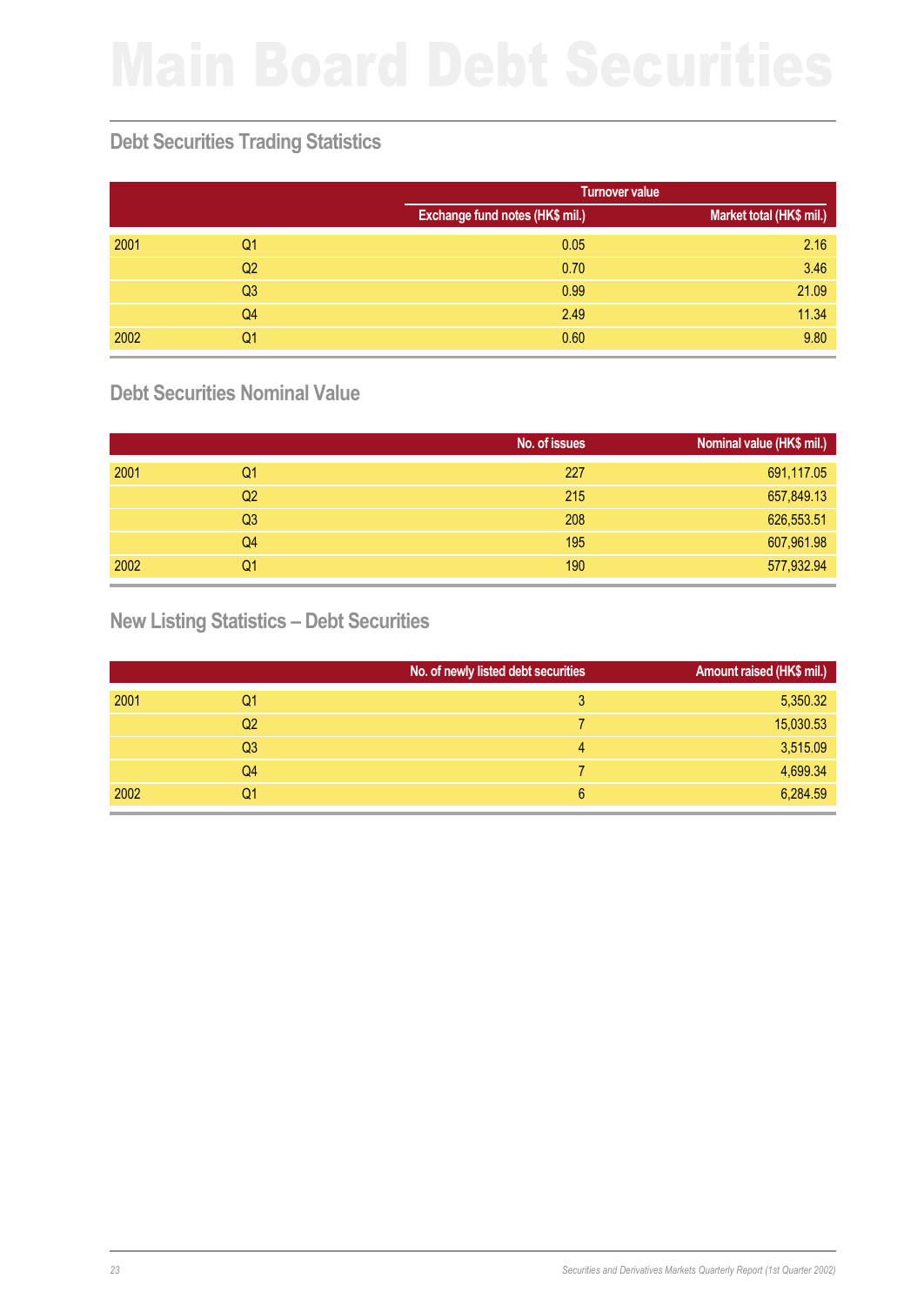## **Newly Listed Debt Securities**

|       |                                        |                  |                   |                     |                 | <b>Amount raised</b> |
|-------|----------------------------------------|------------------|-------------------|---------------------|-----------------|----------------------|
| Code  | <b>Debt securities</b>                 | <b>Principal</b> |                   | <b>Listing date</b> | <b>Maturity</b> | (HK\$ mil.)          |
| 4091  | Hong Kong Monetary Authority 3.78%     |                  | HKD 1,200,000,000 | 2002/01/28          | 2005/01/25      | 1,189.80             |
|       | Exchange Fund Notes 2005               |                  |                   |                     |                 |                      |
|       |                                        |                  |                   |                     |                 |                      |
| 4092  | Hong Kong Monetary Authority 3.43%     | <b>HKD</b>       | 1,200,000,000     | 2002/02/15          | 2004/02/11      | 1,204.20             |
|       | Exchange Fund Notes 2004               |                  |                   |                     |                 |                      |
|       |                                        |                  |                   |                     |                 |                      |
| 2560  | HSBC Markets (Bahamas) Ltd Zero coupon | <b>USD</b>       | 14,584,800        | 2002/03/18          | 2006/03/03      | 106.94               |
|       | Notes due 2006                         |                  |                   |                     |                 |                      |
|       |                                        |                  |                   |                     |                 |                      |
| 2561  | HSBC Markets (Bahamas) Ltd Zero coupon | <b>USD</b>       | 399,977,300       | 2002/03/18          | 2006/03/03      | 2,949.79             |
|       | Notes due 2006                         |                  |                   |                     |                 |                      |
|       |                                        |                  |                   |                     |                 |                      |
| 2562  | HSBC Markets (Bahamas) Ltd Zero coupon | <b>USD</b>       | 32,624,900        | 2002/03/18          | 2006/03/03      | 239.21               |
|       | Notes due 2006                         |                  |                   |                     |                 |                      |
|       |                                        |                  |                   |                     |                 |                      |
| 4093  | Hong Kong Monetary Authority 5.16%     | <b>HKD</b>       | 600,000,000       | 2002/03/19          | 2006/03/19      | 594.66               |
|       | Exchange Fund Notes 2007               |                  |                   |                     |                 |                      |
|       |                                        |                  |                   |                     |                 |                      |
| Total |                                        |                  |                   |                     |                 | 6.284.59             |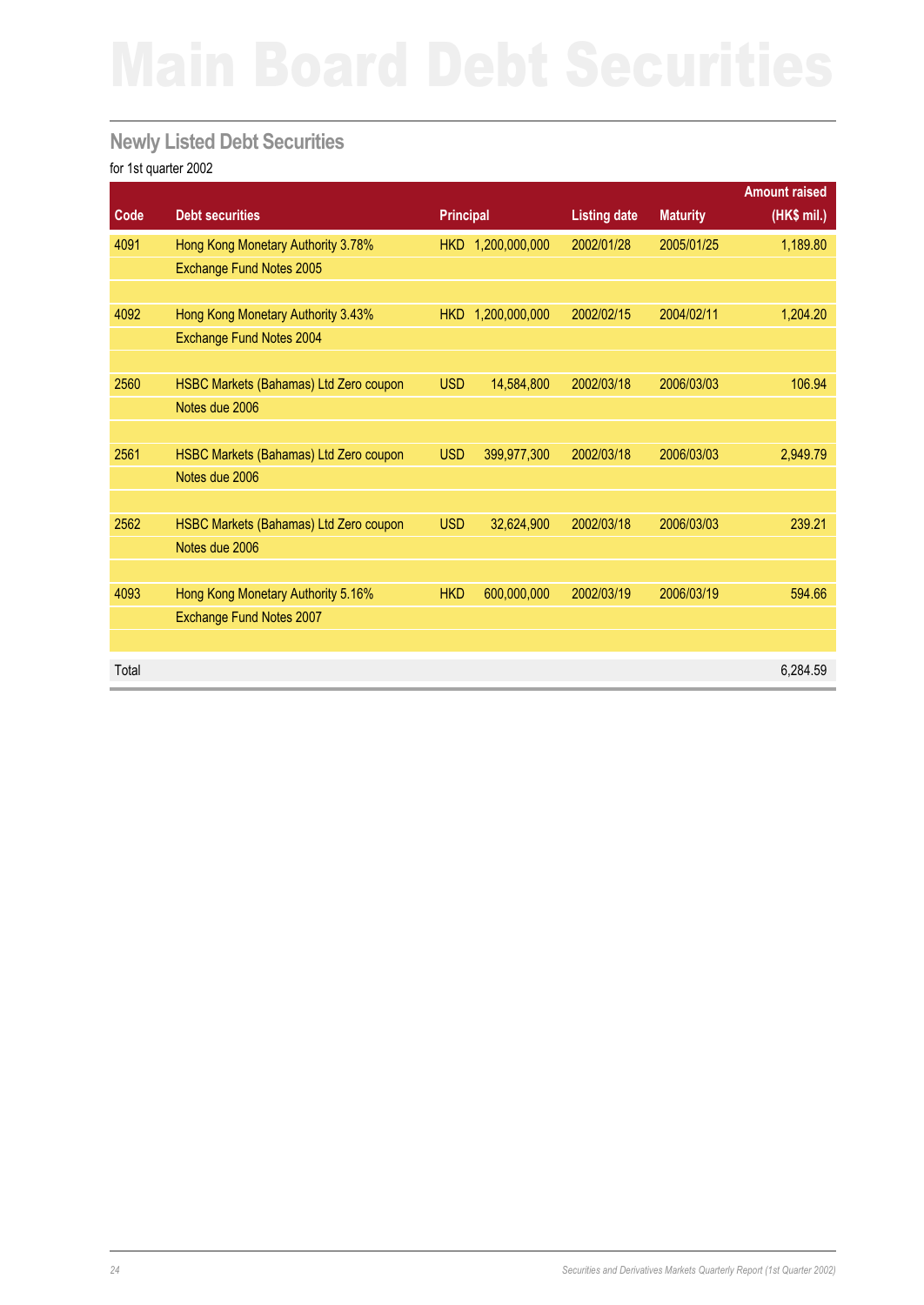## **Unit Trusts Trading Statistics**

|      |                | No. of issues | Turnover value (HK\$ mil.) |
|------|----------------|---------------|----------------------------|
| 2001 | Q1             | 21            | 9,129.26                   |
|      | Q <sub>2</sub> | 21            | 4,077.24                   |
|      | Q <sub>3</sub> | 21            | 4,586.32                   |
|      | Q4             | 22            | 2,919.14                   |
| 2002 | Q1             | 22            | 3,128.43                   |

**New Listing Unit Trust and Mutual Funds Statistics**

|      |                | No. of newly listed<br>unit trust and mutual funds | <b>Funds raised</b><br>(HK\$ mil.) |
|------|----------------|----------------------------------------------------|------------------------------------|
| 2001 | Q1             | -                                                  |                                    |
|      | Q <sub>2</sub> | -                                                  |                                    |
|      | Q <sub>3</sub> | -                                                  |                                    |
|      | Q <sub>4</sub> |                                                    | 257.64                             |
| 2002 | Q1             |                                                    |                                    |

### **Newly Listed Unit Trust and Mutual Funds**

| Code | <b>Unit trust and Mutual funds</b> | <b>Fund manager</b> | <b>Issue price (HK\$)</b> | <b>Listing date</b> |
|------|------------------------------------|---------------------|---------------------------|---------------------|
| nil  |                                    |                     |                           |                     |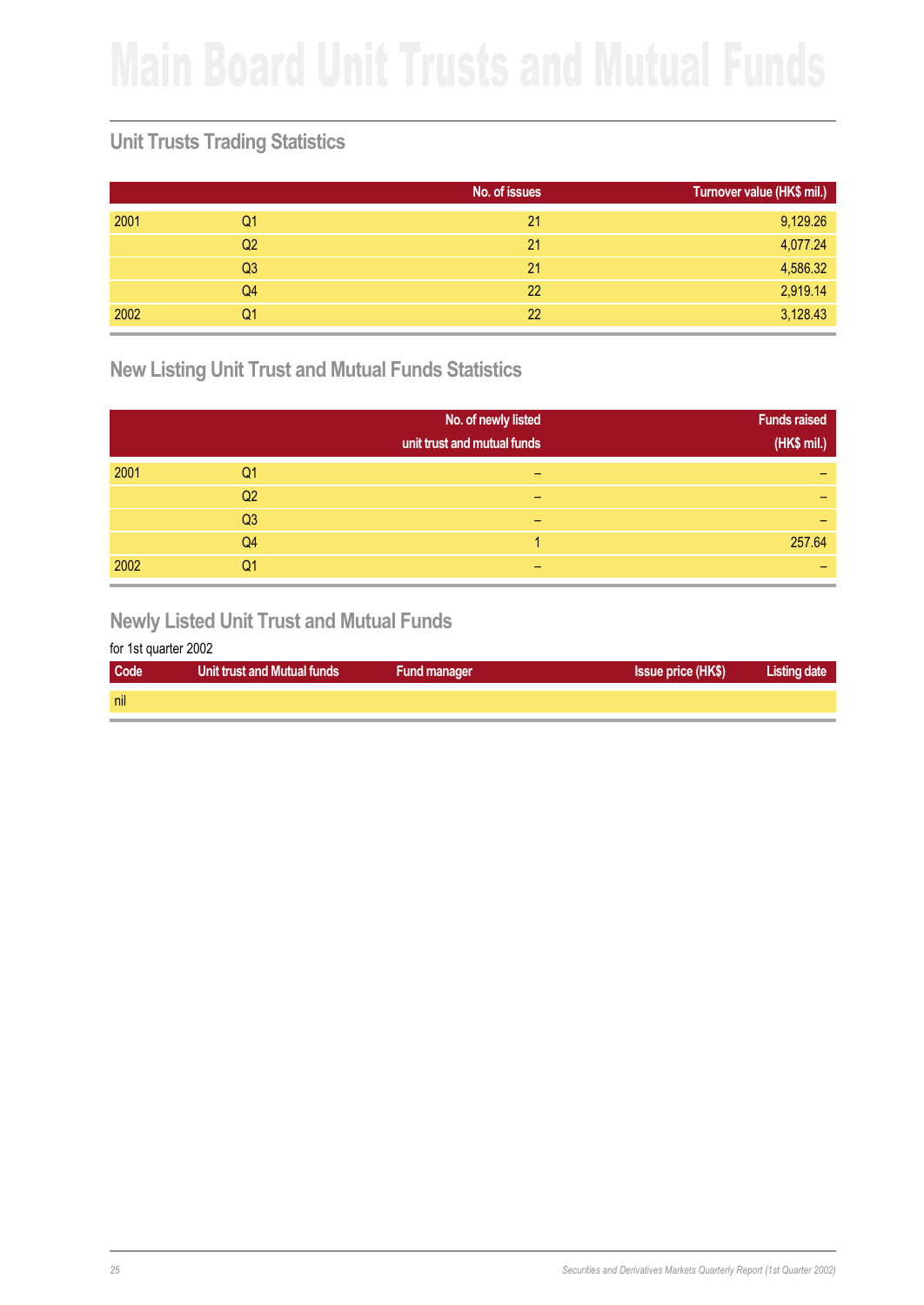## **NASDAQ Stocks**

|      |                | No. of issues | Turnover value (HK\$ mil.) |
|------|----------------|---------------|----------------------------|
| 2001 | Q1             |               | 69.20                      |
|      | Q <sub>2</sub> |               | 25.53                      |
|      | Q <sub>3</sub> |               | 12.08                      |
|      | Q4             |               | 10.99                      |
| 2002 | Q1             |               | 7.14                       |

### **iShares**

|      |                | No. of issues | Turnover value (HK\$ mil.) |
|------|----------------|---------------|----------------------------|
| 2001 | Q1             | -             | -                          |
|      | $Q2*$          |               | 53.04                      |
|      | Q <sub>3</sub> | 2             | 24.10                      |
|      | Q <sub>4</sub> | 2             | 25.56                      |
| 2002 | Q1             |               | 45.03                      |

\* Trading of iShares commenced by 2 May 2001.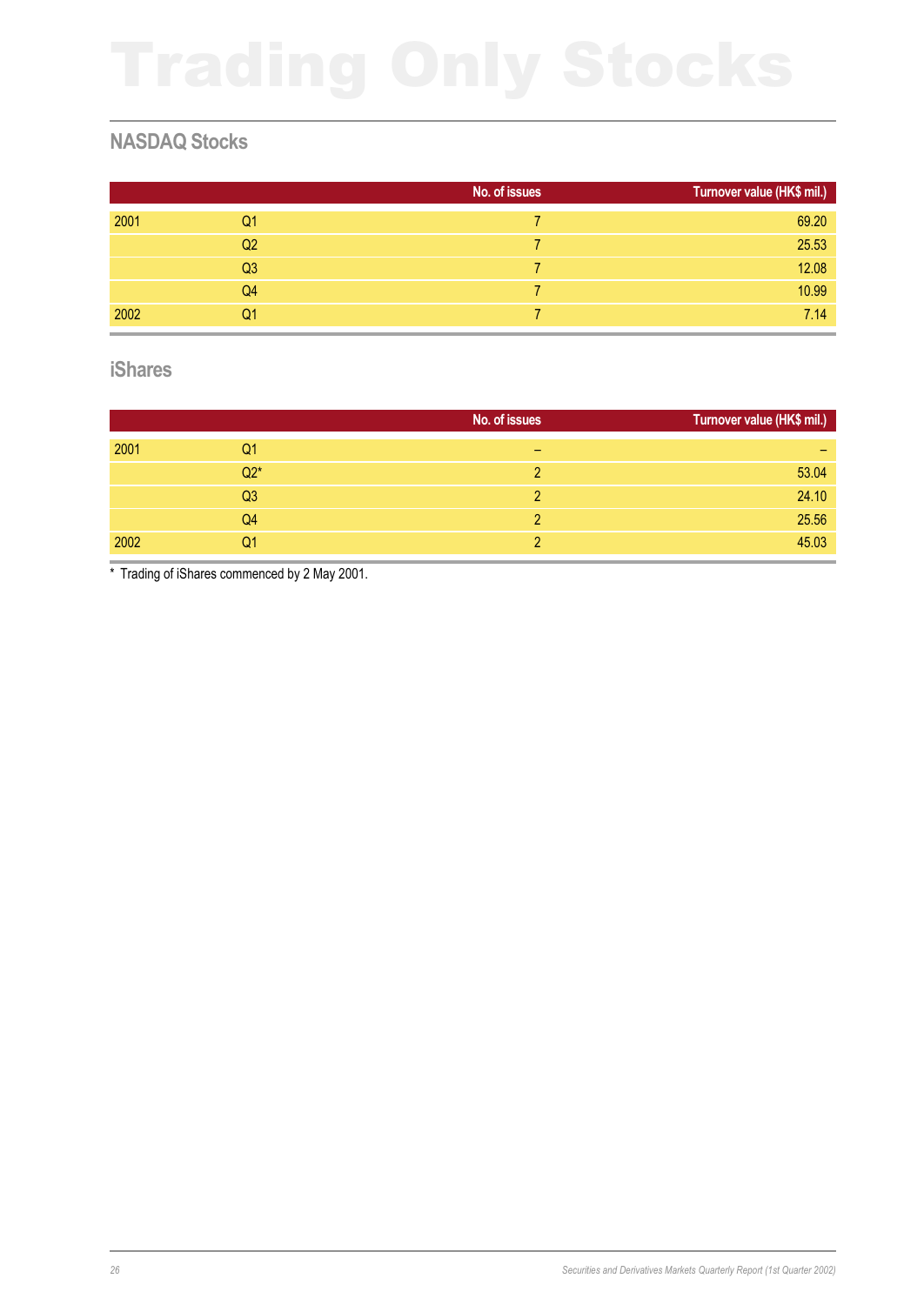## **Hong Kong Stock Market Indices**

|                                               | End of Mar 2002 | End of Dec 2001 |                    |
|-----------------------------------------------|-----------------|-----------------|--------------------|
| <b>Index</b>                                  | <b>Close</b>    | <b>Close</b>    | <b>Change</b>      |
| <b>ALL ORDINARIES INDEX</b>                   | 4831.65         | 4885.63         | 1.10%<br>÷         |
| <b>SECTORIAL INDICES</b>                      |                 |                 |                    |
| Finance                                       | 11448.39        | 11554.03        | 0.91%<br>$\equiv$  |
| <b>Utilities</b>                              | 10749.16        | 9905.42         | 8.52%<br>$+$       |
| Properties                                    | 3646.22         | 3928.46         | 7.18%<br>$\equiv$  |
| <b>Consolidated enterprises</b>               | 2998.38         | 3169.16         | 5.39%<br>÷         |
| <b>Industrials</b>                            | 1921.74         | 1680.43         | $+ 14.36\%$        |
| <b>Hotels</b>                                 | 2332.47         | 2255.41         | 3.42%<br>$+$       |
| <b>Miscellaneous</b>                          | 2161.58         | 1799.25         | $+ 20.14%$         |
|                                               |                 |                 |                    |
| <b>GROWTH ENTERPRISE INDEX</b>                | 204.49          | 199.42          | 2.54%<br>$\ddot{}$ |
|                                               |                 |                 |                    |
| <b>HANG SENG INDEX</b>                        | 11032.92        | 11397.21        | 3.20%<br>÷,        |
|                                               |                 |                 |                    |
| <b>SECTORIAL INDICES</b>                      |                 |                 |                    |
| <b>Finance</b>                                | 19298.93        | 19497.67        | 1.02%<br>$\equiv$  |
| <b>Utilities</b>                              | 21981.71        | 20498.86        | 7.23%<br>$+$       |
| Properties                                    | 14165.37        | 15554.75        | 8.93%<br>$\equiv$  |
| Commerce & Industry                           | 5278.08         | 5508.82         | 4.19%<br>÷         |
|                                               |                 |                 |                    |
| <b>HANG SENG COMPOSITE INDEX</b>              | 1326.22         | 1346.16         |                    |
| HANG SENG CHINA-AFFILIATED CORPORATIONS INDEX | 1252.44         | 1340.45         | 6.57%<br>÷,        |
| HANG SENG CHINA ENTERPRISES INDEX             | 2034.69         | 1757.75         | $+ 15.76%$         |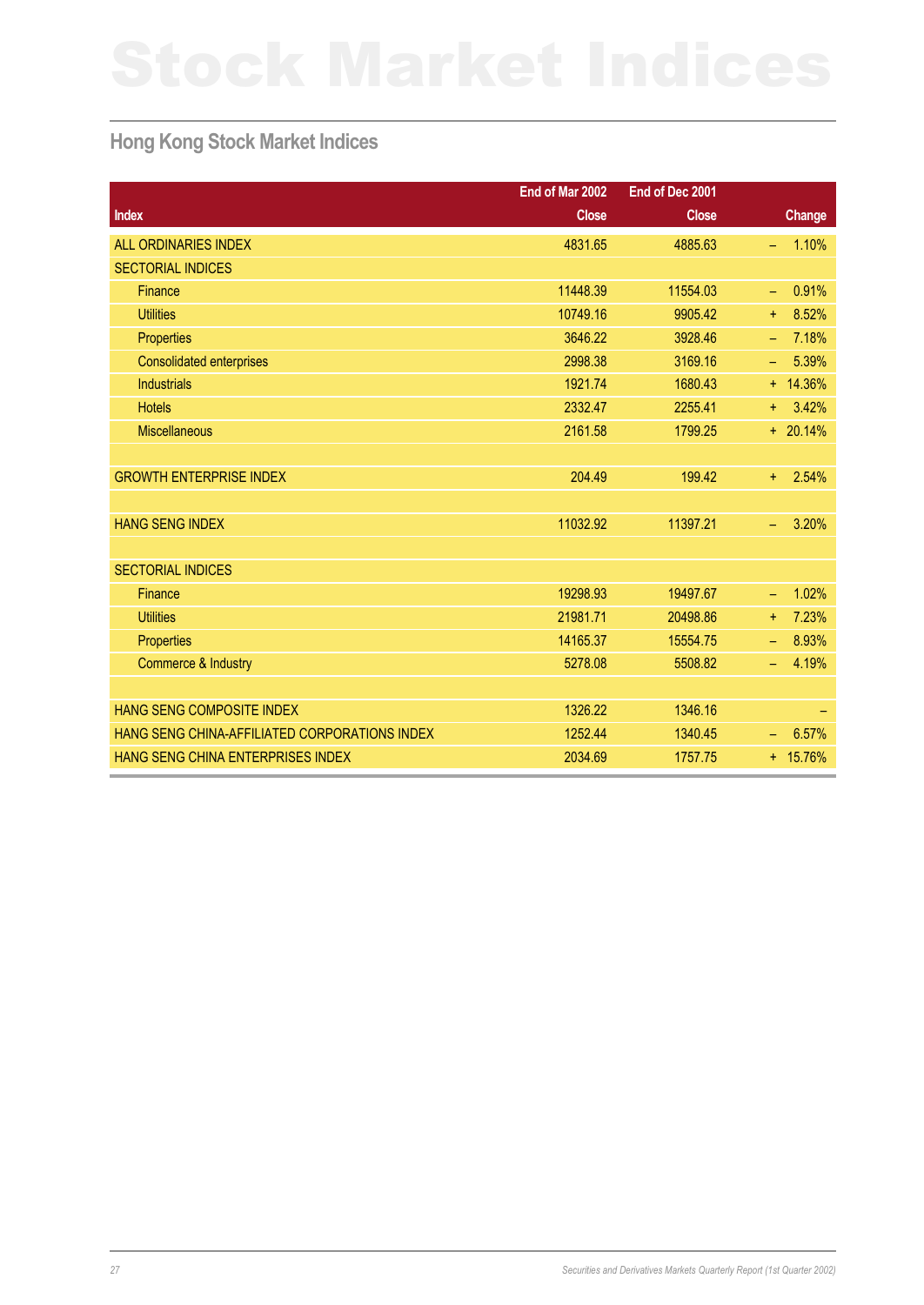### **Heng Seng Index (2001/01/02 – 2002/03/28)**



### **All Ordinaries Index (2001/01/02 – 2002/03/28)**



### **Growth Enterprise Index (2001/01/02 – 2002/03/28)**

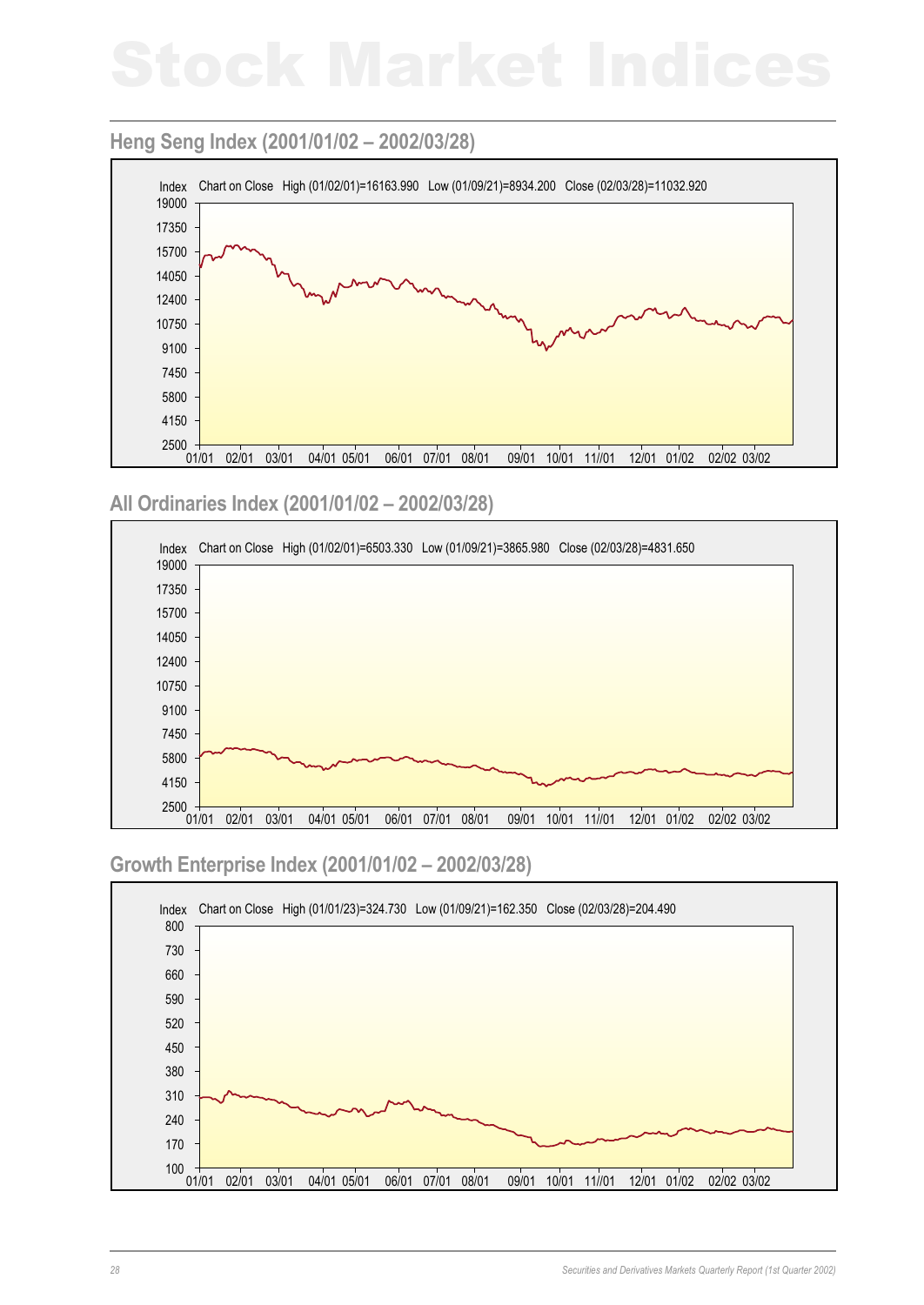### **World Indices**

|                                    | End of Mar 2002 | End of Dec 2001 |                          |               |
|------------------------------------|-----------------|-----------------|--------------------------|---------------|
| <b>Index</b>                       | <b>Close</b>    | <b>Close</b>    |                          | <b>Change</b> |
| <b>HONG KONG</b>                   |                 |                 |                          |               |
| All Ordinaries Index               | 4831.65         | 4885.63         | $\equiv$                 | 1.10%         |
| <b>Hang Seng Index</b>             | 11032.92        | 11397.21        | -                        | 3.20%         |
| <b>AUSTRALIA</b>                   |                 |                 |                          |               |
| All Ordinaries Index               | 3363.30         | 3359.90         | ł,                       | 0.10%         |
| <b>JAKARTA</b>                     |                 |                 |                          |               |
| <b>Composite Index</b>             | 481.78          | 392.04          |                          | + 22.89%      |
| <b>JAPAN</b>                       |                 |                 |                          |               |
| <b>Nikkei (225)</b>                | 11024.94        | 10542.62        | +                        | 4.57%         |
| <b>KOREA</b>                       |                 |                 |                          |               |
| <b>Composite Index</b>             | 895.58          | 693.70          |                          | $+ 29.10%$    |
| <b>KUALA LUMPUR</b>                |                 |                 |                          |               |
| <b>Composite Index</b>             | 756.10          | 696.09          | +                        | 8.62%         |
| <b>MANILA</b>                      |                 |                 |                          |               |
| <b>Composite Index</b>             | 1403.62         | 1168.08         |                          | $+ 20.16%$    |
| <b>NEW ZEALAND</b>                 |                 |                 |                          |               |
| <b>NZSE (40)</b>                   | 2078.48         | 2053.26         | ł,                       | 1.23%         |
| <b>SHANGHAI</b>                    |                 |                 |                          |               |
| A Shares Index                     | 1672.64         | 1712.54         | $\overline{\phantom{m}}$ | 2.33%         |
| <b>B Shares Index</b>              | 151.19          | 171.53          |                          | $-11.86%$     |
| <b>SHENZHEN</b>                    |                 |                 |                          |               |
| A Shares Index                     | 491.69          | 499.39          | $\equiv$                 | 1.54%         |
| <b>B Shares Index</b>              | 228.75          | 265.67          |                          | $-13.90%$     |
| <b>SINGAPORE</b>                   |                 |                 |                          |               |
| <b>Straits Times Index</b>         | 1803.22         | 1623.60         |                          | + 11.06%      |
| <b>TAIWAN</b>                      |                 |                 |                          |               |
| <b>Taipei Weighted Stock Index</b> | 6167.47         | 5551.24         |                          | $+ 11.10%$    |
| <b>THAILAND</b>                    |                 |                 |                          |               |
| <b>SET Index</b>                   | 373.95          | 303.85          |                          | $+ 23.07%$    |
| <b>NEW YORK</b>                    |                 |                 |                          |               |
| <b>DJIA</b>                        | 10403.94        | 10021.50        | ÷.                       | 3.82%         |
| Nasdaq Composite Index             | 1845.35         | 1950.40         | ÷                        | 5.39%         |
| <b>TORONTO</b>                     |                 |                 |                          |               |
| TSE Composite Index (300)          | 7851.47         | 7688.41         | $\ddagger$               | 2.12%         |
| <b>GERMANY</b>                     |                 |                 |                          |               |
| <b>DAX Capital Value Index</b>     | 4059.42         | 3887.48         | ł,                       | 4.42%         |
| <b>LONDON</b>                      |                 |                 |                          |               |
| Financial Times Index (100)        | 5271.80         | 5217.40         | Ŧ,                       | 1.04%         |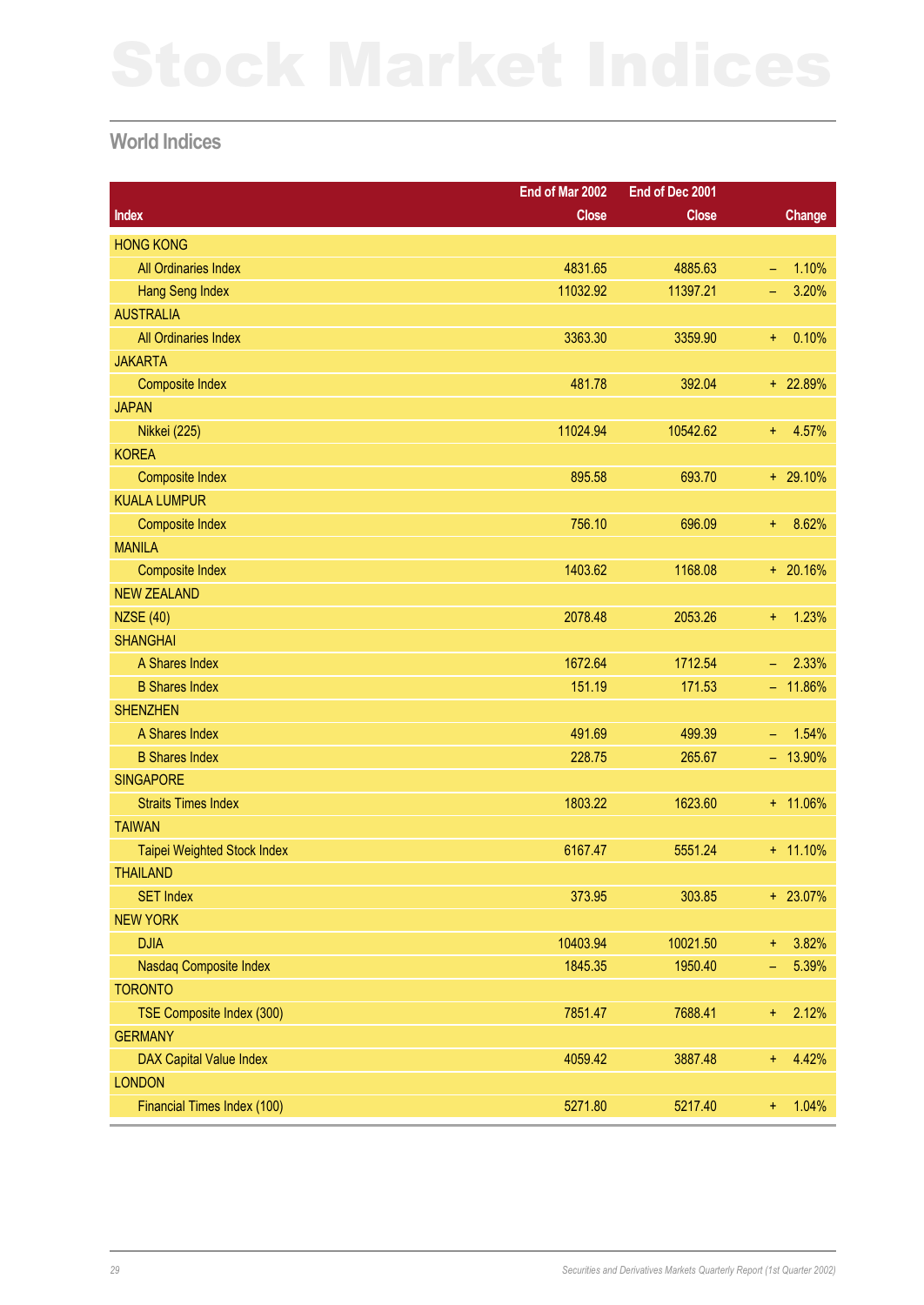# **Equity Turnover – GEM**

|      |    | Share (Mil. shs) | Value (HK\$ mil.) | No. of deals |
|------|----|------------------|-------------------|--------------|
| 2001 | Q1 | 10,181.50        | 7,416.42          | 165,286      |
|      | Q2 | 16,054.78        | 17,945.81         | 328,653      |
|      | Q3 | 5,632.91         | 4,638.20          | 115,658      |
|      | Q4 | 11.927.91        | 9,413.78          | 214,656      |
| 2002 | Q1 | 18.649.52        | 14,952.45         | 342,475      |

# **Equity Trading Statistics – GEM**

|      |                | No. of<br>trading days | Average daily turnover<br>(HK\$ mil.) | Average value<br>per deal |
|------|----------------|------------------------|---------------------------------------|---------------------------|
| 2001 | Q <sub>1</sub> | 61                     | 121.58                                | 44,870                    |
|      | Q <sub>2</sub> | 59                     | 304.17                                | 54,604                    |
|      | Q <sub>3</sub> | 62                     | 74.81                                 | 40,103                    |
|      | Q4             | 61                     | 154.32                                | 43,855                    |
| 2002 | Q1             | 59                     | 253.43                                | 43,660                    |

### **20 Most Advanced GEM Stocks**

|                  |       |                        |                 | <b>Closing price</b> |       |
|------------------|-------|------------------------|-----------------|----------------------|-------|
| Rank             | Code  | <b>Stock</b>           | End of Mar 2002 | End of Dec 2001      | % Up  |
| 1.               | 08090 | <b>EVI EDUCATION</b>   | 0.227           | 0.120                | 89.17 |
| $\overline{2}$   | 08180 | <b>GOLDEN MEDITECH</b> | 1.790           | 0.970                | 84.54 |
| 3                | 08165 | <b>JIAN EPAYMENT</b>   | 1.750           | 0.960                | 82.29 |
| 4                | 08178 | <b>XTEAM SOFTWARE</b>  | 1.040           | 0.580                | 79.31 |
| 5                | 08091 | <b>UNIVERSAL TECH</b>  | 1.330           | 0.760                | 75.00 |
| 6                | 08032 | <b>G CHINA TECH</b>    | 0.247           | 0.146                | 69.18 |
| $\overline{7}$   | 08132 | <b>PANVA GAS HOLD</b>  | 2.550           | 1.550                | 64.52 |
| $\boldsymbol{8}$ | 08110 | <b>FIRST MOBILE</b>    | 1.070           | 0.710                | 50.70 |
| $\boldsymbol{9}$ | 08186 | <b>MEDICAL CHI</b>     | 0.720           | 0.495                | 45.45 |
| 10               | 08115 | <b>SINOTRONICS</b>     | 1.150           | 0.830                | 38.55 |
| 11               | 08047 | IA INT'L               | 0.600           | 0.440                | 36.36 |
| 12               | 08149 | <b>XINAO GAS HOLD</b>  | 3.125           | 2.325                | 34.41 |
| 13               | 08117 | <b>BILLYBALA</b>       | 0.500           | 0.380                | 31.58 |
| 14               | 08079 | <b>RAINBOW INT'L</b>   | 0.800           | 0.620                | 29.03 |
| 15               | 08035 | <b>WAH SANG GAS</b>    | 0.860           | 0.700                | 22.86 |
| 16               | 08097 | <b>ARCONTECH</b>       | 1.160           | 0.960                | 20.83 |
| 17               | 08101 | <b>IASIA TECH</b>      | 0.600           | 0.510                | 17.65 |
| 18               | 08012 | FE POLYCHEM            | 2.825           | 2.425                | 16.49 |
| 19               | 08128 | <b>IIN INT'L</b>       | 0.430           | 0.370                | 16.22 |
| 20               | 08020 | <b>WANASPORTS</b>      | 0.400           | 0.345                | 15.94 |
|                  |       |                        |                 |                      |       |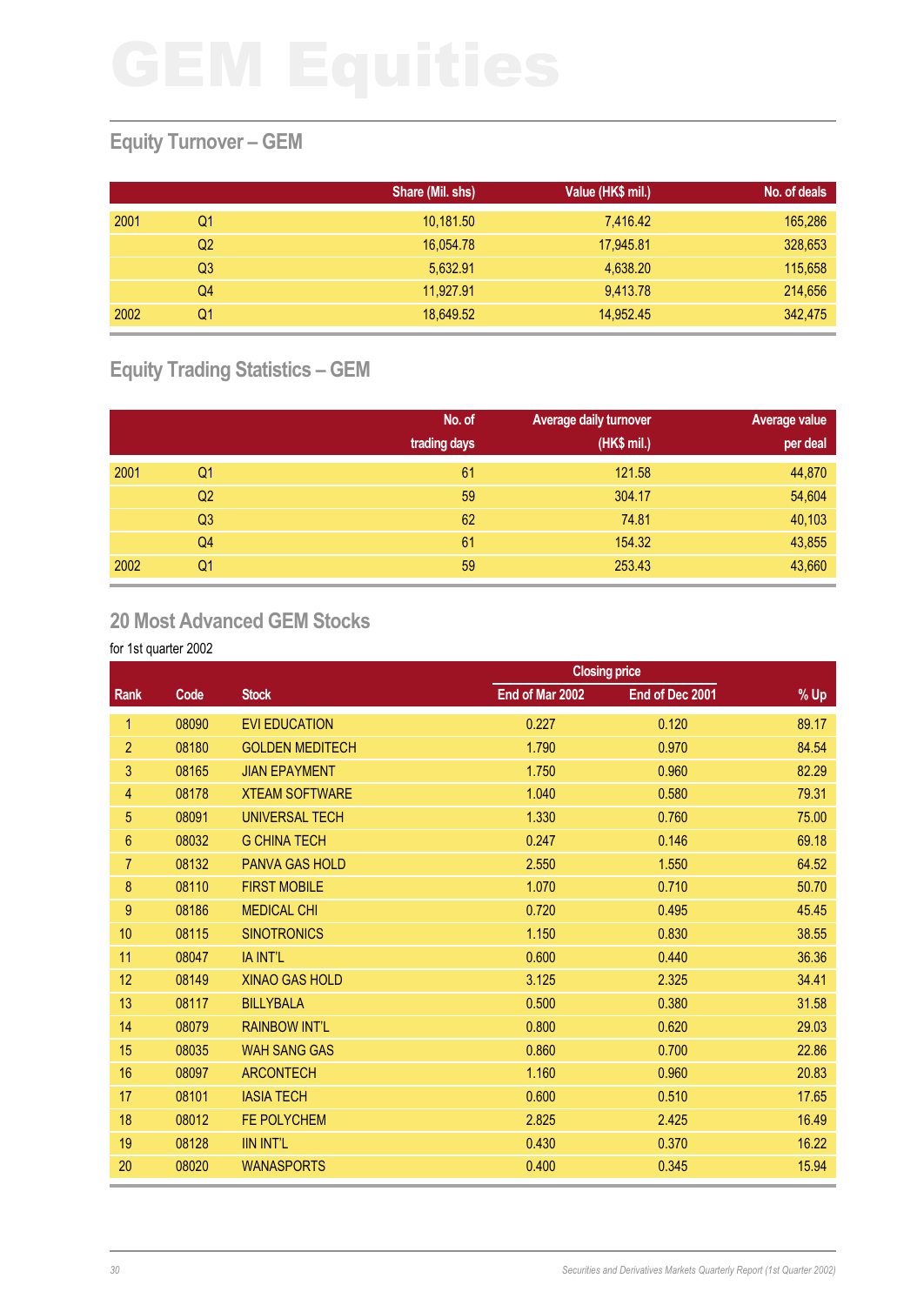# **20 Most Declined GEM Stocks**

|                |       |                           |                 | <b>Closing price</b> |          |
|----------------|-------|---------------------------|-----------------|----------------------|----------|
| <b>Rank</b>    | Code  | <b>Stock</b>              | End of Mar 2002 | End of Dec 2001      | % Down   |
| 1              | 08089 | <b>PROACTIVE TECH</b>     | 0.101           | 0.320                | $-68.44$ |
| $\overline{2}$ | 08162 | <b>CODEBANK</b>           | 0.067           | 0.188                | $-64.36$ |
| 3              | 08179 | <b>AKUP INT'L</b>         | 0.183           | 0.500                | $-63.40$ |
| 4              | 08004 | <b>ICN HOLDINGS</b>       | 0.260           | 0.640                | $-59.38$ |
| 5              | 08010 | <b>SING PAO MEDIA</b>     | 0.056           | 0.128                | $-56.25$ |
| 6              | 08080 | <b>ISTEELASIA.COM</b>     | 0.090           | 0.198                | $-54.55$ |
| $\overline{7}$ | 08122 | <b>CASH FIN SER GP</b>    | 0.038           | 0.078                | $-51.28$ |
| 8              | 08131 | <b>ABC MULTIACTIVE</b>    | 0.157           | 0.300                | $-47.67$ |
| 9              | 08043 | <b>ERA INFO&amp;ENTER</b> | 0.400           | 0.740                | $-45.95$ |
| 10             | 08116 | <b>NEOLINK CYBER</b>      | 0.216           | 0.360                | $-40.00$ |
| 11             | 08071 | E-SILKROAD HOLD           | 0.027           | 0.045                | $-40.00$ |
| 12             | 08082 | <b>INFO COMM HOLD</b>     | 0.345           | 0.560                | $-38.39$ |
| 13             | 08139 | <b>PROSPERITY INTL</b>    | 0.079           | 0.119                | $-33.61$ |
| 14             | 08019 | <b>EVERPRIDE PHAR</b>     | 0.250           | 0.370                | $-32.43$ |
| 15             | 08007 | <b>DIGITALHONGKONG</b>    | 0.245           | 0.355                | $-30.99$ |
| 16             | 08161 | <b>WORLDMETAL</b>         | 0.290           | 0.410                | $-29.27$ |
| 17             | 08063 | <b>TRASY GOLD EX</b>      | 0.022           | 0.031                | $-29.03$ |
| 18             | 08030 | <b>DIGITEL</b>            | 0.168           | 0.233                | $-27.90$ |
| 19             | 08025 | <b>AIR HOLDINGS</b>       | 0.080           | 0.110                | $-27.27$ |
| 20             | 08048 | <b>EXCEL TECH</b>         | 0.370           | 0.500                | $-26.00$ |
|                |       |                           |                 |                      |          |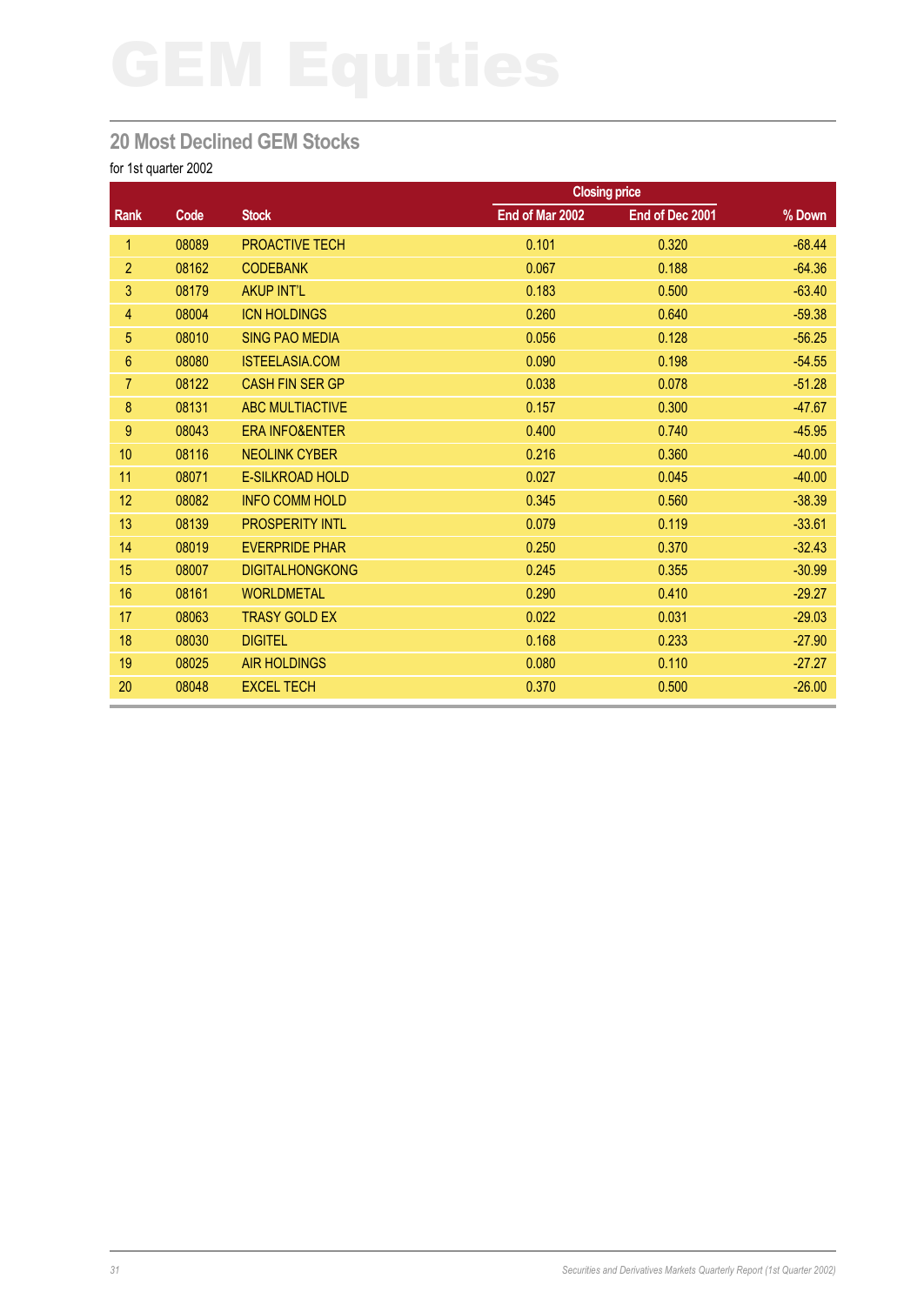# **20 Most Active GEM Stocks by Value**

| Rank            | Code  | <b>Stock</b>                      | Turnover (HK\$ mil.) | % of Total |
|-----------------|-------|-----------------------------------|----------------------|------------|
| $\mathbf{1}$    | 08001 | TOM.COM                           | 2,850.15             | 19.06      |
| $\overline{2}$  | 08186 | <b>MEDICAL CHI</b>                | 1,673.20             | 11.19      |
| 3               | 08178 | <b>XTEAM SOFTWARE</b>             | 1,274.36             | 8.52       |
| $\overline{4}$  | 08149 | <b>XINAO GAS HOLD</b>             | 812.37               | 5.43       |
| $\overline{5}$  | 08056 | <b>GREENCOOL TECH</b>             | 770.55               | 5.15       |
| $6\phantom{.}6$ | 08157 | <b>CAPINFO - H Shares</b>         | 666.32               | 4.46       |
| $\overline{7}$  | 08180 | <b>GOLDEN MEDITECH</b>            | 399.22               | 2.67       |
| $\bf 8$         | 08035 | <b>WAH SANG GAS</b>               | 374.70               | 2.51       |
| 9               | 08160 | <b>MEDIANATION</b>                | 345.32               | 2.31       |
| 10              | 08021 | <b>WLS HOLDINGS</b>               | 329.65               | 2.20       |
| 11              | 08165 | <b>JIAN EPAYMENT</b>              | 276.36               | 1.85       |
| 12              | 08008 | <b>SUNEVISION</b>                 | 272.43               | 1.82       |
| 13              | 08132 | <b>PANVA GAS HOLD</b>             | 246.69               | 1.65       |
| 14              | 08110 | <b>FIRST MOBILE</b>               | 234.76               | 1.57       |
| 15              | 08109 | <b>CREATIVE ENERGY</b>            | 193.57               | 1.29       |
| 16              | 08138 | <b>TOWN HEALTH</b>                | 188.12               | 1.26       |
| 17              | 08159 | <b>GLORY MARK</b>                 | 184.47               | 1.23       |
| 18              | 08128 | <b>IIN INT'L</b>                  | 182.62               | 1.22       |
| 19              | 08002 | <b>PHOENIX TV</b>                 | 168.26               | 1.13       |
| 20              | 08197 | <b>NORTHEAST TIGER - H SHARES</b> | 157.17               | 1.05       |
| Total           |       |                                   | 11,600.31            | 77.58      |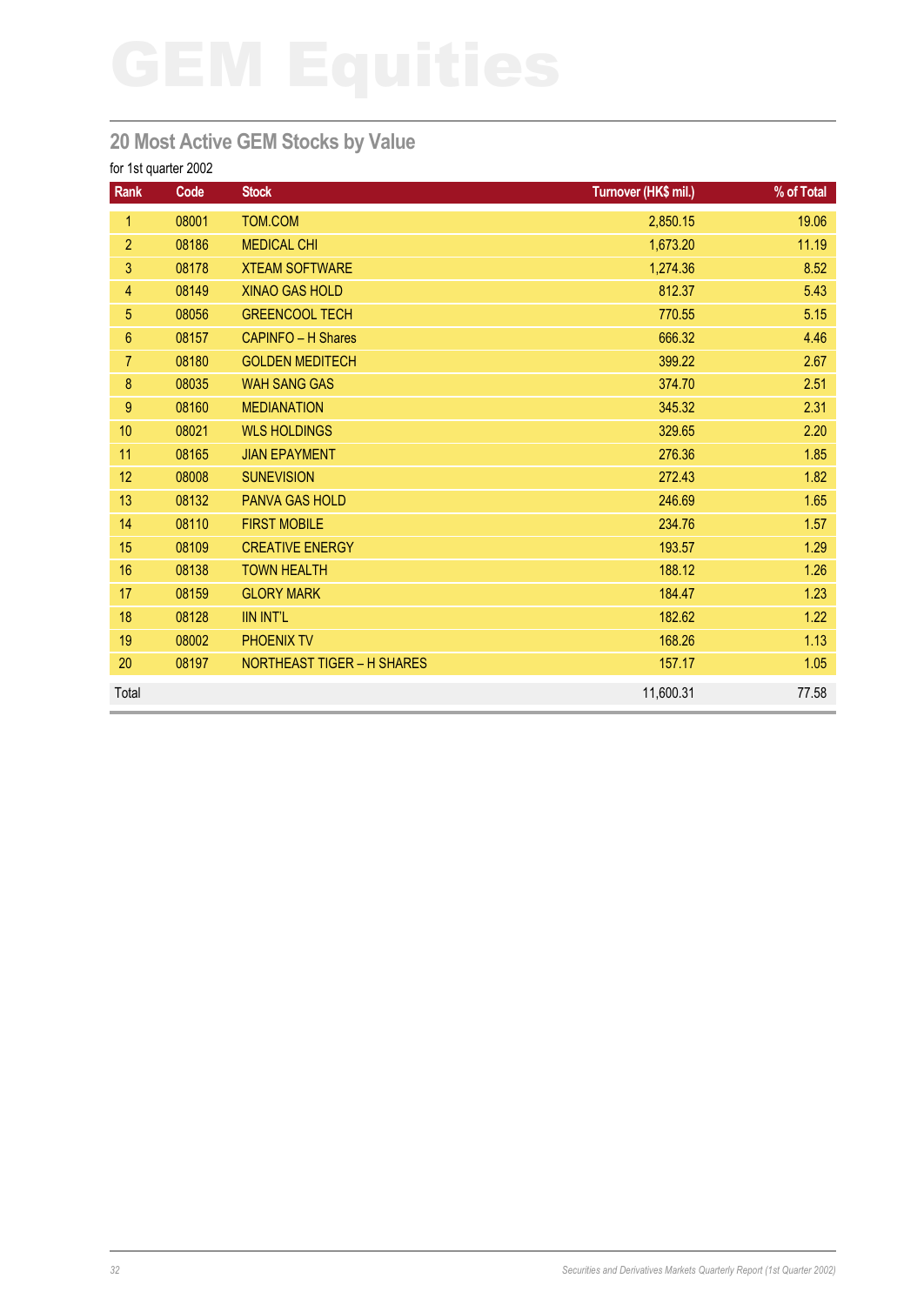## **20 Most Active GEM Stocks by Shares**

### for 1st quarter 2002

| <b>Rank</b>     | Code  | <b>Stock</b>                      | <b>Turnover (Mil. shs)</b> | % of Total |
|-----------------|-------|-----------------------------------|----------------------------|------------|
| 1               | 08186 | <b>MEDICAL CHI</b>                | 2,036.80                   | 10.92      |
| $\overline{2}$  | 08157 | <b>CAPINFO - H Shares</b>         | 1,325.42                   | 7.11       |
| 3               | 08178 | <b>XTEAM SOFTWARE</b>             | 1,206.08                   | 6.47       |
| $\overline{4}$  | 08138 | <b>TOWN HEALTH</b>                | 741.73                     | 3.98       |
| 5               | 08001 | TOM.COM                           | 711.35                     | 3.81       |
| $6\phantom{.}6$ | 08021 | <b>WLS HOLDINGS</b>               | 614.55                     | 3.30       |
| $\overline{7}$  | 08162 | <b>CODEBANK</b>                   | 472.82                     | 2.54       |
| $\bf 8$         | 08056 | <b>GREENCOOL TECH</b>             | 459.77                     | 2.47       |
| 9               | 08035 | <b>WAH SANG GAS</b>               | 449.11                     | 2.41       |
| 10              | 08030 | <b>DIGITEL</b>                    | 426.36                     | 2.29       |
| 11              | 08166 | <b>LINEFAN TECH</b>               | 415.74                     | 2.23       |
| 12              | 08197 | <b>NORTHEAST TIGER - H SHARES</b> | 404.48                     | 2.17       |
| 13              | 08128 | <b>IIN INT'L</b>                  | 394.07                     | 2.11       |
| 14              | 08108 | <b>GRANDMASS</b>                  | 378.54                     | 2.03       |
| 15              | 08159 | <b>GLORY MARK</b>                 | 371.85                     | 1.99       |
| 16              | 08180 | <b>GOLDEN MEDITECH</b>            | 278.02                     | 1.49       |
| 17              | 08176 | <b>BLU SPA</b>                    | 276.18                     | 1.48       |
| 18              | 08149 | <b>XINAO GAS HOLD</b>             | 272.86                     | 1.46       |
| 19              | 08059 | <b>GOLDIGIT ATOM</b>              | 265.11                     | 1.42       |
| 20              | 08036 | 36.COM                            | 262.21                     | 1.41       |
| Total           |       |                                   | 11,763.06                  | 63.07      |

# **Market Capitialisation of Listed Companies for GEM**

### as at the quarter end

|                | HK\$ mil. |
|----------------|-----------|
| 2001<br>Q1     | 60,919.82 |
| Q2             | 69,939.65 |
| Q <sub>3</sub> | 46,350.22 |
| Q4             | 60,964.09 |
| 2002<br>Q1     | 69,082.23 |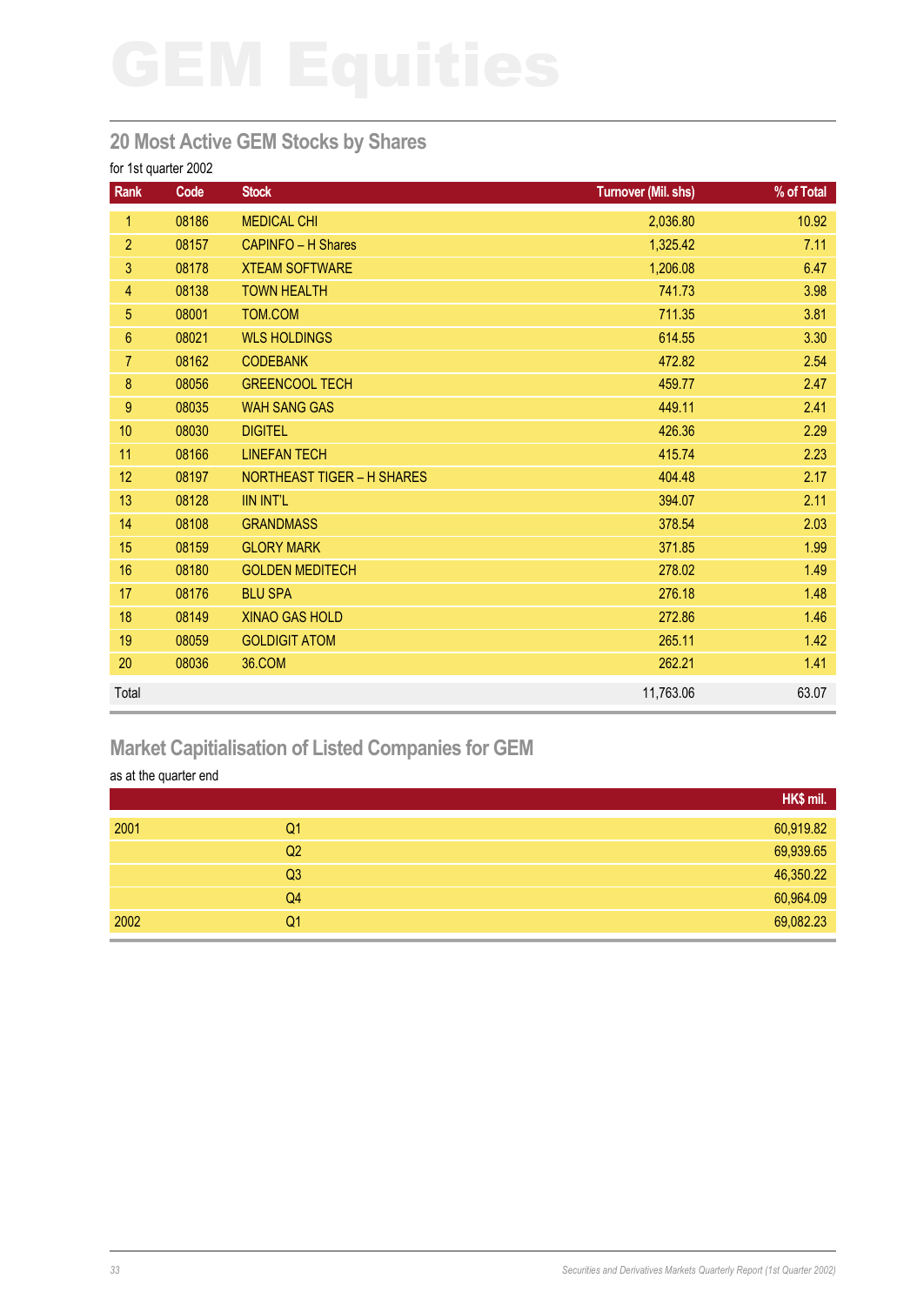# **50 Leading Companies in Market Capitalisation – GEM**

### as at the end of 1st quarter 2002

| Rank                | <b>Company</b>                                             | Market capitalisation (HK\$ mil.) | % of market total |
|---------------------|------------------------------------------------------------|-----------------------------------|-------------------|
| 1.                  | tom.com limited                                            | 12,899.46                         | 18.67             |
| $\overline{2}$      | <b>Phoenix Satellite TV Hldgs Ltd</b>                      | 4,734.46                          | 6.85              |
| 3                   | <b>Sunevision Holdings Ltd</b>                             | 3,366.26                          | 4.87              |
| 4                   | Henderson Cyber Ltd                                        | 2,500.00                          | 3.62              |
| 5                   | Xinao Gas Holdings Ltd                                     | 1,959.38                          | 2.84              |
| 6                   | First Mobile Group HIdgs Ltd                               | 1,872.50                          | 2.71              |
| 7                   | Wah Sang Gas Holdings Ltd                                  | 1,819.76                          | 2.63              |
| 8                   | <b>Greencool Technology Hidgs Ltd</b>                      | 1,790.00                          | 2.59              |
| $\boldsymbol{9}$    | AcrossAsia Multimedia Ltd                                  | 1,772.62                          | 2.57              |
| 10                  | <b>Convenience Retail Asia Ltd</b>                         | 1,667.91                          | 2.41              |
| 11                  | hongkong.com Corporation                                   | 1,342.76                          | 1.94              |
| 12                  | Panva Gas Holdings Ltd                                     | 1,275.00                          | 1.85              |
| 13                  | <b>MediaNation Inc</b>                                     | 1,240.37                          | 1.80              |
| 14                  | Far Eastern Polychem Ind Ltd                               | 1,159.09                          | 1.68              |
| 15                  | SIIC Med Sci&Tech (Group) Ltd                              | 1,153.20                          | 1.67              |
| 16                  | <b>EVI Education Asia Ltd</b>                              | 908.00                            | 1.31              |
| 17                  | Media Partners Int'l Hldgs Inc                             | 853.80                            | 1.24              |
| 18                  | Kingdee Int'l Software Group                               | 844.86                            | 1.22              |
| 19                  | <b>Arcontech Corporation</b>                               | 835.20                            | 1.21              |
| 20                  | <b>Universal Tech Holdings Ltd</b>                         | 809.04                            | 1.17              |
| 21                  | <b>Golden Meditech Co Ltd</b>                              | 742.85                            | 1.08              |
| 22                  | Jian ePayment Systems Ltd                                  | 700.00                            | 1.01              |
| 23                  | Infoserve Technology Corp                                  | 686.47                            | 0.99              |
| 24                  | China Data Broadcasting H Ltd                              | 667.80                            | 0.97              |
| 25                  | Thiz Technology Group Ltd                                  | 661.80                            | 0.96              |
| 26                  | Sino Biopharmaceutical Ltd                                 | 645.00                            | 0.93              |
| 27                  | <b>IIN International Ltd</b>                               | 603.56                            | 0.87              |
| 28                  | Goldigit Atom-tech HIdgs Ltd                               | 594.95                            | 0.86              |
| 29                  | <b>Medical China Ltd</b>                                   | 576.00                            | 0.83              |
| 30                  | Xteam Software Int'l Ltd                                   | 572.26                            | 0.83              |
| 31                  | <b>Vodatel Networks Holdings Ltd</b>                       | 522.87                            | 0.76              |
| 32                  | iLink Holdings Ltd                                         | 474.06                            | 0.69              |
| 33                  | Vital BioTech Holdings Ltd                                 | 432.00                            | 0.63              |
| 34                  | <b>Timeless Software Ltd</b>                               | 407.09                            | 0.59              |
| 35                  | Beijing Beida Jade Bird - H Sh                             | 406.56                            | 0.59              |
| 36                  | Tong Ren Tang Tech Co Ltd-H Sh                             | 400.40                            | 0.58              |
| 37                  | <b>Sinotronics Holdings Ltd</b>                            | 399.77                            | 0.58              |
| 38                  | Sing Lee Software (Group) Ltd                              | 385.92                            | 0.56              |
| 39                  | Capinfo Co Ltd - H Shares                                  | 375.63                            | 0.54              |
| 40                  | Excel Tech Int'l Hidgs Ltd                                 | 364.47                            | 0.53              |
| 41                  | <b>Creative Energy Solutions HIdg</b>                      | 356.90                            | 0.52              |
| 42                  | iAsia Technology Ltd                                       | 340.25                            | 0.49              |
| 43                  | ThinSoft (Holdings) Inc                                    | 330.00                            | 0.48              |
| 44<br>45            | <b>Golding Soft Ltd</b><br><b>Jessica Publications Ltd</b> | 325.00                            | 0.47              |
| 46                  | <b>Techwayson Holdings Ltd</b>                             | 324.15<br>301.00                  | 0.47<br>0.44      |
| 47                  | <b>GP NanoTechnology Group Ltd</b>                         | 300.00                            | 0.43              |
| 48                  | Linefan Technology Hldgs Ltd                               | 292.66                            | 0.42              |
| 49                  | New Chinese Medicine HIdgs Ltd                             | 290.78                            | 0.42              |
| 50                  | <b>WorldMetal Holdings Ltd</b>                             | 290.00                            | 0.42              |
|                     |                                                            |                                   |                   |
| Total               |                                                            | 58,573.84                         | 84.79             |
| <b>Market total</b> |                                                            | 69,082.23                         | 100.00            |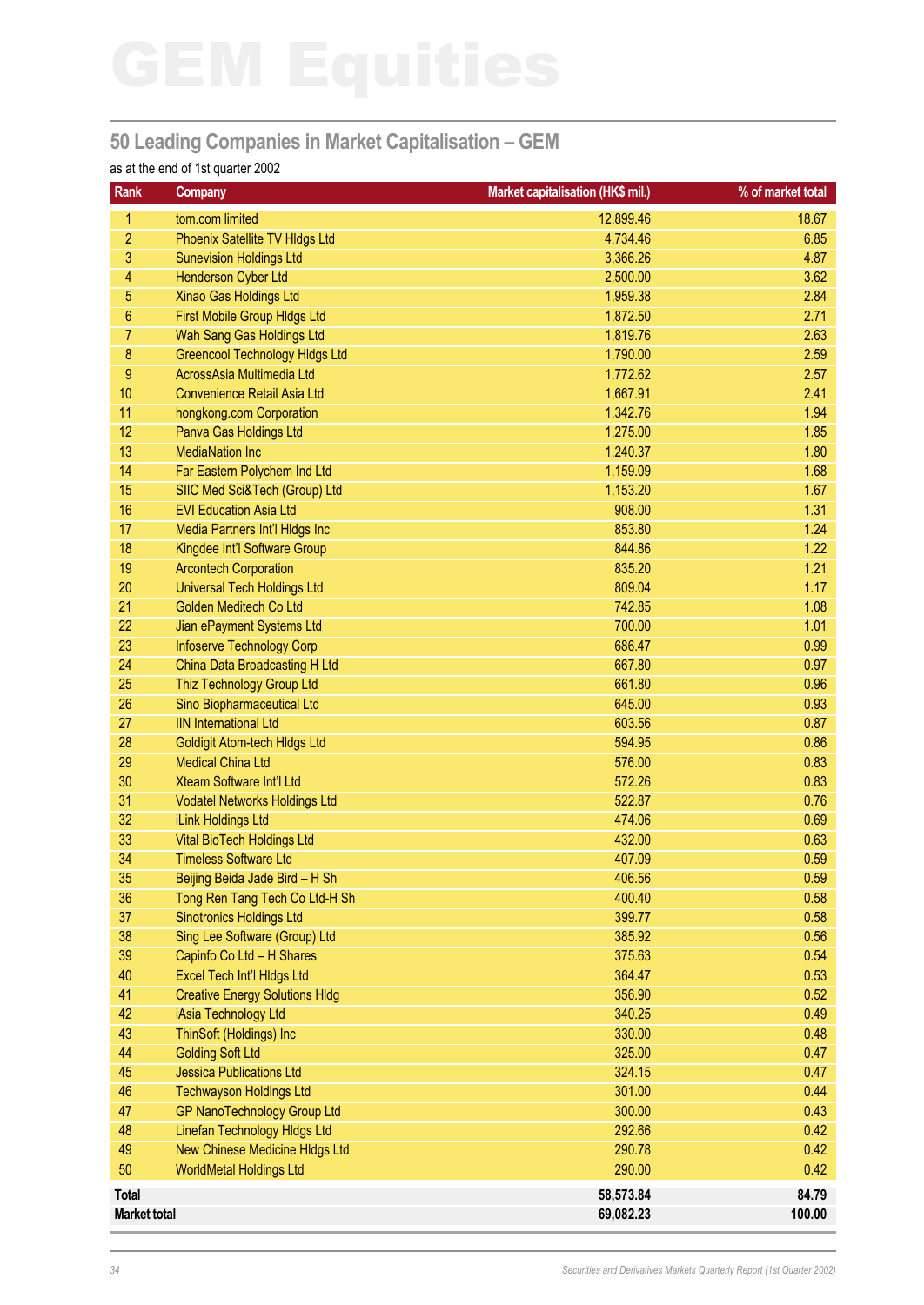## **New Listing Companies Statistics for GEM**

|      |                | No. of newly listed companies | Funds raised (HK\$ mil.) |
|------|----------------|-------------------------------|--------------------------|
| 2001 | Q1             | 11                            | 843.56                   |
|      | Q <sub>2</sub> | 14                            | 1,111.48                 |
|      | Q <sub>3</sub> | 10                            | 705.12                   |
|      | Q4             | 22                            | 1,455.65                 |
| 2002 | Q1             | 17                            | 1,594.49                 |

# **Newly Listed Companies for GEM**

| Code  | <b>Company name</b>                              | <b>Listing date</b> | No. of issued shares | Funds raised (HK\$ mil.) |
|-------|--------------------------------------------------|---------------------|----------------------|--------------------------|
| 08159 | Glory Mark Hi-Tech (Holdings) Ltd                | 2002/01/04          | 320,000,000          | 34.40                    |
| 08077 | Infoserve Technology Corp                        | 2002/01/08          | 536,303,456          | 50.72                    |
| 08137 | <b>Jessica Publications Ltd</b>                  | 2002/01/08          | 506,479,876          | 12.66                    |
| 08123 | <b>Stockmartnet Holdings Ltd</b>                 | 2002/01/11          | 761,094,000          | 96.17                    |
| 08160 | <b>MediaNation Inc.</b>                          | 2002/01/24          | 605,058,995          | 445.60                   |
| 08109 | <b>Creative Energy Solutions Holdings Ltd</b>    | 2002/01/31          | 415,000,000          | 103.50                   |
| 08072 | Media Partners International Holdings Inc        | 2002/01/31          | 853,800,000          | 235.18                   |
| 08199 | <b>Vitop Bioenergy Holdings Ltd</b>              | 2002/02/01          | 650,000,000          | 55.58                    |
| 08166 | Linefan Technology Holdings Ltd                  | 2002/02/05          | 929,090,000          | 52.80                    |
| 08193 | <b>Vital BioTech Holdings Ltd</b>                | 2002/02/07          | 1,200,000,000        | 135.00                   |
| 08190 | <b>Golding Soft Ltd</b>                          | 2002/02/08          | 1,000,000,000        | 75.00                    |
| 08176 | <b>Blu Spa Holdings Ltd</b>                      | 2002/02/19          | 410,000,000          | 43.05                    |
| 08096 | ThinSoft (Holdings) Inc                          | 2002/02/27          | 500,000,000          | 50.00                    |
| 08197 | Northeast Tiger Pharmaceutical Co Ltd - H Shares | 2002/02/28          | 207,000,000          | 53.82                    |
| 08163 | <b>Tradeeasy Holdings Ltd</b>                    | 2002/03/07          | 400,000,000          | 50.00                    |
| 08085 | New Chinese Medicine Holdings Ltd                | 2002/03/07          | 469,000,000          | 41.40                    |
| 08172 | <b>Satellite Devices Corporation</b>             | 2002/03/26          | 576,000,000          | 59.61                    |
| Total |                                                  |                     |                      | 1,594.49                 |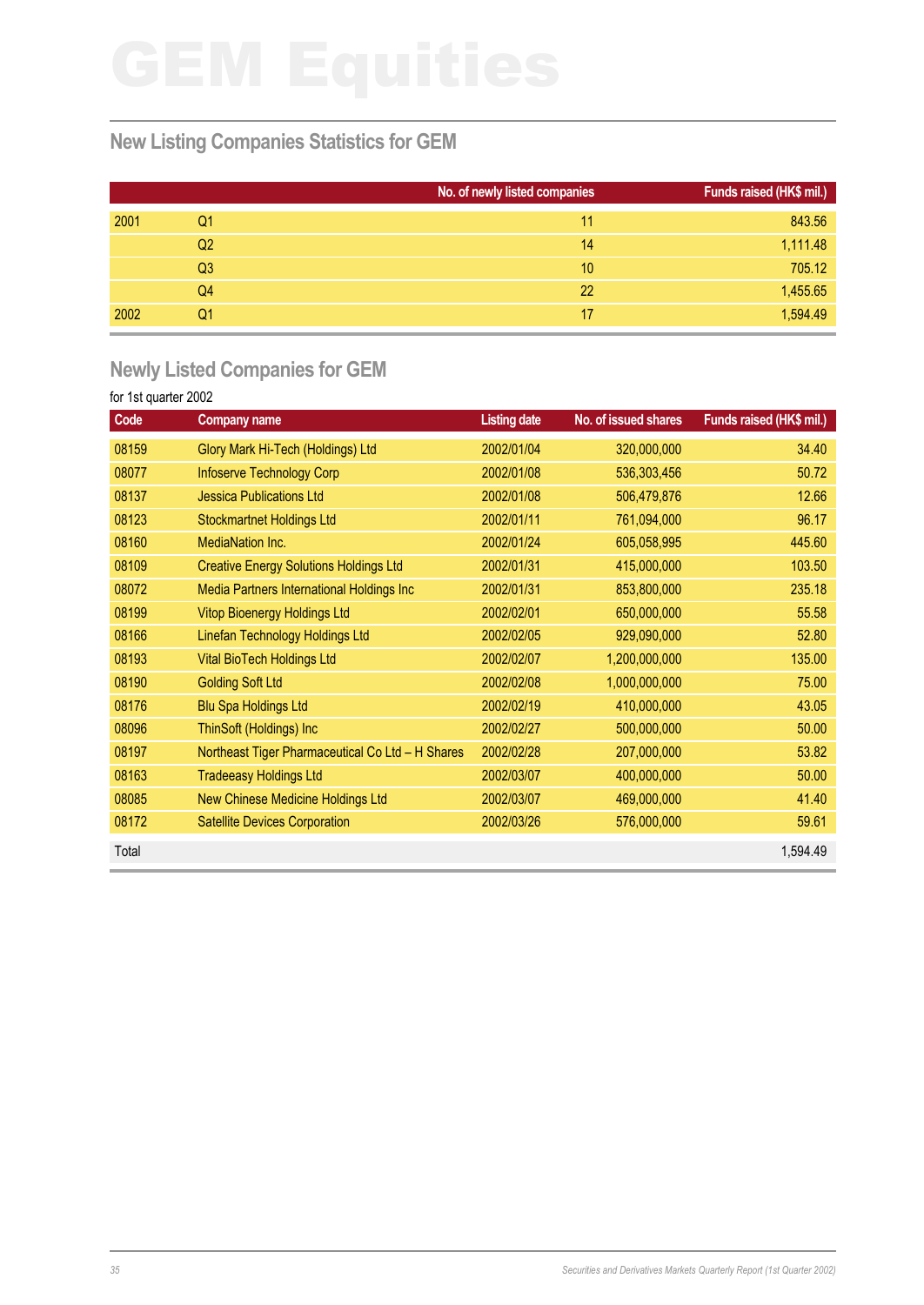## **Warrant Trading and Market Value Statistics – GEM**

|      |                | <b>Number</b> | Turnover value (HK\$ mil.) | Market value (HK\$ mil.) |
|------|----------------|---------------|----------------------------|--------------------------|
| 2001 | Q1             |               | 0.06                       | 6.14                     |
|      | Q2             |               | 2.17                       | 7.16                     |
|      | Q <sub>3</sub> |               | 0.09                       | 5.63                     |
|      | Q4             | 3             | 0.29                       | 42.03                    |
| 2002 | Q1             | 4             | 1.13                       | 35.44                    |

# **Newly Listed Equity GEM Warrants**

|       |                                          | <b>Initial issued</b> |              | <b>Amount raised</b> |            |
|-------|------------------------------------------|-----------------------|--------------|----------------------|------------|
| Code  | <b>Equity warrants</b>                   | amount (HK\$)         | Listing date | <b>Expiry</b>        | (HK\$ mi.) |
| 08355 | Q9 Technology Holdings Ltd Warrants 2003 | 31.250,000            | 2002/02/08   | 2003/08/07           | 6.25       |
| Total |                                          |                       |              |                      | 6.25       |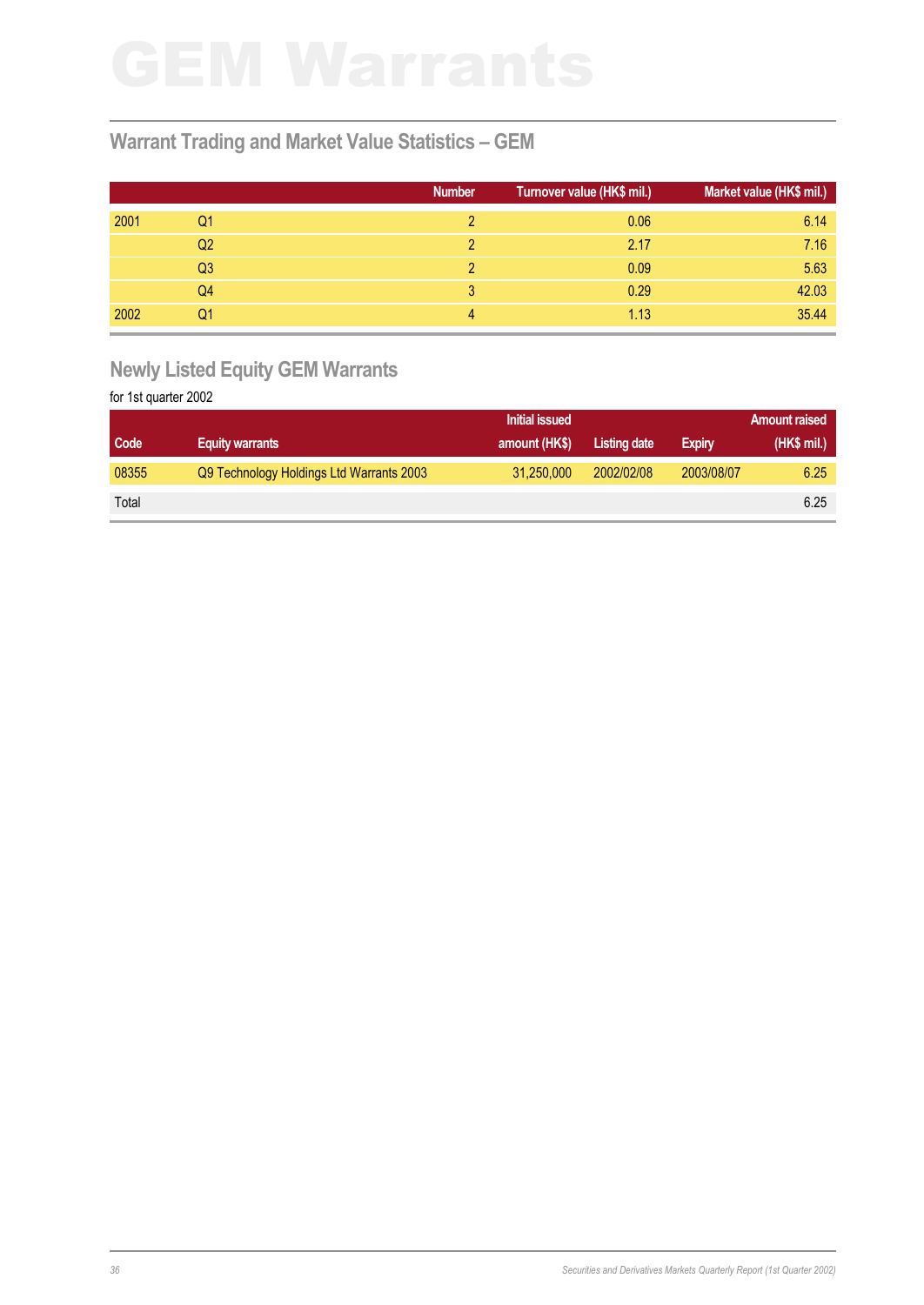## **Contract Volume by Derivatives Products**

|                                            | <b>Contracts</b> |                  |
|--------------------------------------------|------------------|------------------|
| <b>Derivatives product</b>                 | 1st Quarter 2002 | 1st Quarter 2001 |
| Hang Seng Index futures                    | 1,050,449        | 1,055,311        |
| Hang Seng Index options                    | 195,265          | 167,160          |
| Mini-Hang Seng Index futures               | 245,354          | 154,701          |
| MSCI China Free Index futures <sup>1</sup> | 1,083            |                  |
| Hang Seng 100 futures 4                    |                  | 74               |
| Hang Seng 100 options <sup>4</sup>         |                  | 79               |
| Red-chip futures <sup>5</sup>              | -                | 305              |
| Red-chip options <sup>4</sup>              | -                |                  |
| Hang Seng Properties Sub-index futures 4   | -                |                  |
| Hang Seng Properties Sub-index options 4   |                  |                  |
| <b>Stock futures</b>                       | 5,665            | 484              |
| <b>Stock options</b>                       | 794,898          | 1,305,991        |
| International Stock futures <sup>2</sup>   | 50               |                  |
| International Stock options <sup>2</sup>   | 55               |                  |
| <b>Three-month HIBOR futures</b>           | 124,068          | 175,009          |
| One-month HIBOR futures                    | 700              | 7,650            |
| Three-year Exchange Fund Note futures 3    | 2,097            |                  |
| <b>Rolling Forex</b>                       | 1,899            | 1,067            |
| <b>Total</b>                               | 2,421,583        | 2,867,831        |

1 Trading in MSCI China Free Index futures commenced on 7 May 2001.

2 Trading in International Stock futures and International Stock options commenced on 4 October 2001.

3 Trading in Three-year Exchange Fund Note futures commenced on 19 November 2001.

4 Trading in Hang Seng 100 futures, Hang Seng 100 options, Red-chips options, Hang Seng Properties Sub-Index futures and Hang Seng Properties Sub-Index options suspended with effect from 31 July 2001.

5 Trading in Red-chips futures suspended with effect from 31 August 2001.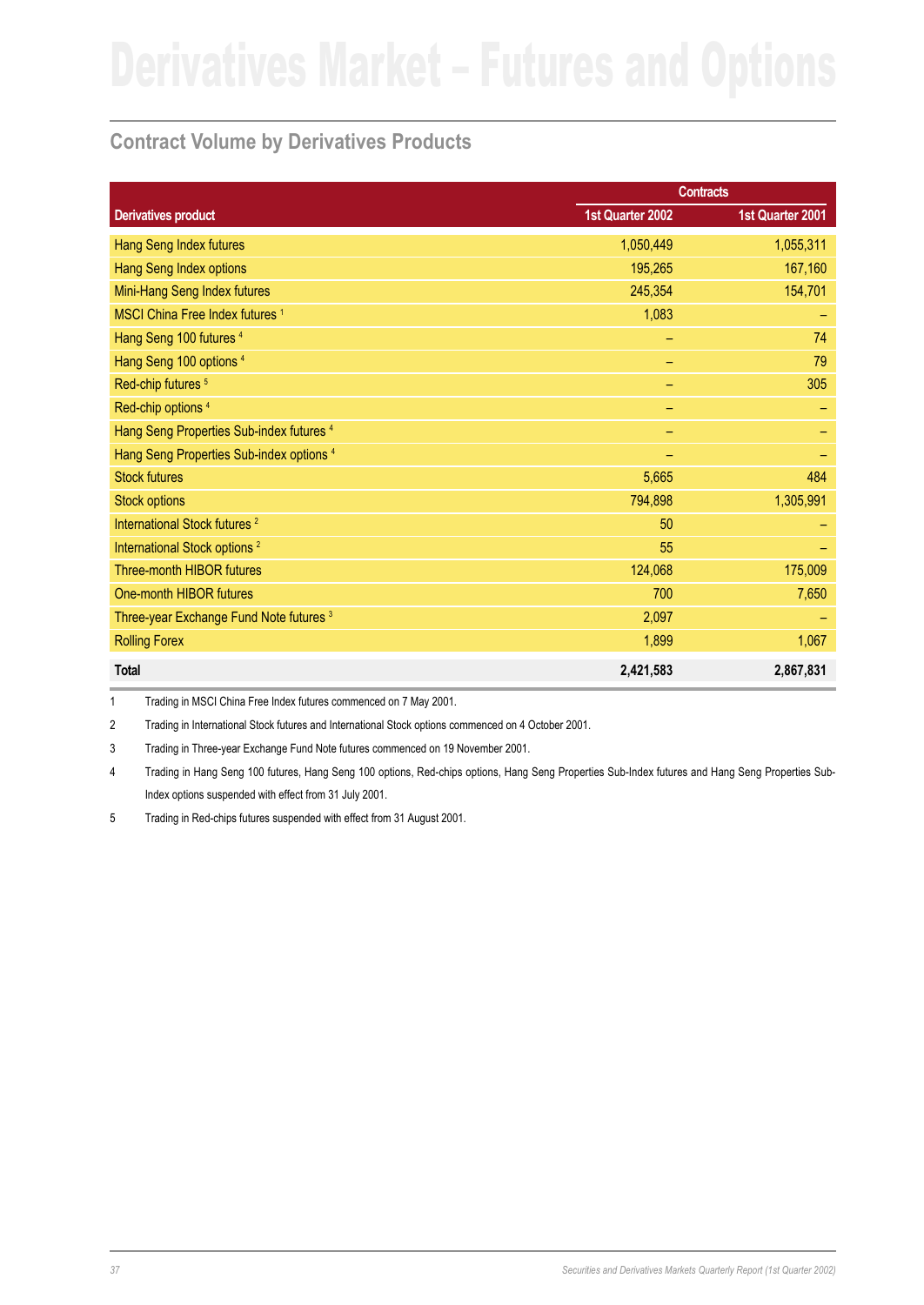# **Open Interest by Derivatives Products**

|                                            | <b>Contracts</b> |                  |
|--------------------------------------------|------------------|------------------|
| <b>Derivatives product</b>                 | 1st Quarter 2002 | 1st Quarter 2001 |
| Hang Seng Index futures                    | 38,552           | 32,676           |
| Hang Seng Index options                    | 31,765           | 18,710           |
| Mini-Hang Seng Index futures               | 1,655            | 1,317            |
| MSCI China Free Index futures <sup>1</sup> | 124              |                  |
| Hang Seng 100 futures <sup>4</sup>         | -                |                  |
| Hang Seng 100 options <sup>4</sup>         |                  | 4                |
| Red-chip futures <sup>5</sup>              | -                | 29               |
| Red-chip options <sup>4</sup>              |                  |                  |
| Hang Seng Properties Sub-index futures 4   |                  |                  |
| Hang Seng Properties Sub-index options 4   |                  |                  |
| <b>Stock futures</b>                       | 1,125            | 13               |
| <b>Stock options</b>                       | 338,142          | 393,072          |
| International Stock futures <sup>2</sup>   |                  |                  |
| International Stock options <sup>2</sup>   | 55               |                  |
| Three-month HIBOR futures                  | 46,013           | 30,789           |
| One-month HIBOR futures                    | 775              | 2,650            |
| Three-year Exchange Fund Note futures 3    | 293              |                  |
| <b>Rolling Forex</b>                       | 789              | 357              |
| <b>Total</b>                               | 459,288          | 479,617          |

1 Trading in MSCI China Free Index futures commenced on 7 May 2001.

2 Trading in International Stock futures and International Stock options commenced on 4 October 2001.

3 Trading in Three-year Exchange Fund Note futures commenced on 19 November 2001.

4 Trading in Hang Seng 100 futures, Hang Seng 100 options, Red-chips options, Hang Seng Properties Sub-Index futures and Hang Seng Properties Sub-Index options suspended with effect from 31 July 2001.

5 Trading in Red-chips futures suspended with effect from 31 August 2001.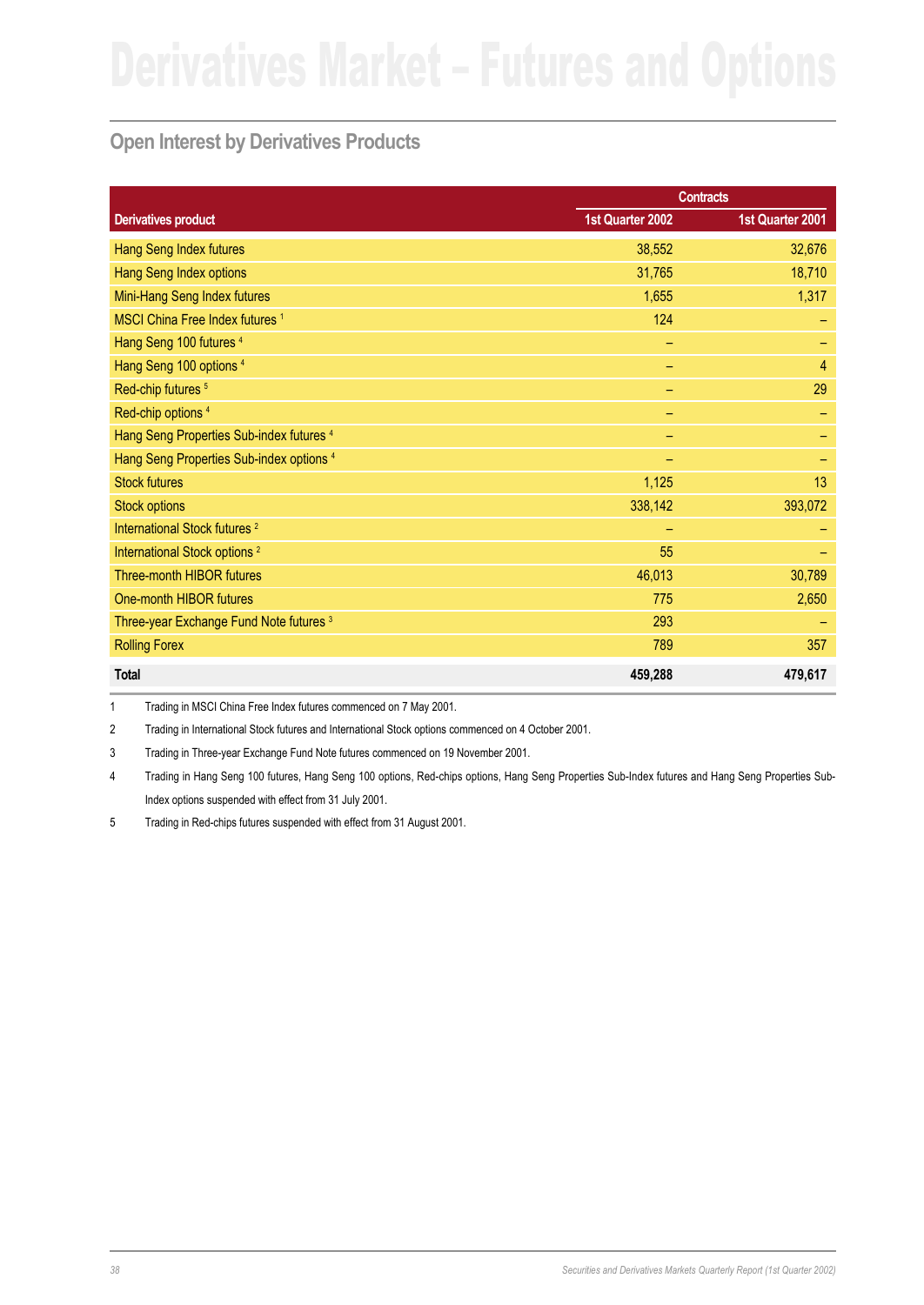## **Hang Seng Index Futures – Contract Volume and Open Interest (contracts)**

|      |                | <b>Total</b>    | <b>Quarter-end</b> |
|------|----------------|-----------------|--------------------|
|      |                | contract volume | open interest      |
| 2001 | Q1             | 1,055,311       | 32,676             |
|      | Q <sub>2</sub> | 1,029,387       | 33,495             |
|      | Q <sub>3</sub> | 1,163,020       | 38,050             |
|      | Q4             | 1,152,353       | 33,138             |
| 2002 | Q1             | 1,050,449       | 38,552             |

**Hang Seng Index Options – Contract Volume and Open Interest (contracts)**

|      |                | <b>Total</b>    | <b>Quarter-end</b> |
|------|----------------|-----------------|--------------------|
|      |                | contract volume | open interest      |
| 2001 | Q <sub>1</sub> | 167,160         | 18,710             |
|      | Q2             | 146,338         | 12,944             |
|      | Q3             | 185,487         | 29,026             |
|      | Q4             | 217,129         | 29,741             |
| 2002 | Q1             | 195,265         | 31,765             |

**Three-month HIBOR Futures – Contract Volume and Open Interest (contracts)**

|      |                | <b>Total</b>    | <b>Quarter-end</b> |
|------|----------------|-----------------|--------------------|
|      |                | contract volume | open interest      |
| 2001 | Q <sub>1</sub> | 175,009         | 30,789             |
|      | Q2             | 138,324         | 35,000             |
|      | Q3             | 189,472         | 65,930             |
|      | Q4             | 126,686         | 58,830             |
| 2002 | Q1             | 124,068         | 46,013             |

**Stock Options Market Turnover and Open Interest (contracts)**

|      |                | <b>Total</b>        | <b>Total</b>    | <b>Quarter-end</b> |
|------|----------------|---------------------|-----------------|--------------------|
|      |                | Premium (HK\$ mil.) | contract volume | open interest      |
| 2001 | Q <sub>1</sub> | 3,648.02            | 1,305,991       | 393,072            |
|      | Q2             | 1,941.85            | 1,042,102       | 357,882            |
|      | Q3             | 1,261.75            | 874,879         | 374,842            |
|      | Q4             | 1,045.09            | 778,042         | 231,657            |
| 2002 | Q1             | 958.46              | 794,898         | 338,142            |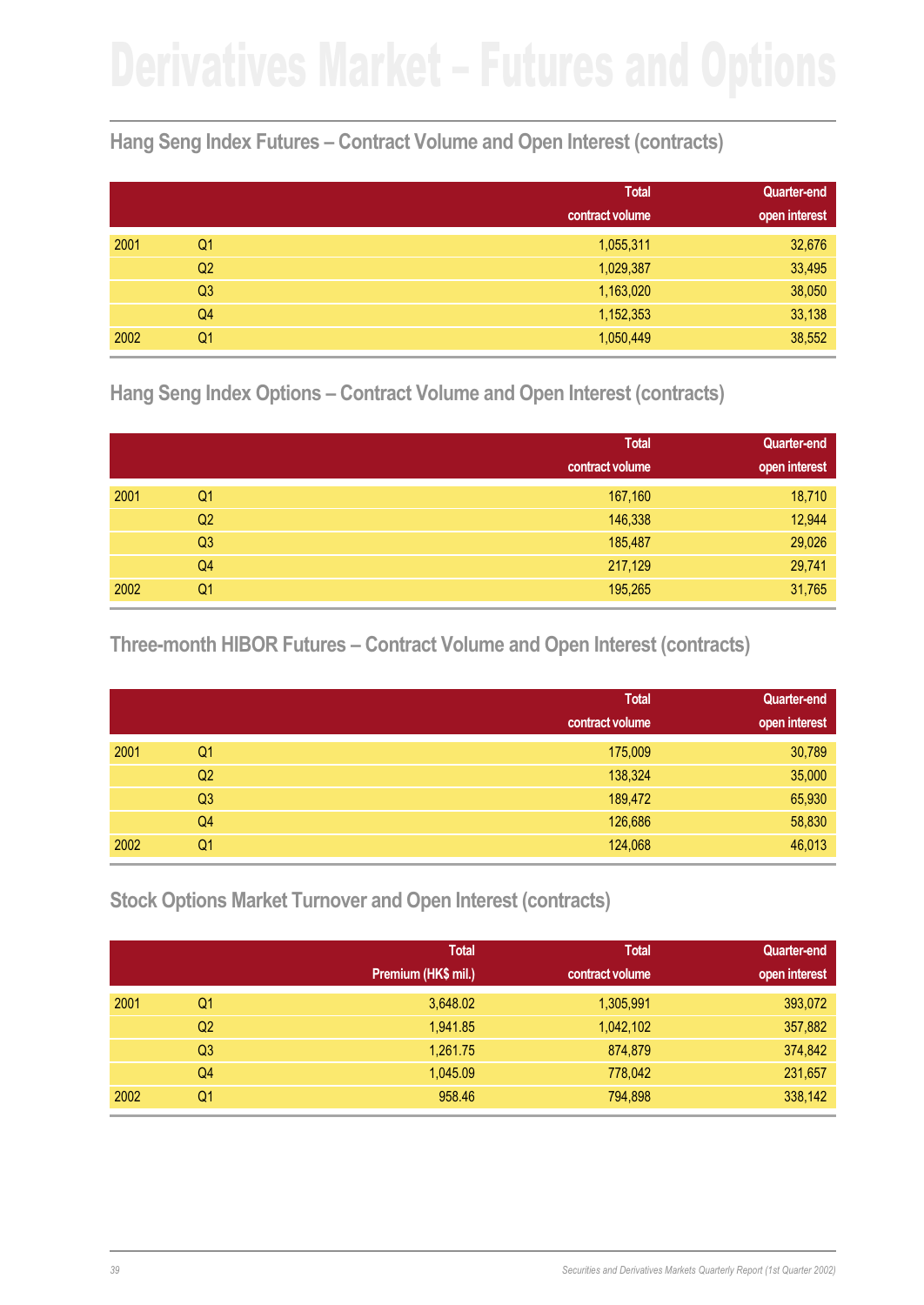## **Stock Options Premium by Class**

|                                   |            | Premium     |              |
|-----------------------------------|------------|-------------|--------------|
| <b>Options class</b>              |            | (HK\$ mil.) | $%$ of total |
| <b>Bank of East Asia</b>          | <b>BEA</b> | 4.49        | 0.47         |
| <b>China Mobile</b>               | <b>CHT</b> | 172.33      | 17.98        |
| <b>China Unicom</b>               | <b>CHU</b> | 48.73       | 5.08         |
| <b>CITIC Pacific</b>              | <b>CIP</b> | 23.15       | 2.41         |
| <b>Cheung Kong</b>                | <b>CKH</b> | 111.27      | 11.61        |
| <b>Cheung Kong Infrastructure</b> | <b>CKI</b> | 0.57        | 0.06         |
| <b>CLP Holdings</b>               | <b>CLP</b> | 6.15        | 0.64         |
| <b>China Merchants</b>            | <b>CMH</b> | 0.08        | 0.01         |
| <b>COSCO Pacific</b>              | <b>COS</b> | 0.38        | 0.04         |
| <b>Cathay Pacific</b>             | <b>CPA</b> | 6.36        | 0.66         |
| <b>China Resources</b>            | <b>CRL</b> | 9.49        | 0.99         |
| <b>Hang Seng Bank</b>             | <b>HAB</b> | 19.53       | 2.04         |
| <b>Hong Kong Exchanges</b>        | <b>HEX</b> | 0.40        | 0.04         |
| <b>Hopewell Holdings</b>          | <b>HHL</b> | 0.00        | 0.00         |
| <b>HSBC Holdings</b>              | <b>HKB</b> | 216.89      | 22.63        |
| <b>HK Electric</b>                | <b>HKE</b> | 11.55       | 1.20         |
| <b>Hong Kong Gas</b>              | <b>HKG</b> | 3.40        | 0.35         |
| <b>Henderson Land</b>             | <b>HLD</b> | 14.61       | 1.52         |
| <b>Hutchison Whampoa</b>          | <b>HWL</b> | 158.16      | 16.50        |
| <b>Johnson Electric</b>           | <b>JSE</b> | 5.00        | 0.52         |
| <b>Legend Holdings</b>            | LEH        | 1.72        | 0.18         |
| Li & Fung                         | LIF        | 6.14        | 0.64         |
| <b>MTR Corporation</b>            | <b>MTR</b> | 2.27        | 0.24         |
| <b>New World Development</b>      | <b>NWD</b> | 6.40        | 0.67         |
| <b>Pacific Century CyberWorks</b> | <b>PCC</b> | 3.62        | 0.38         |
| PetroChina                        | <b>PEC</b> | 0.40        | 0.04         |
| <b>SHK Properties</b>             | <b>SHK</b> | 92.45       | 9.65         |
| Shanghai Industrial               | <b>SIH</b> | 2.45        | 0.26         |
| <b>Swire Pacific 'A'</b>          | <b>SPA</b> | 9.96        | 1.04         |
| <b>Tracker Fund of HK</b>         | <b>TRF</b> | 14.13       | 1.47         |
| <b>Wharf (Holdings)</b>           | <b>WHL</b> | 6.38        | 0.67         |
| Total                             |            | 958.46      | 100.00       |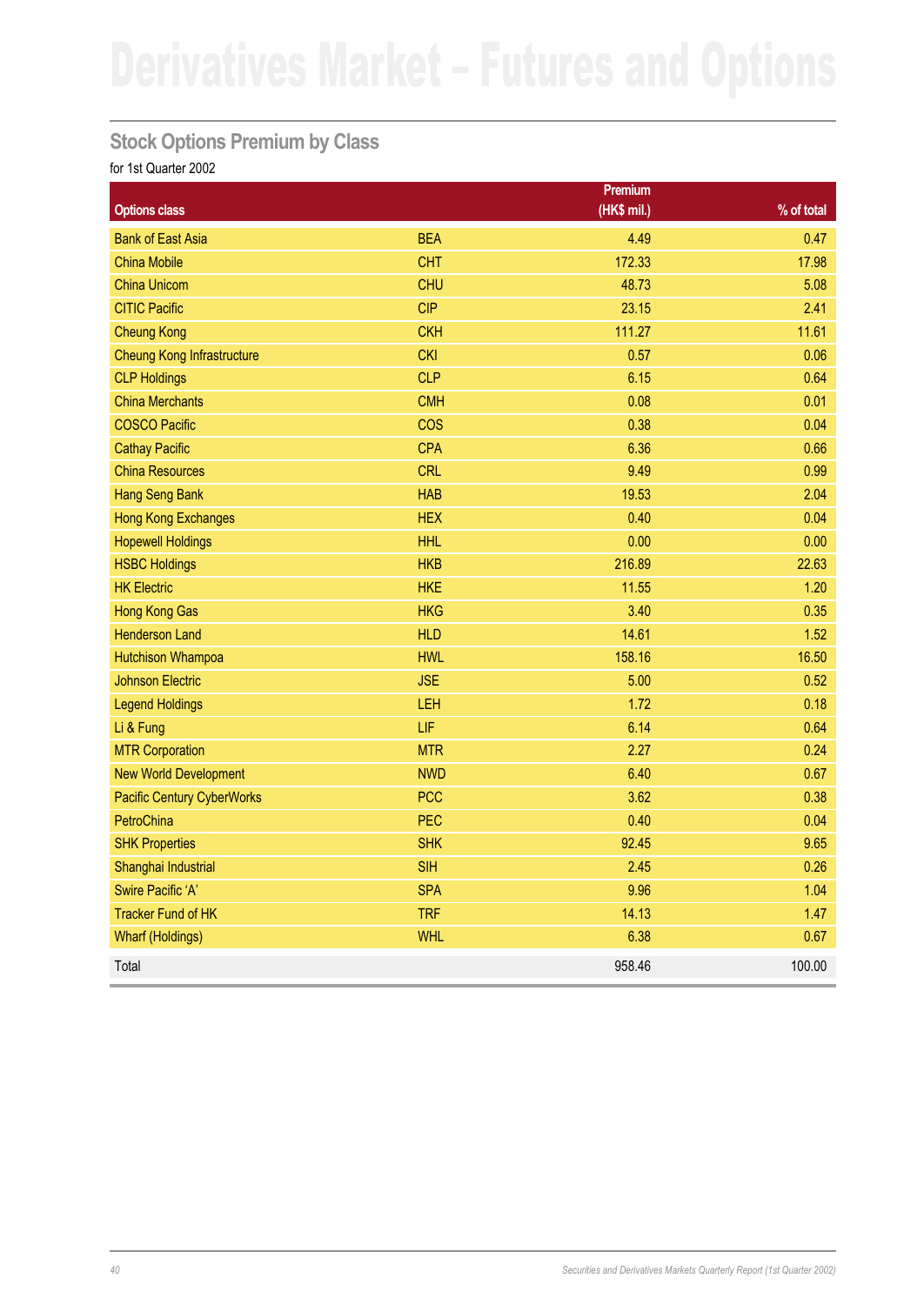## **Stock Options Contract Volume by Class**

|                                   |            | <b>Contract</b> |              |
|-----------------------------------|------------|-----------------|--------------|
| <b>Options class</b>              |            | volume          | $%$ of total |
| <b>Bank of East Asia</b>          | <b>BEA</b> | 25,907          | 3.26         |
| <b>China Mobile</b>               | <b>CHT</b> | 176,116         | 22.16        |
| <b>China Unicom</b>               | <b>CHU</b> | 28,541          | 3.59         |
| <b>CITIC Pacific</b>              | <b>CIP</b> | 14,118          | 1.78         |
| <b>Cheung Kong</b>                | <b>CKH</b> | 34,131          | 4.29         |
| <b>Cheung Kong Infrastructure</b> | <b>CKI</b> | 1,377           | 0.17         |
| <b>CLP Holdings</b>               | <b>CLP</b> | 12,757          | 1.60         |
| <b>China Merchants</b>            | <b>CMH</b> | 291             | 0.04         |
| <b>COSCO Pacific</b>              | <b>COS</b> | 1,279           | 0.16         |
| <b>Cathay Pacific</b>             | <b>CPA</b> | 8,034           | 1.01         |
| <b>China Resources</b>            | <b>CRL</b> | 9,338           | 1.17         |
| <b>Hang Seng Bank</b>             | <b>HAB</b> | 63,366          | 7.97         |
| <b>Hong Kong Exchanges</b>        | <b>HEX</b> | 473             | 0.06         |
| <b>Hopewell Holdings</b>          | <b>HHL</b> | $\overline{0}$  | 0.00         |
| <b>HSBC Holdings</b>              | <b>HKB</b> | 177,965         | 22.39        |
| <b>HK Electric</b>                | <b>HKE</b> | 23,533          | 2.96         |
| <b>Hong Kong Gas</b>              | <b>HKG</b> | 7,445           | 0.94         |
| <b>Henderson Land</b>             | <b>HLD</b> | 11,361          | 1.43         |
| <b>Hutchison Whampoa</b>          | <b>HWL</b> | 54,549          | 6.86         |
| <b>Johnson Electric</b>           | <b>JSE</b> | 13,641          | 1.72         |
| <b>Legend Holdings</b>            | LEH        | 2,994           | 0.38         |
| Li & Fung                         | LIF        | 3,965           | 0.50         |
| <b>MTR Corporation</b>            | <b>MTR</b> | 11,230          | 1.41         |
| <b>New World Development</b>      | <b>NWD</b> | 11,307          | 1.42         |
| <b>Pacific Century CyberWorks</b> | <b>PCC</b> | 29,157          | 3.67         |
| PetroChina                        | PEC        | 2,685           | 0.34         |
| <b>SHK Properties</b>             | <b>SHK</b> | 27,366          | 3.44         |
| Shanghai Industrial               | <b>SIH</b> | 3,684           | 0.46         |
| Swire Pacific 'A'                 | <b>SPA</b> | 14,494          | 1.82         |
| <b>Tracker Fund of HK</b>         | <b>TRF</b> | 17,572          | 2.21         |
| <b>Wharf (Holdings)</b>           | <b>WHL</b> | 6,222           | 0.78         |
| Total                             |            | 794,898         | 100.00       |